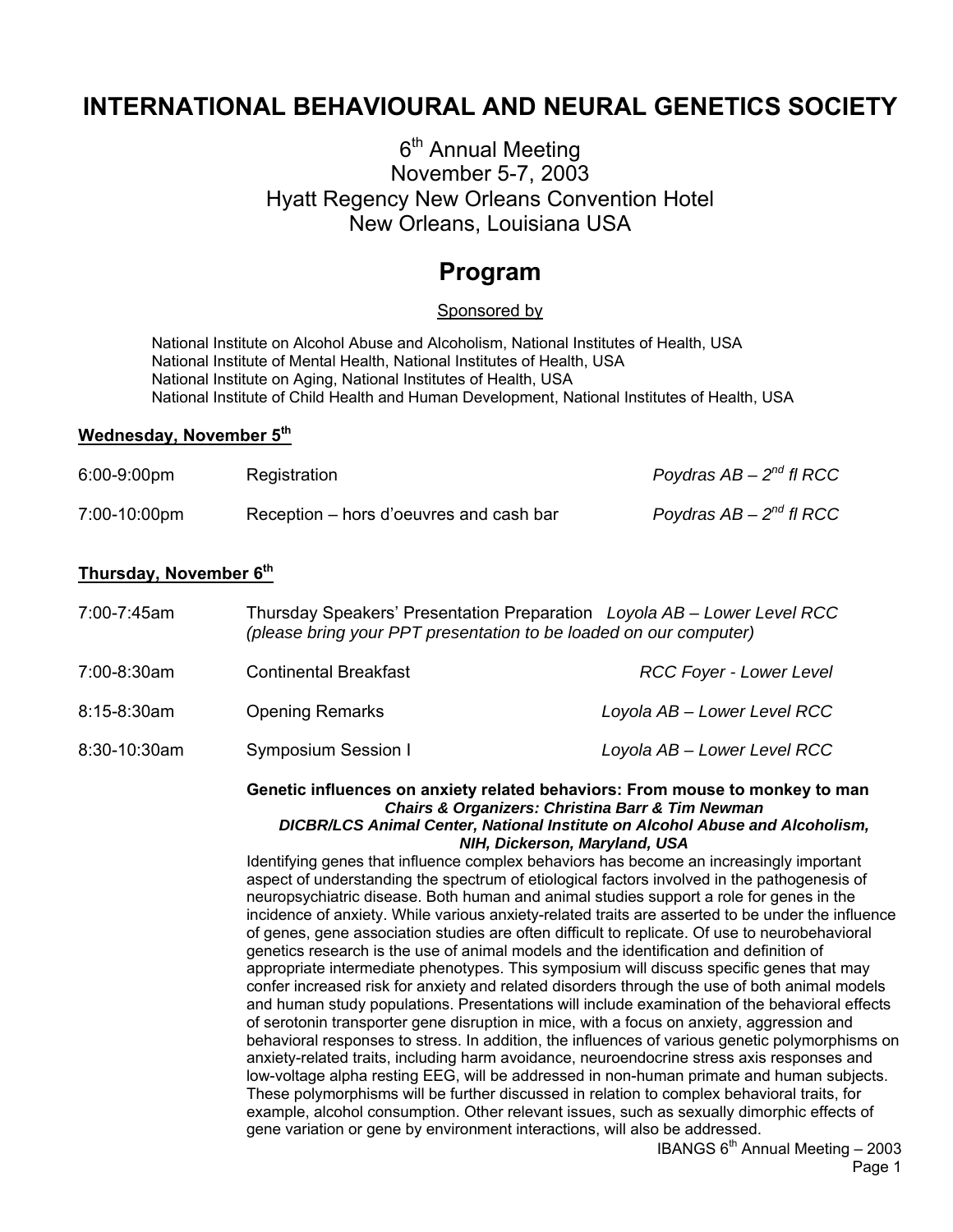#### **Behavioral phenotypes of serotonin transporter knockout mice; parallels with human anxiety and depression**

*Andrew Holmes, Laboratory of Behavioral Neuroscience, National Institute of Mental Health, NIH, Bethesda, Maryland, USA* 

**The role of dopamine and MAOA candidate genes in influencing complex behavioral phenotypes: A model of alcohol consumption in the rhesus macaque**  *Tim Newman, DICBR/LCS Animal Center, National Institute on Alcohol Abuse and Alcoholism, NIH, Dickerson, Maryland, USA* 

#### **Gene by environment interactions and the neuroendocrine stress axis: A nonhuman primate model of allostasis**

*Christina Barr, DICBR/LCS Animal Center, National Institute on Alcohol Abuse and Alcoholism, NIH, Dickerson, Maryland, USA* 

#### **Genes, anxiety and alcoholism in humans**

*Mary-Anne Enoch, Laboratory of Neurogenetics, National Institute on Alcohol Abuse and Alcoholism, NIH, Bethesda, Maryland, USA* 

10:30-10:50am Coffee Break *RCC Foyer - Lower Level \*\*Please arrange your posters on the boards provided in Loyola Room AB in preparation for the Poster Session this afternoon.*

10:50am -12:20pm Paper Session – Oral Presentations *Loyola AB – Lower Level RCC*

#### **Overexpression of NTRK3 increases anxiety-like behavior and alters monoaminergic circuits in mice**

*Mara Dierssen, Program in Genes and Disease, Genomic Regulation Center, Barcelona, Spain*

**Impairment of APP transgenic mice in spatial and associative learning**  *Christopher Janus, Centre for Research in Neurodegenerative Diseases, Univ of Toronto, Toronto, Canada*

**Identification and quantitation of neurons expressing NR1 transgenes that modifies behavior, from HSV-1 vectors injected into the hippocampus** 

*Diana Jerusalinsky, Institute of Cell Biology and Neuroscience, School Medicine, Univ of Buenos Aires, Buenos Aires, Argentina*

#### **Altered responses to ethanol in mice lacking functional N-type calcium channels**

*Philip Newton, Ernest Gallo Clinic and Research Center , Univ of California, San Francisco, Emeryville, California, USA* 

#### **Gene expression profiles of GABAA α1 subunit-deficient mice: comparison of two knock-out models**

*Igor Ponomarev, Waggoner Center for Alcohol and Addiction Research, Univ of Texas at Austin, Austin, Texas, USA*

#### **Glutamate receptors and long-term memory in** *C. elegans*

*Catharine Rankin, Dept of Psychology & Brain Research Centre, Univ. of British Columbia, Vancouver, British Columbia, Canada*

12:20-1:30pm Lunch (your own arrangement)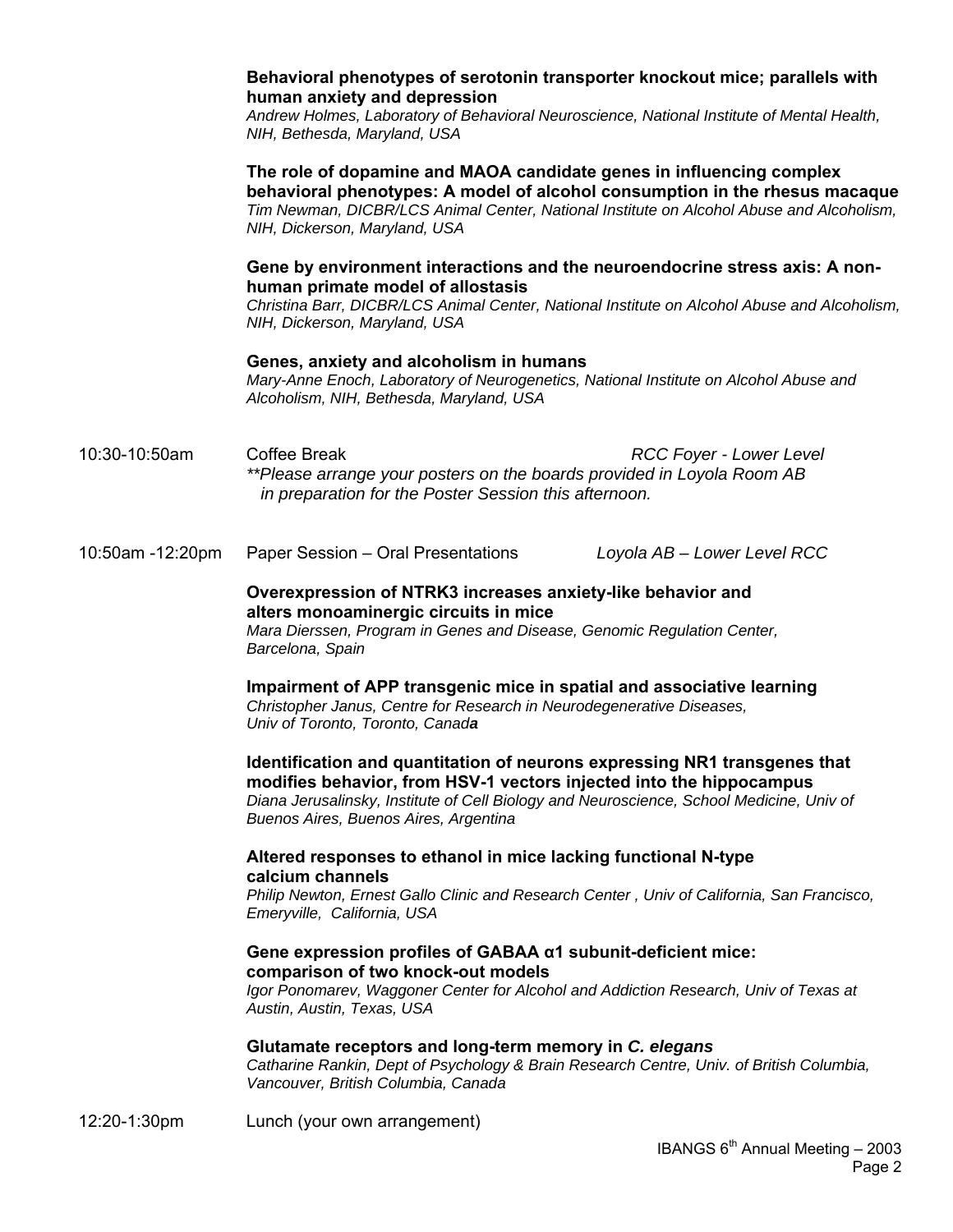#### **The molecular basis of drug reward: Gene knockout studies**  *Chair & Organizer: F. Scott Hall Molecular Neurobiology Branch, National Institute on Drug Abuse, NIH, Baltimore Maryland, USA*

The study of gene knockouts has lead to recent advances in our understanding of the genetic basis of drug reward. Many of the findings from these studies have been quite surprising; for instance, cocaine retains its rewarding effects in dopamine transporter (DAT) knockout mice indicating a polygenic basis of cocaine reward. The members of this panel (Ichiro Sora, S. Barak Caine, Rafael Maldonado and F. Scott Hall) have all made significant recent contributions to this literature, and the purpose of this symposium is to summarize their recent work and how this generally affects our understanding of the molecular basis of drug reward, and how such work shall proceed in the near future. Dr. Hall will discuss recent studies of cocaine reward using the conditioned place preference (CPP) paradigm in multiple gene knockouts, a strategy that was necessitated by the failure of any of the single monoaminergic transporter gene knockouts to eliminate cocaine reward. Such studies are also some of the first attempts to examine gene-gene interactions behaviorally in such a specific manner. Dr. Sora will discuss his recent studies examining extracellular dopamine and serotonin release using in vivo microdialysis in gene knockout mice. In particular, this data examined strains of knockout mice with normal or enhanced cocaine reward, DAT KO and SERT KO mice respectively, and also the DAT/SERT double knockout mouse, which he found does not exhibit rewarding effects of cocaine in the CPP paradigm. Dr. Caine will discuss his studies of cocaine self-administration in dopamine receptor and monoamine transporter knockout mice. He will particularly address the surprising retention of cocaine reward in many of these strains. Dr. Maldonado will round out the symposium by discussing the rewarding effects of other drugs, including cannabinoids, nicotine and MDMA. He will discuss his findings in opioid receptor knockout mice and aspects of both reward and dependence.

#### **The molecular basis of the behavioral effects of cocaine as revealed by gene knockout studies in mice**

*F. Scott Hall, Molecular Neurobiology Branch, National Institute on Drug Abuse, NIH, Baltimore Maryland, USA* 

#### **Molecular genetics of monoamine transporter: Psychostimulant effects on extracellular monoamines**

*Ichiro Sora, Tohoku Univ, Sendai and Tokyo Institute of Psychiatry, Tokyo, Japan* 

**Evaluation of cocaine self-administration behavior in mice with targeted mutations of dopamine D1, D2 or D3 receptors or the dopamine transporter**  *S. Barak Caine, McLean Hospital/Harvard Medical School, Alcohol and Drug Abuse Research Center, Belmont, Massachusetts, USA* 

**Involvement of the endogenous opioid system in drug addiction**  *Rafael Maldonado, Faculty of Health and Life Sciences Univ Pompeu Fabra, Spain* 

| $3:30-4:00$ pm | Coffee Break                   | <b>RCC Foyer - Lower Level</b> |
|----------------|--------------------------------|--------------------------------|
| 4:00-6:00pm    | Poster Session - cash bar      | Loyola AB - Lower Level RCC    |
| 6:00-6:45pm    | <b>IBANGS Business Meeting</b> | Loyola AB - Lower Level RCC    |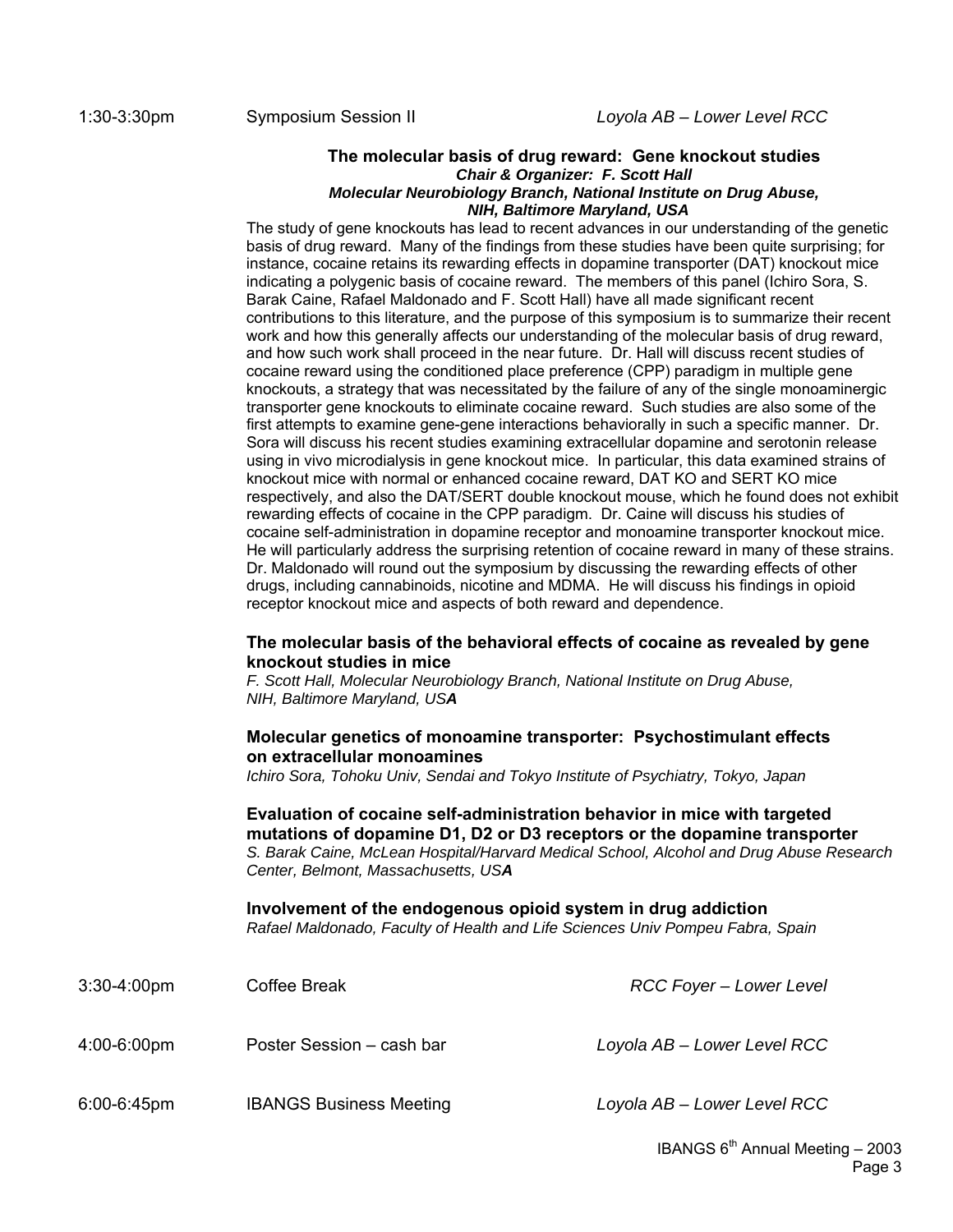# **Friday, November 7th**

| 7:00-7:45am      | <b>Friday Speakers' Presentation Preparation</b><br>Loyola AB - Lower Level RCC<br>(please bring your PPT presentation to be loaded on our computer)                                                                                                                                                                                                                                                                                                                                                                                                                                                                                                                                                                                                                                                                                                                                                                                                                                                                                                                                                                                                                                                               |                                        |  |
|------------------|--------------------------------------------------------------------------------------------------------------------------------------------------------------------------------------------------------------------------------------------------------------------------------------------------------------------------------------------------------------------------------------------------------------------------------------------------------------------------------------------------------------------------------------------------------------------------------------------------------------------------------------------------------------------------------------------------------------------------------------------------------------------------------------------------------------------------------------------------------------------------------------------------------------------------------------------------------------------------------------------------------------------------------------------------------------------------------------------------------------------------------------------------------------------------------------------------------------------|----------------------------------------|--|
| 7:00-8:30am      | <b>Continental Breakfast</b>                                                                                                                                                                                                                                                                                                                                                                                                                                                                                                                                                                                                                                                                                                                                                                                                                                                                                                                                                                                                                                                                                                                                                                                       | <b>RCC Foyer - Lower Level</b>         |  |
| 8:15-8:30am      | <b>Opening Remarks</b>                                                                                                                                                                                                                                                                                                                                                                                                                                                                                                                                                                                                                                                                                                                                                                                                                                                                                                                                                                                                                                                                                                                                                                                             | Loyola AB - Lower Level RCC            |  |
| 8:30-9:30am      | <b>Plenary Address</b>                                                                                                                                                                                                                                                                                                                                                                                                                                                                                                                                                                                                                                                                                                                                                                                                                                                                                                                                                                                                                                                                                                                                                                                             | Loyola AB - Lower Level RCC            |  |
|                  | <b>Genetics of Rewarding and Aversive Effects of Ethanol</b><br><b>Christopher L. Cunningham</b><br>Portland Alcohol Research Center, Department of Behavioral Neuroscience,<br>Oregon Health & Science University, Portland, Oregon, USA                                                                                                                                                                                                                                                                                                                                                                                                                                                                                                                                                                                                                                                                                                                                                                                                                                                                                                                                                                          |                                        |  |
| 9:30-10:00am     | <b>Coffee Break</b><br>**Please take down your posters from the boards in Loyola Room AB.<br>The poster boards will be removed at 12:00 noon today.                                                                                                                                                                                                                                                                                                                                                                                                                                                                                                                                                                                                                                                                                                                                                                                                                                                                                                                                                                                                                                                                |                                        |  |
| 10:00am -12:00pm | <b>Symposium Session III</b>                                                                                                                                                                                                                                                                                                                                                                                                                                                                                                                                                                                                                                                                                                                                                                                                                                                                                                                                                                                                                                                                                                                                                                                       | Loyola AB - Lower Level RCC            |  |
|                  | The multifaceted roles of brain-derived neurotrophic factor in neuronal adaptations<br>Chair & Organizer: Robert Lipsky, Laboratory of Neurogenetics, National Institute on<br>Alcohol Abuse and Alcoholism, NIH, Bethesda, Maryland, USA<br>BDNF is a member of the neurotrophin family of trophic factors. Neurotrophins are essential<br>regulators of neuronal development, neuronal function and survival, and structural plasticity. It<br>is released upon neuron activation and signals through its cognate receptor, TrkB,<br>strengthening either excitatory or inhibitory signals. BDNF has been implicated in a number of<br>mood disorders, including major depression and anxiety. Therefore, BDNF is a major<br>candidate for developing neurotrophin-based therapeutics. This symposium focuses on the<br>genetics and phenotypes associated with changes in BDNF expression.<br>Nucleotide sequence diversity in the 5' terminal exons and flanking sequences<br>of the human brain-derived neurotrophic factor gene: Implications for<br>hippocampal function<br>Robert Lipsky, Laboratory of Neurogenetics, National Institute on Alcohol Abuse and<br>Alcoholism, NIH, Bethesda, Maryland, USA |                                        |  |
|                  | BDNF signaling mediates the effects of dietary restriction on neurogenesis,<br>neuronal survival and peripheral glucose metabolism<br>Mark Mattson, Laboratory of Neurosciences, National Institute on Aging, NIH, Baltimore<br>Maryland, USA<br>Control of synaptic plasticity and behavior by BDNF: Study of mice with<br>conditional knockouts<br>Alexei Morozov, Mood and Anxiety Disorders Program, National Institute of Mental Health,<br>NIH, Bethesda, Maryland, USA<br>BDNF bridges the gap between NMDA receptor blockade and dopamine<br>hyperactivity<br>Pierre Sokoloff, Unit of Neurobiology and Molecular Pharmacology,<br><b>INSERM, Paris, France</b>                                                                                                                                                                                                                                                                                                                                                                                                                                                                                                                                            |                                        |  |
|                  | The role of neurotrophins in the CNS drug action<br>Eero Castrén, Neuroscience Center, University of Helsinki, Finland                                                                                                                                                                                                                                                                                                                                                                                                                                                                                                                                                                                                                                                                                                                                                                                                                                                                                                                                                                                                                                                                                             |                                        |  |
|                  |                                                                                                                                                                                                                                                                                                                                                                                                                                                                                                                                                                                                                                                                                                                                                                                                                                                                                                                                                                                                                                                                                                                                                                                                                    | IBANGS $6^{th}$ Annual Meeting $-2003$ |  |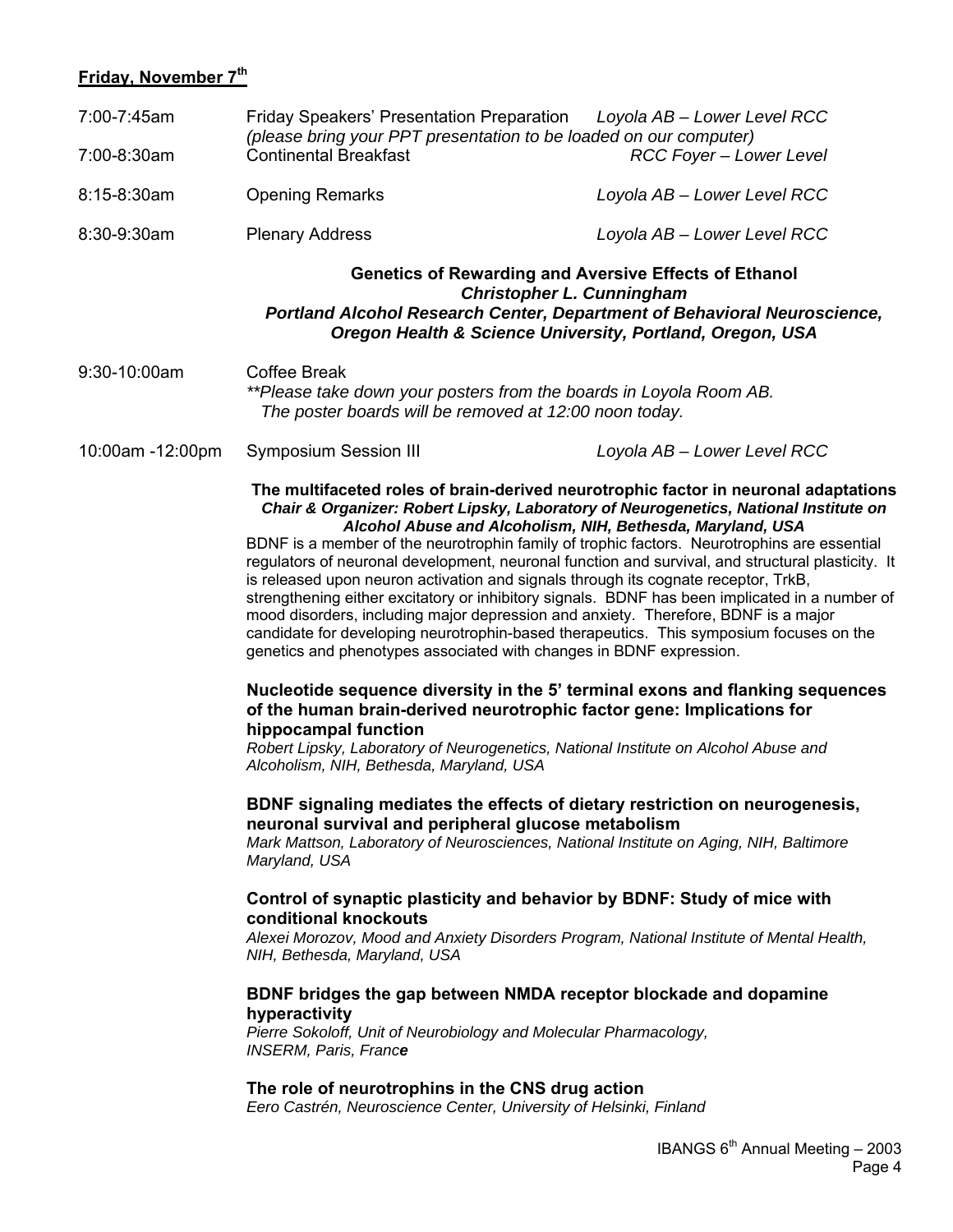| 12:00-1:30pm       | Lunch (your own arrangement)                                                                                                                                                                                                                                                                                                                                                                                                                                                                                                                                                                                                                                                                                                                                                                                                                                                                                                                                                                                                                                                                                                                                                                                                                                                                                                                                                                                                                                               |                                         |  |
|--------------------|----------------------------------------------------------------------------------------------------------------------------------------------------------------------------------------------------------------------------------------------------------------------------------------------------------------------------------------------------------------------------------------------------------------------------------------------------------------------------------------------------------------------------------------------------------------------------------------------------------------------------------------------------------------------------------------------------------------------------------------------------------------------------------------------------------------------------------------------------------------------------------------------------------------------------------------------------------------------------------------------------------------------------------------------------------------------------------------------------------------------------------------------------------------------------------------------------------------------------------------------------------------------------------------------------------------------------------------------------------------------------------------------------------------------------------------------------------------------------|-----------------------------------------|--|
| 1:30-3:30pm        | Invited Talks - Outstanding Young Investigator Awardees Loyola AB-LLRCC                                                                                                                                                                                                                                                                                                                                                                                                                                                                                                                                                                                                                                                                                                                                                                                                                                                                                                                                                                                                                                                                                                                                                                                                                                                                                                                                                                                                    |                                         |  |
|                    | Functional variation in vasopressin 1a receptor gene structure within and<br>between vole species predicts behavior.<br>Elizabeth Hammock, Center for Behavioral Neuroscience, Emory University, Atlanta, GA, USA                                                                                                                                                                                                                                                                                                                                                                                                                                                                                                                                                                                                                                                                                                                                                                                                                                                                                                                                                                                                                                                                                                                                                                                                                                                          |                                         |  |
|                    | Novelty seeking and dopamine receptor polymorphisms in adolescence.<br>Noa Heiman, Institute for Behavioral Genetics, University of Colorado, Boulder, CO, USA                                                                                                                                                                                                                                                                                                                                                                                                                                                                                                                                                                                                                                                                                                                                                                                                                                                                                                                                                                                                                                                                                                                                                                                                                                                                                                             |                                         |  |
|                    | Novelty-seeking behaviors and alcohol preference in mice lacking alpha1G T-<br>type Ca2+ channels.<br>Daesoo Kim, National CRI Centre for Calcium and Learning, Korea Institute of Science and<br>Technology, Seoul, Korea                                                                                                                                                                                                                                                                                                                                                                                                                                                                                                                                                                                                                                                                                                                                                                                                                                                                                                                                                                                                                                                                                                                                                                                                                                                 |                                         |  |
|                    | A glutamatergic basis for impaired ethanol-induced plasticity in Homer2 null                                                                                                                                                                                                                                                                                                                                                                                                                                                                                                                                                                                                                                                                                                                                                                                                                                                                                                                                                                                                                                                                                                                                                                                                                                                                                                                                                                                               |                                         |  |
|                    | mutant mice.<br>Karen Szumlinski, Physiology and Neuroscience, Medical Univ of South Carolina<br>Charleston, SC, USA                                                                                                                                                                                                                                                                                                                                                                                                                                                                                                                                                                                                                                                                                                                                                                                                                                                                                                                                                                                                                                                                                                                                                                                                                                                                                                                                                       |                                         |  |
| 3:30-4:00pm        | <b>Coffee Break</b>                                                                                                                                                                                                                                                                                                                                                                                                                                                                                                                                                                                                                                                                                                                                                                                                                                                                                                                                                                                                                                                                                                                                                                                                                                                                                                                                                                                                                                                        | RCC Foyer - Lower Level                 |  |
| 4:00-6:00pm        | <b>Symposium Session IV</b>                                                                                                                                                                                                                                                                                                                                                                                                                                                                                                                                                                                                                                                                                                                                                                                                                                                                                                                                                                                                                                                                                                                                                                                                                                                                                                                                                                                                                                                | Loyola AB - Lower Level RCC             |  |
|                    | Genotype-environment interactions in behavioral phenotyping: So what are we<br>supposed to do about them?<br>Chair & Organizer: Neri Kafkafi, Maryland Psychiatric Research Center, University of<br>Maryland, Baltimore, Maryland, USA<br>To elucidate pathways from specific genes to complex behaviors, assays of mouse behavior<br>need to be valid, reliable and replicable across laboratories. While better standardization of<br>housing and test parameters remains desirable, recent studies suggest that it is not likely to<br>eliminate the interaction effect. The symposium will focus on several complementary<br>approaches to this problem.<br>(In)stability of brain size and behavior over decades in different laboratories<br>Douglas Wahlsten, Dept. of Psychology, University of Alberta, Edmonton, Alberta, Canada<br>Identification of laboratory environment factors influencing a behavioral trait via<br>computational analysis of a large data archive<br>Jeffery S. Mogil, Dept. of Psychology, McGill University, Montreal, Quebec, Canada<br>Designing better measures of behavior using a multi-lab database of raw data<br>Neri Kafkafi, Maryland Psychiatric Research Center, University of Maryland,<br>Baltimore, Maryland, USA<br>Is this interaction good or bad? Mixed Model statistical analysis of multi-lab<br>results<br>Yoav Benjamini, Dept. of Statistics and Operation Research, Tel Aviv University,<br>Tel Aviv, Israel |                                         |  |
| 6:00-6:15pm        | <b>Closing Remarks</b>                                                                                                                                                                                                                                                                                                                                                                                                                                                                                                                                                                                                                                                                                                                                                                                                                                                                                                                                                                                                                                                                                                                                                                                                                                                                                                                                                                                                                                                     | Loyola AB - Lower Level RCC             |  |
| 7:00 <sub>pm</sub> | Cash bar opens in the banquet hall                                                                                                                                                                                                                                                                                                                                                                                                                                                                                                                                                                                                                                                                                                                                                                                                                                                                                                                                                                                                                                                                                                                                                                                                                                                                                                                                                                                                                                         | Cabildo Room C - 2 <sup>nd</sup> fl RCC |  |
| 7:30-10:00pm       | <b>Banquet</b>                                                                                                                                                                                                                                                                                                                                                                                                                                                                                                                                                                                                                                                                                                                                                                                                                                                                                                                                                                                                                                                                                                                                                                                                                                                                                                                                                                                                                                                             | Cabildo Room C - 2 <sup>nd</sup> fl RCC |  |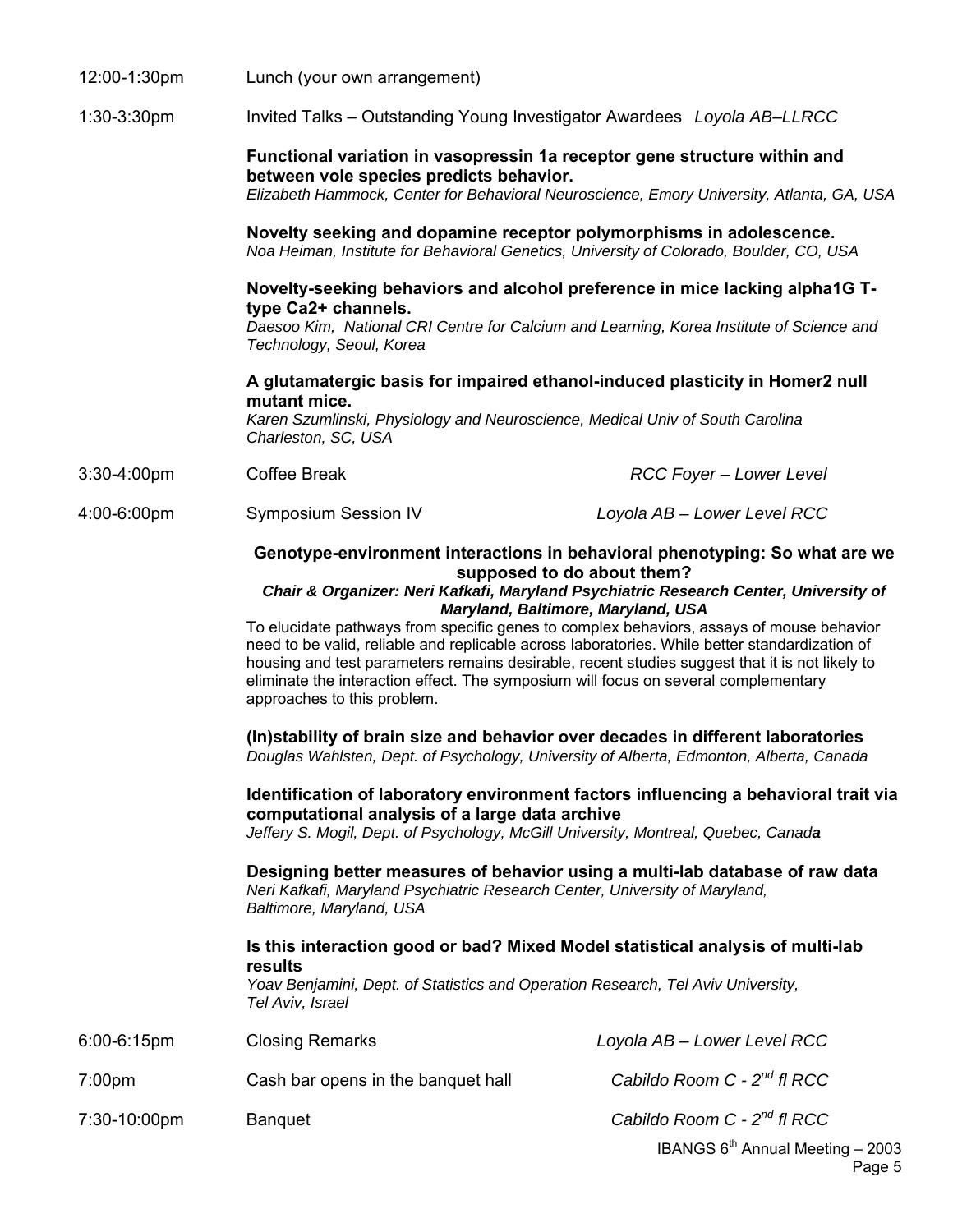# **Symposia and Poster Abstracts**

#### **Symposium Session I: Thursday, November 6th, 8:30 a.m.**

#### **Symposium Abstract:**

#### **Genetic influences on anxiety related behaviors: From mouse to monkey to man.**

**Chairs & Organizers: Christina Barr & Tim Newman** 

#### **DICBR/LCS Animal Center, National Institute on Alcohol Abuse and Alcoholism, NIH, Dickerson, Maryland, USA**

Identifying genes that influence complex behaviors has become an increasingly important aspect of understanding the spectrum of etiological factors involved in the pathogenesis of neuropsychiatric disease. Both human and animal studies support a role for genes in the incidence of anxiety. While various anxietyrelated traits are asserted to be under the influence of genes, gene association studies are often difficult to replicate. Of use to neurobehavioral genetics research is the use of animal models and the identification and definition of appropriate intermediate phenotypes. This symposium will discuss specific genes that may confer increased risk for anxiety and related disorders through the use of both animal models and human study populations. Presentations will include examination of the behavioral effects of serotonin transporter gene disruption in mice, with a focus on anxiety, aggression and behavioral responses to stress. In addition, the influences of various genetic polymorphisms on anxiety-related traits, including harm avoidance, neuroendocrine stress axis responses and low-voltage alpha resting EEG, will be addressed in non-human primate and human subjects. These polymorphisms will be further discussed in relation to complex behavioral traits, for example, alcohol consumption. Other relevant issues, such as sexually dimorphic effects of gene variation or gene by environment interactions, will also be addressed.

#### **Behavioral phenotypes of serotonin transporter knockout mice; parallels with human anxiety and depression.**

#### **Andrew Holmes, Laboratory of Behavioral Neuroscience, National Institute of Mental Health, NIH, Bethesda, Maryland, USA**

Gene mutations and polymorphisms in proteins that regulate the brain monoamine systems, such as transporters and catabolic enzymes, are attractive candidate genes for emotional disorders given the weight of evidence implicating monoamines in these conditions. Evidence of a link between genetic variation the serotonin transporter (5-HTT) and depression and anxiety from recent human and primate work prompted the generation of 5-HTT (htt) knockout (KO) mice. Loss of 5-HT reuptake in 5-HTT KO mice causes reduced clearance of extracellular 5-HT and associated alterations in 5-HT neuronal firing and receptor function. Behavioral phenotyping of 5-HTT knockouts has thus far revealed a variety of abnormalities, including increased anxiety-like behaviors, hypoactivity, reduced aggression, and exaggerated responses to stressors. Certain phenotypic alterations in 5-HTT KO mice varied according to background strain, indicating epistatic interactions between the htt null mutation and background genes. Interactions between the htt null mutation and environmental stress have also been observed under certain conditions; with behavioral deficits occurring in 5-HTT KO mice in response to repeated, but not acute, stress. Given the unparalleled ability to control genetic and environment background in rodent studies, the 5-HTT KO mouse could provide a valuable model system to study how gene variants interact with one another, and with environmental adversity, in the etiology of mood and anxiety disorders.

#### **The role of dopamine and MAOA candidate genes in influencing complex behavioral phenotypes: A model of alcohol consumption in the rhesus macaque.**

#### **Tim Newman, DICBR/LCS Animal Center, National Institute on Alcohol Abuse and Alcoholism, NIH, Dickerson, Maryland, USA**

#### **TK Newman1,2, CS Barr1,2, CC Parker3, SJ Suomi3, K-P Lesch4, D Goldman2, JD Higley1.**

Identifying genes that influence complex behaviors has become an increasingly important aspect of understanding the spectrum of etiological factors contributing to inter-individual differences in animal model behavior. We discuss recent results from our lab investigating polymorphisms in the dopamine D1 receptor (DRD1) and MAOA genes in a study of ethanol consuming behavior in rhesus macaques. Five SNPs in the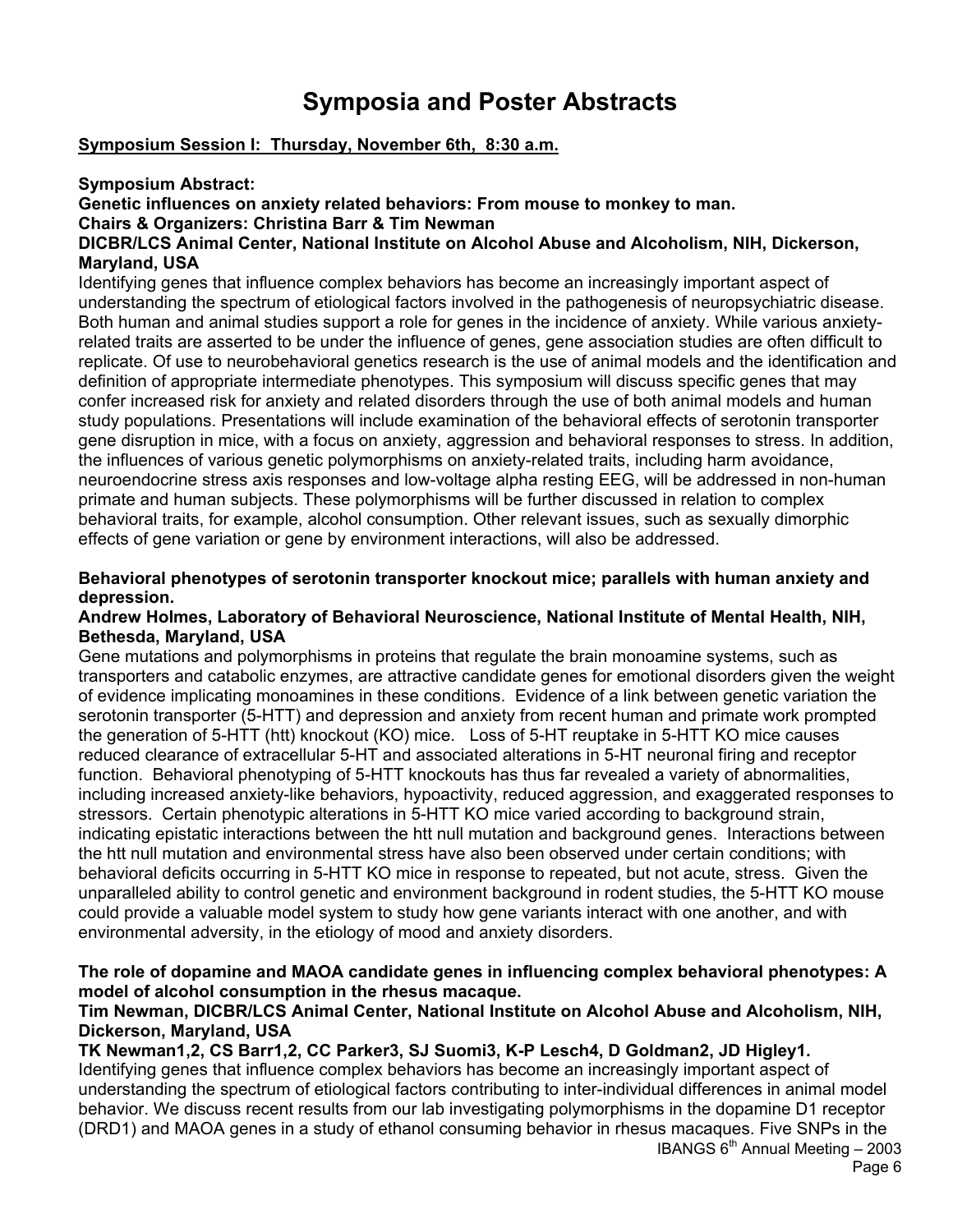5' non-coding region of the DRD1 gene and a 3 allele VNTR in the promoter region of the MAOA gene were genotyped in subjects raised either with their mothers until six months of age, or in peer-only groups - an established model for early life stress. As adults they were subjected to a seven-week voluntary ethanol consumption experiment. Since variation in ethanol consumption is influenced by sex and rearing experience in our colony, we tested for both main effects and interaction between variables. DRD1 haplotypes were significantly associated with variation in alcohol consumption, with main effects of sex and rearing. This was driven by a single SNP  $(-111 \text{ T} \text{ G})$  with an interaction between sex, rearing and genotype, such that peerreared males with the minor allele consumed the most ethanol. For MAOA (males only), peer-reared males with the high activity allele consumed the most ethanol. Our work demonstrates a potential role for both the DRD1 and MAOA genes in modulating behaviors linked with alcohol consumption, especially in the context of early environmental stress. 1Laboratories of Clinical Studies and 2Neurogenetics, NIAAA, 3Comparative Ethology, NICHD, National Institutes of Health. 4Clinical and Molecular Psychobiology, Department of Psychiatry and Psychotherapy, University of Würzburg, Würzburg, Germany.

#### **Gene by environment interactions and the neuroendocrine stress axis: A non-human primate model of allostasis.**

#### **Christina Barr, DICBR/LCS Animal Center, National Institute on Alcohol Abuse and Alcoholism, NIH, Dickerson, Maryland, USA**

**CS Barr1, TK Newman1, RL Dvoskin1, CC Parker2, K-P Lesch3, D Goldman4, SJ Suomi2, JD Higley1.** It is thought that chronic activation of the neuroendocrine stress axis contributes to allostatic load (or, wear and tear) at the level of the brain. Various factors, including genetic or sex differences, experience, and lifestyle choices are also thought to contribute to allostatic load via their influences on physiologic pathways. We are interested in determining individual differences in vulnerability to stress as well as to dysregulated activity of the limbic hypothalamic pituitary adrenal (LHPA) -axis, as such differences may be markers for predisposition to stress-related disorders and may contribute to allostatic load in the brain. The nonhuman primate model is particularly useful for such studies since their environments can be controlled. We have demonstrated that macaques with genetic variation in the serotonin transporter gene promoter (rh5- HTTLPR) that have been exposed to early-life stress have exaggerated LHPA-axis responses to stress, particularly among females. Females exposed to early-life stress also have augmented LHPA-axis responses to alcohol. When given access to alcohol, these females, especially those carrying the rh5- HTTLPR s allele, show marked increases in their levels of consumption with successive exposures to alcohol. Newly-identified variants within the macaque CRH gene promoter will also be discussed, as polymorphisms within the CRH gene would be likely to influence neuroendocrine stress axis activity both following stress and exposures to ethanol. 1NIAAA DICBR, NIH, Clinical Studies, Primate Unit, Poolesville, MD, USA; 2NICHD, NIH, Laboratory of Comparative Ethology, Poolesville, MD, USA; 3Clinical and Molecular Psychobiology, Department of Psychiatry and Psychotherapy, University of Würzburg, Würzburg, Germany; 4NIAAA, NIH, Laboratory of Neurogenetics, Rockville, MD, USA.

#### **Genes, anxiety and alcoholism in humans.**

#### **Mary-Anne Enoch, Laboratory of Neurogenetics, National Institute on Alcohol Abuse and Alcoholism, NIH, Bethesda, Maryland, USA**

**M-A Enoch, KV White, J Waheed, L Schwartz, K Young, K Xu, J Taubman, CR Harris, D Goldman.**  Anxiety can be both advantageous (increased arousal and response to external stimuli) and detrimental, leading to self-medication with anxiolytics such as alcohol. Harm avoidance (HA), a subscale of the Tridimensional Personality Questionnaire, is a heritable dimensional measure of anxious temperament; the human counterpart of observed anxious behavior in rodents. We have looked at the relationship between anxious temperament, pathological anxiety (clinical anxiety disorders) and alcoholism in two independent community-ascertained populations; 280 U.S. individuals, largely Caucasian, and 384 individuals from a Plains American Indian tribe. In both samples, women had higher HA than men, including total groups, individuals without any psychiatric disorders and alcoholics. Anxiety disorders were significantly associated with higher HA in men but not in women. Further analyses suggest that elevated HA may predispose to alcoholism in women and mood disorders in men. We have found that the Met/Met genotype of the functional catechol-0-methyltransferase (COMT) polymorphism, Val158Met, is associated with anxious temperament, but not with anxiety disorders, in both groups of women. In our search for candidate genes for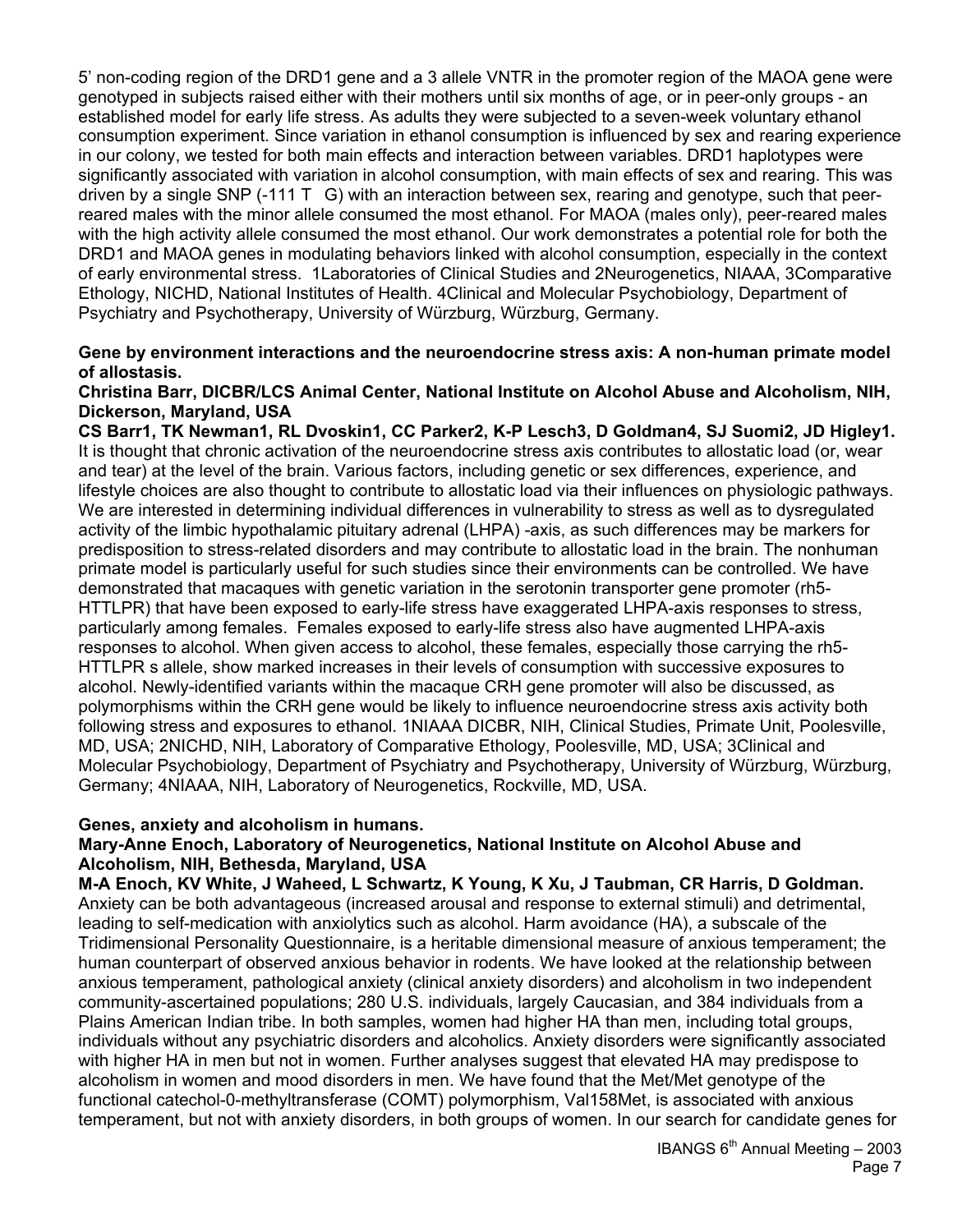alcoholism and anxiety we have focused on electrophysiological intermediate phenotypes. We have shown that low voltage alpha (LVA), a resting EEG phenotype that is more abundant in alcoholics with anxiety disorders, is associated with the Met/Met genotype of COMT Val158Met and also with the functional DRD2 – 141CIns/Del promoter polymorphism in both populations. In addition, we are focusing on the low and high amplitude P300 event-related potential that is associated with alcoholism and anxiety, respectively. Results of further candidate gene analyses will be presented, in particular for GABAA receptors. Laboratory of Neurogenetics, National Institute on Alcohol Abuse and Alcoholism, NIH, Bethesda, MD, USA.

#### **Paper Session – Oral Presentations: Thursday, November 6th, 10:50 a.m.**

#### **Overexpression of NTRK3 increases anxiety-like behavior and alters monoaminergic circuits in mice. Mara Dierssen, Program in Genes and Disease, Genomic Regulation Center, Barcelona, Catalonia, Spain**

#### **M Dierssen1, M Gratacòs1, I Sahún1, M Martín2, X Gallego1, A Amador-Arjona1, MM de Lagrán1, P Murtra2, MA Pujana1, R Maldonado2, C Fillat1, X Estivill1,3.**

The neurotrophin type 3 receptor(NTRK3) maps to a human chromosome 15 region postulated to be involved in anxiety disorders, and is the only neurotrophin receptor expressed in the locus coeruleus (LC). This genomic region is duplicated in panic patients, and thus a gene dosage effect could be proposed. A possible mechanism would be that increased dosage of NTRK3 would alter synaptic plasticity in the LC by changing local trophic support, and would produce abnormal function of catecholaminergic neurotransmitter systems leading to panic disorder. In order to evaluate this hypothesis, we have developed several lines of transgenic mice that overexpress NTRK3, under the control of the PDGFB promoter. Stereological analysis demonstrates that NTRK3 overexpression causes an increase in the volume of LC and in the number and density of tyrosine hydroxilase (TH) positive neurons in this region. TgNTRK3 mice showed an increased anxiety-like behavior in different tests and an enhancement of panic reaction in the mouse defense test battery (MDTB). Response to the panicogenic agent yohimbine, was paradoxical in TgNTRK3 brains, suggesting 2 adrenoreceptors deregulation. These results raise the possibility that overexpression of NTRK3 would be determinant for the development of panic disorder through the regulation of neural plasticity in specific monoaminergic circuits involved in the pathogenesis of this disorder and suggest a new pathogenetic mechanism via 2 adrenoreceptors deregulation. 1Program in Genes and Disease, Genomic Regulation Center-CRG, Barcelona Biomedical Research Park, E-08003 Barcelona, Catalonia, Spain, 2Unit of Neuropharmacology, Pompeu Fabra University, Barcelona Biomedical Research Park, E-08003 Barcelona, Catalonia, Spain and 3Unit of Genetics, Pompeu Fabra University, Barcelona Biomedical Research Park, E-08003 Barcelona, Spain. 2This work was supported by Spanish Ministry of Science (SAF2001-1231, SAF2002-00799) and Fundació Marató TV3. MML is recipient of a MICYT fellowship.

# **Impairment of APP transgenic mice in spatial and associative learning. Christopher Janus, CRND, Univ. of Toronto, Toronto, Canada**

**Deposition of ß-amyloid peptide in the brain is a major pathological feature of Alzheimer's Disease.** Transgenic mice (TgCRND8) encoding a double mutated allele of human APP genes (Swedish; KM670/671NL+Indiana; V717F) develop extracellular amyloid deposits in the hippocampus and forebrain and are impaired in spatial reference and working memory from 12 weeks of age onwards. In this study, 35 week old TgCRND8 mice with abundant amyloid brain pathology and non-transgenic (non-Tg) littermates were given a longitudinally administered battery of cognitive tests including: (a) a visible platform version of Morris water maze (MWM) test, (b) a reference memory MWM test, and (c) conditioned taste aversion (CTA) test (i.e. learning the association between novel taste and induced nausea). The results demonstrated that TgCRND8 mice exhibited greater variability of responses as compared to non-Tg littermates in all tests. In addition, they showed a significant impairment in escaping to cued and hidden escape platforms, as well as impairment in the association between novel taste of saccharine and LiCl-induced (i.p. injection) nausea. There was no significant association between performance in all 3 tests in non-Tg mice. In contrast, in TgCRND8 mice impaired performance in a cued version of MWM was significantly positively correlated with their impaired learning during CTA test. The scores of the two types of associative learning were not correlated with levels of amyloid beta in the brain. However, the impaired performance in the reference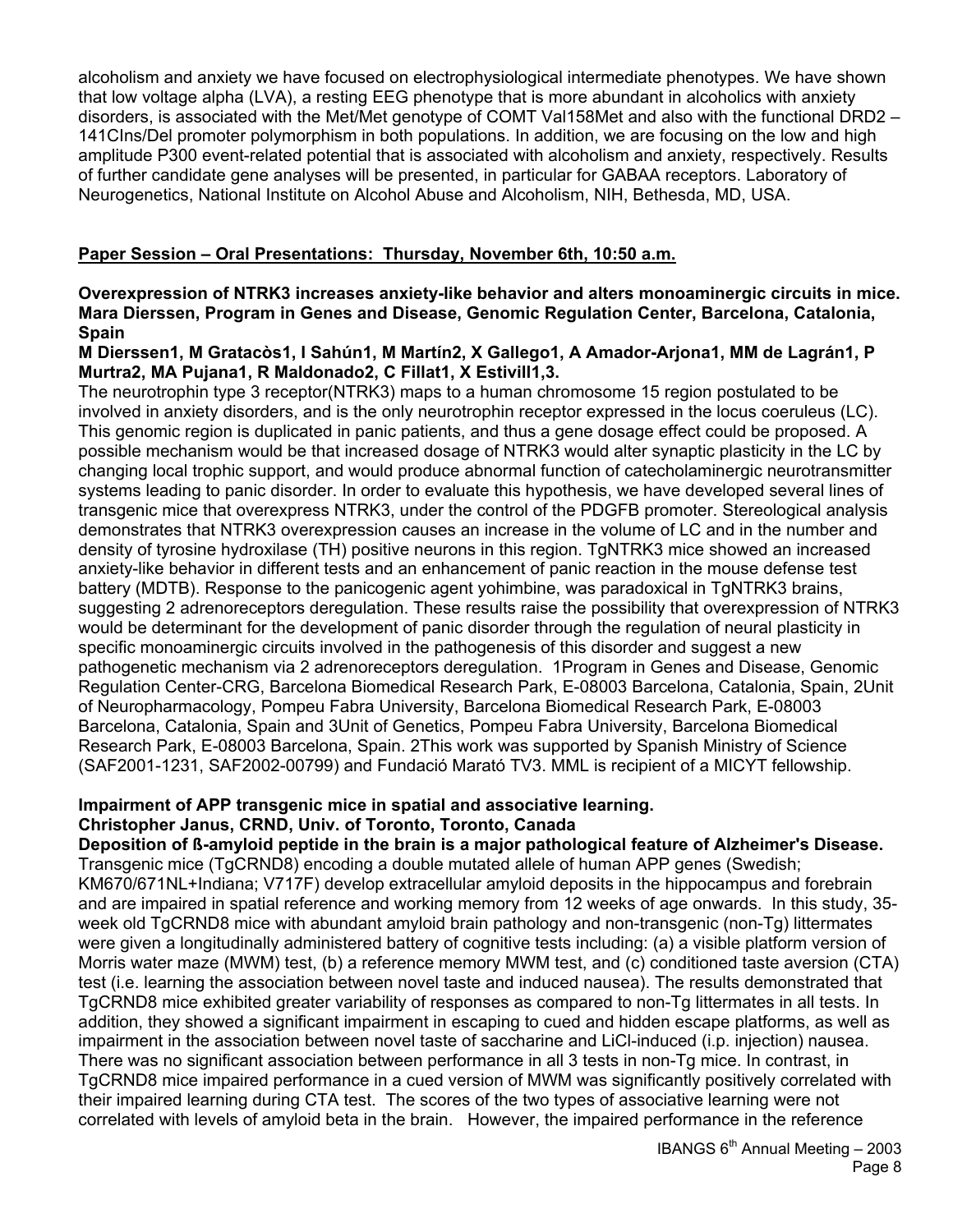memory MWM test was significantly positively correlated with both soluble and insoluble (formic acid extracted) forms of amyloid beta peptide.

**Identification and quantitation of neurons expressing NR1 transgenes that modifies behavior, from HSV-1vectors injected into the hippocampus.** 

**Diana Jerusalinsky, Institute of Cell Biology and Neuroscience, School Medicine, Univ of Buenos Aires, Buenos Aires, Argentina** 

#### **V Cheli1,2, M Adrover1,3, C Blanco1, A Cornea2, G Sánchez1, N Colettis1, M Snitcofsky1, E Martín1, A Epstein3, D Jerusalinsky1**

We have shown that the expression of NR1 and GFP transgenes from HSV-1 derived vectors injected into the dorsal hippocampus of adult Wistar rats, mainly happened into neurons, in a discrete region. The NR1 expression was reduced in primary cultures of neurons, and in the hippocampus of rats injected with a NR1 antisense expressing vector. They suffered an impairment in performance of both, an open field test for habituation to a new environment, and an inhibitory avoidance to a foot-shock; while rats injected with the vector expressing NR1 did not show significant differences compared to naive animals. These results together with evidences previously reported- suggested that the NMDA receptor in the dorsal hippocampus participates in mechanisms leading to habituation, as well as in acquisition and/or consolidation of the inhibitory avoidance, since both tasks suffered serious impairements even after slight changes in the availability of the NR1 subunit. However we knew neither the area nor the identity of cells infected, and presumably responsible for those changes. The animals were injected with vectors expressing both NR1 sequences and GFP; brain slices were immunostained to identify neurons and glia, and the transgenes. The cells were identified and quantitated under confocal microscopy, using an ad hoc software. Our data showed that most of the infected cells are pyramidal or granule neurons in a restricted area under the injection, and that only a few astrocytes expressed GFP. The quantitation suggested that only about 8-10 % of the neurons in that region were affected. Hence, it would mean that a single gene transfer in just a few neurons -and a slight modification in the protein-, is enough to produce those significant alterations in learning and memory. 1IBC&N, Sch. Med., and Dept. Anat., Sch Vet., Univ. of Buenos Aires, Argentina, 2ONPRC-OHSU, Oregon, USA, 3Ctr. of Mol. & Cell. Genetics, Univ. Claude Bernard, Lyon , France. Supported by Guggenheim Foundation, Fogarty Tech. Assist. Grant (USA); CNRS/CONICET (France-Argentine), ANPCYT and Univ. Bs. As. (Argentine).

#### **Altered responses to ethanol in mice lacking functional N-type calcium channels. Philip Newton, Ernest Gallo Research Center, Department of Neurology, University of California San Francisco, Emeryville, CA, USA**

# **PM Newton1, Orr CJ1, Shin HS2 Messing RO1.**

N-type calcium channels are important for neurotransmitter release and are the target of many neuromodulators, including opioids and adenosine. Previous work in our laboratory has shown that acute ethanol treatment inhibits N-type calcium channel function, and that chronic ethanol vapor inhalation treatment increases the density of N-type calcium channels in the frontal cortex and hippocampus of mice. These data suggest that N-type calcium channels may be a molecular target for acute alcohol intoxication, and may also form part of the neuroadaptive changes that occur in response to chronic alcohol exposure. In order to test these hypotheses, we studied alcohol responses in mice lacking the alpha-1B subunit of N-type calcium channels. F1 hybrid (129SvJ x C57/BL6) male alpha-1B knockout mice showed a reduced preference for ethanol, both in two bottle choice and place preference assays. They showed a dramatically decreased sensitivity to ethanol in the loss of righting reflex assay, but a slightly increased sensitivity to ethanol-induced ataxia on the accelerating rotarod. Suprisingly, handling induced convulsion scores following chronic exposure to ethanol vapor were increased in the knockouts. Clearance of ethanol from the blood did not differ between genotypes. These data suggest that N-type calcium channels mediate some of the hypnotic and rewarding effects of ethanol. Upregulation of N-type calcium channels after chronic ethanol exposure may limit manifestations of alcohol dependence. 1Ernest Gallo Research Center, Department of Neurology, University of California San Francisco, Emeryville, CA, 94608 USA. 2National Creative Research Initiatives Center for Calcium and Learning, Korea Institute of Science and Technology, Seoul 136-791, Korea. This work was supported by funds provided by the National Institutes of Health, grant number AA08117.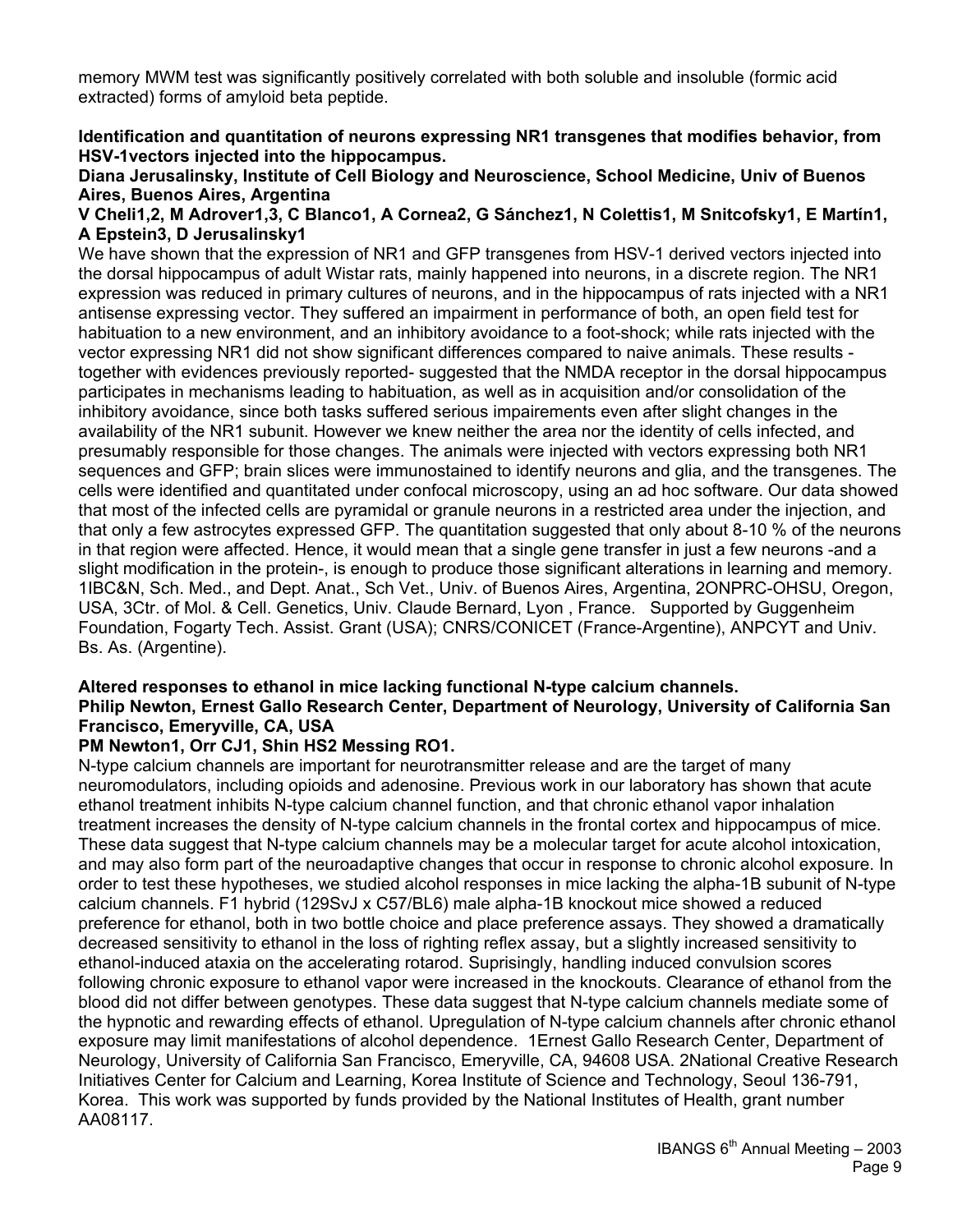#### **Gene expression profiles of GABAA α1 subunit-deficient mice: comparison of two knock-out models. Igor Ponomarev, Waggoner Center, University of Texas, Austin, TX, USA I Ponomarev1, G Schafer1, YA Blednov1, GE Homanics2, RA Harris1.**

The α1 subunit of GABAA receptors is a constituent of the major GABAA receptor subtype in the murine brain. Mice lacking this subunit demonstrate a number of physiological and behavioral alterations, including a marked ethanol-induced locomotor stimulation (Blednov et al. JPET 2003 Jan., JPET 2003 Mar.; Kralic et al., JPET 2003). The objective of the present study was to determine whether deletion of this gene in mutant mice produced changes in expression of other genes. Another objective was to compare gene expression profiles of two independently created GABAA α1 KO models. We used cDNA microarrays to examine expression profiles of GABAA α1 knock-out (KO) and wild type (WT) animals. Total RNA was isolated from cerebellum or midbrain region of KO and WT littermates. Genisphere ® 3DNA technology kit was utilized for reverse transcription, labeling and hybridization of the tissue cDNA on a glass slide containing ~16000 elements. Relative expression for each gene was calculated and averaged across 3-9 mice per genotype. Based on a two-sample t-test at p<0.01, about 1% of all detected genes were differentially expressed in two genotypes. Among the most substantial alterations in mutant mice was differential expression of midkine, a growth factor found in senile plaques of Alzheimer's patients. About 6% of all significantly detected genes were similarly regulated for the two KO models. We hypothesize that alteration in expression of some genes, such as GAP-43 and ARPP-21 may influence ethanol-related behaviors in KO mice. 1Waggoner Center, University of Texas, Austin, Texas, USA; 2 University of Pittsburgh, Pittsburgh, Pennsylvania, USA. Supported by the NIAAA INIA program (grants: AA13520, AA13518).

# **Glutamate receptors and long-term memory in C. elegans. Catharine Rankin, Dept of Psychology & Brain Research Centre, Univ of British Columbia, Vancouver, British Columbia, Canada**

# **C Rankin, J Rose, S Steidl.**

Long-term memory in C. elegans depends on glr-1, a homologue of mammalian non-NMDA glutamate receptors, expressed on the interneurons of a mechanosensory circuit. Both mutations in glr-1 and an AMPA receptor antagonist blocked long-term memory. We used a genetic marker to visualize glr-1 expression in the interneurons of trained and untrained worms and a marker for vesicles to look for changes in the tap sensory neurons. Trained animals had less glr-1 expression than untrained animals; there was no difference in expression of the vesicle marker. Thus, long-term memory in C. elegans is dependent on glr-1 and involves post-synaptic but not pre-synaptic changes in gene expression. avr-14 encodes a a-type subunit of a glutamate-gated chloride channel (GluCls) expressed on the glutamatergic mechanosensory neurons of the tap-withdrawal response that synapse onto the command interneurons. The mutation selectively effects short-term habituation for shorter interstimulus intervals (ISIs; 10s and 30s) while not effecting habituation for long ISIs (45s and 60s). These results provide support for the hypothesis that in C. elegans there are multiple ISI-dependant short-term memory systems. avr-14 worms show long-term memory for habituation training comparable to wild-type controls when given distributed training and testing with a 60s ISI. avr-14 worms, unlike wild-type controls, also show long-term memory when trained and tested with a 10s ISI. Furthermore, long-term memory for this training protocol is protein synthesis dependant, as administering heat shock in between blocks of training blocks the formation of long-term memory. This suggests that in wild-type worms the presence of avr-14 blocks the conversion from short-term to long-term memory following training with short ISIs. Dept of Psychology & Brain Research Centre, Univ of British Columbia, Vancouver, British Columbia, Canada. Research supported by NSERC, CIHR and BCMCFH-HELP.

# **Symposium Session II: Thursday, November 6th, 1:30 p.m.**

**Symposium Abstract: The molecular basis of drug reward: Gene knockout studies. Chair & Organizer: F. Scott Hall Molecular Neurobiology Branch, National Institute on Drug Abuse, NIH, Baltimore Maryland, USA**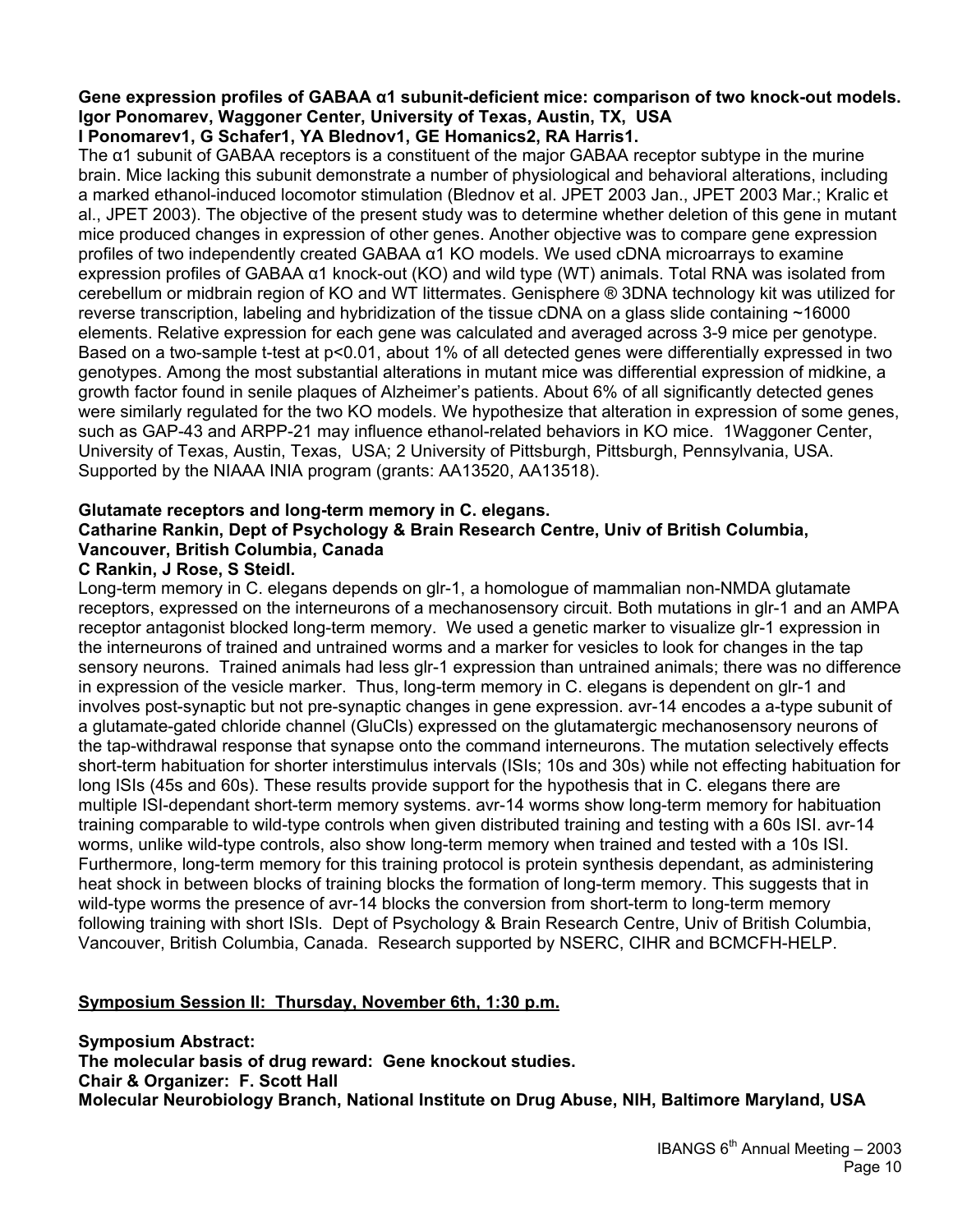The study of gene knockouts has lead to recent advances in our understanding of the genetic basis of drug reward. Many of the findings from these studies have been quite surprising; for instance, cocaine retains its rewarding effects in dopamine transporter (DAT) knockout mice indicating a polygenic basis of cocaine reward. The members of this panel (Ichiro Sora, S. Barak Caine, Rafael Maldonado and F. Scott Hall) have all made significant recent contributions to this literature, and the purpose of this symposium is to summarize their recent work and how this generally affects our understanding of the molecular basis of drug reward, and how such work shall proceed in the near future. Dr. Hall will discuss recent studies of cocaine reward using the conditioned place preference (CPP) paradigm in multiple gene knockouts, a strategy that was necessitated by the failure of any of the single monoaminergic transporter gene knockouts to eliminate cocaine reward. Such studies are also some of the first attempts to examine gene-gene interactions behaviorally in such a specific manner. Dr. Sora will discuss his recent studies examining extracellular dopamine and serotonin release using in vivo microdialysis in gene knockout mice. In particular, this data examined strains of knockout mice with normal or enhanced cocaine reward, DAT KO and SERT KO mice respectively, and also the DAT/SERT double knockout mouse, which he found does not exhibit rewarding effects of cocaine in the CPP paradigm. Dr. Caine will discuss his studies of cocaine self-administration in dopamine receptor and monoamine transporter knockout mice. He will particularly address the surprising retention of cocaine reward in many of these strains. Dr. Maldonado will round out the symposium by discussing the rewarding effects of other drugs, including cannabinoids, nicotine and MDMA. He will discuss his findings in opioid receptor knockout mice and aspects of both reward and dependence.

#### **The molecular basis of the behavioral effects of cocaine as revealed by gene knockout studies in mice.**

#### **F. Scott Hall, Molecular Neurobiology Branch, National Institute on Drug Abuse, NIH, Baltimore Maryland, USA**

**FS Hall1, J Drgonova1, M Goeb1, I Sora2, DL Murphy3, K-P Lesch4, LH Tecott5, R Hen6, GR Uhl1.**  The surprising result that cocaine retains its rewarding effects in dopamine transporter (DAT) knockout mice has lead to the examination of the role of other monoamine system genes in cocaine reward. The first studies in following creation of the DAT knockout (KO) examined the role of the serotonin transporter (SERT) and the norepinephrine transporter (NET) in cocaine reward. Combination of DAT KO mice with SERT KO mice completely eliminated cocaine reward as assessed in the conditioned place preference (CPP) paradigm, while combination of the SERT KO with NET KO mice produced greatly enhanced cocaine reward. Furthermore, both NET and SERT blockers (nisoxetine and fluoxetine) produced significant conditioned place preferences in DAT KO mice, but not in WT mice. Thus, the role of NET and SERT appears to be different in WT and DAT KO WT mice. Overall, these studies indicate important interactions between monoaminergic system genes in cocaine reward, in particular between DA and 5-HT systems. A heterozygous deletion of the gene for brain derived neurotrophic factor (BDNF), which influences growth and differentiation of both DA and 5-HT systems, also reduces potency of cocaine in producing CPP. To add insights into the DA and 5-HT subsystems that influence cocaine rewarding and aversive features, the combined effects of transporter and receptor knockouts have now been examined,, including combination of the DAT KO mouse with deletion of the 5-HT 1B receptor, the DAT KO mouse with deletion of the 5-HT 1A receptor, and the SERT KO mouse with deletion of the DA D2 receptor. None of these combinations of knockouts eliminated cocaine reward, as was previously observed in the DAT/SERT KO mouse, however gene knockout of each of the 5-HT autoreceptors, 5-HT1A and 5-HT1B, produced increases in cocaine reward such as those observed in SERT KO mice. These provide further evidence for the important involvement of both DA and 5-HT system genes in the rewarding effects of cocaine. 1National Institute on Drug Abuse, NIH/DHHS, Baltimore, MD, USA; 2Tohoku University, Sendai, Japan; 3National Institute of Mental Health, NIH/DHHS, Bethesda, MD, USA; 4University of Wurzburg, Germany; 5University of California San Francisco, San Francisco, CA, USA; 6Columbia University, New York, NY, USA. Supported by funding from the NIDA IRP, NIH/DHHS, USA.

#### **Molecular genetics of monoamine transporter: Psychostimulant effects on extracellular monoamines.**

**Ichiro Sora, Tohoku Univ, Sendai and Tokyo Institute of Psychiatry, Tokyo, Japan I Sora1, 2, H Shen1, H Kobayashi1, FS Hall3, GR Uhl3.**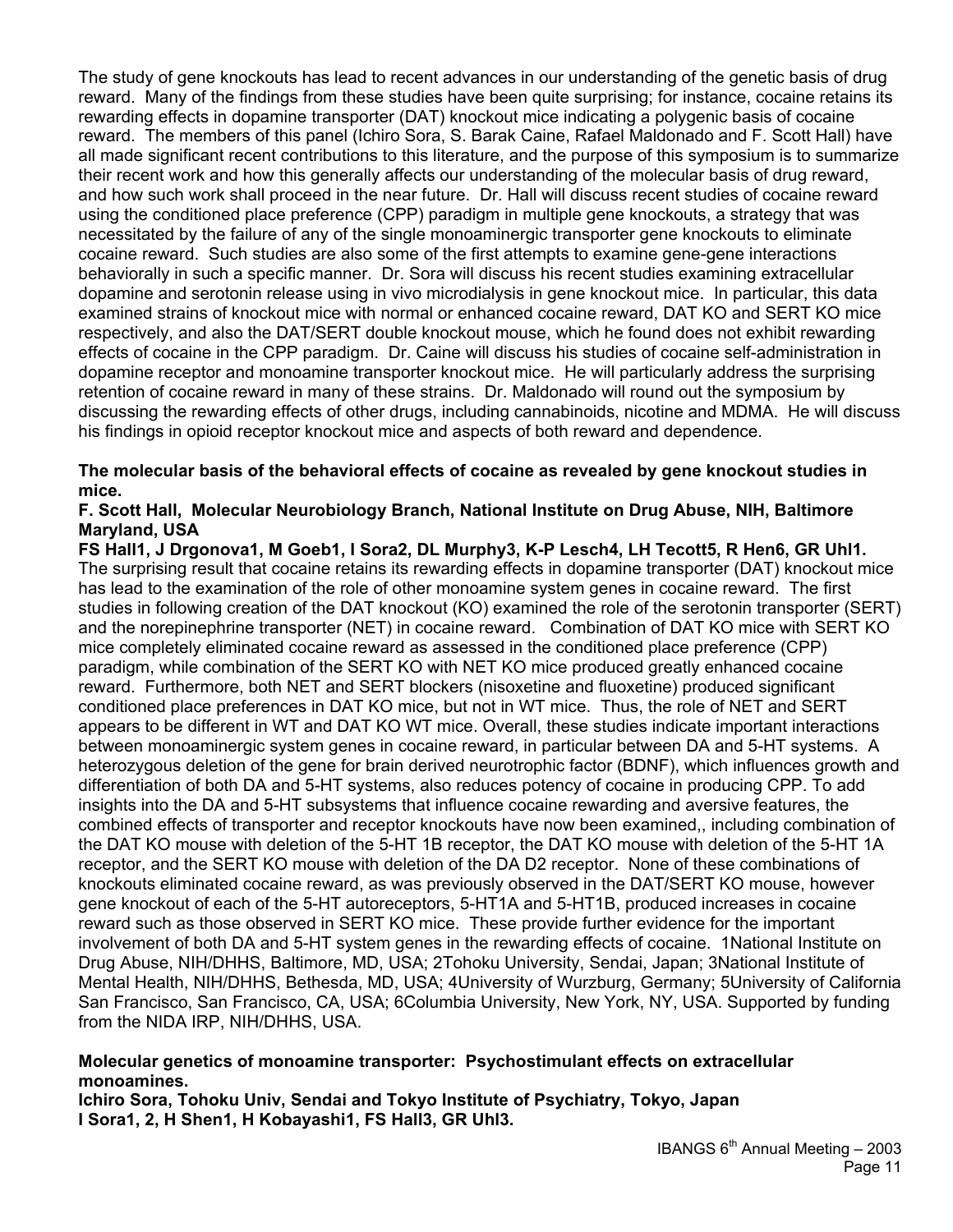Cocaine conditioned place preference is intact in dopamine transporter (DAT) knockout (KO) mice and enhanced in serotonin transporter (SERT) KO mice. However, this measure of cocaine reward is eliminated in double KO mice with no DAT and either no or one SERT gene copy. To help determine mechanisms underlying these effects, we examined basal and drug-stimulated extracellular dopamine (DA) and serotonin (5-HT) levels in microdialysates from nucleus accumbens (NAc), caudate putamen (CPu) and prefrontal cortex (PFc) of wildtype, homozygous DAT or SERT KO and heterozygous or homozygous DAT/SERT double KO mice which are differentially rewarded by cocaine. Cocaine fails to increase extracellular DA in NAc of DAT KO mice. By contrast, cocaine enhances dialysate dopamine in both CPu and PFC of DAT KOs. Additional deletion of SERT to DAT attenuates the cocaine-induced DA increases found in CPu, but not those found in PFC. The selective SERT blocker fluoxetine increases extracellular DA in CPu of DAT KO mice, while the selective DAT blocker GBR12909 increases extracellular 5-HT in CPu of SERT KO mice. Each of these findings adds pieces to the complex puzzle of the mediation of cocaine reward by monoaminergic systems. 1Tohoku University, Sendai, Japan; 2Tokyo Institute of Psychiatry, Tokyo, Japan; 3National Institute on Drug Abuse, NIH/DHHS, Baltimore, MD, USA.

#### **Evaluation of cocaine self-administration behavior in mice with targeted mutations of dopamine D1, D2 or D3 receptors or the dopamine transporter.**

#### **S. Barak Caine, McLean Hospital/Harvard Medical School, Alcohol and Drug Abuse Research Center, Belmont, Massachusetts, USA**

Much evidence suggests that the reinforcing effects of cocaine are related to blockade of the dopamine transporter and consequent increases in the binding of dopamine to postsynaptic dopamine receptors. Results from traditional behavioral pharmacology studies in rats and monkeys suggest roles for the dopamine D1, D2 and D3 receptors and the dopamine transporter in cocaine self-administration. We have compared operant responding maintained by food and cocaine injections in mice with targeted mutations of these different proteins and their wild type littermates. First, differences and similarities between cocaine self-administration behavior of the mutant strains and their wild type littermates will be summarized. Second, agreement and disagreement between findings from traditional pharmacological studies and those from studies in mice with targeted mutations will be reviewed. Third, emphasis will be placed on considerations other than the targeted mutation, including potential species and strain differences, compensatory mechanisms and other complications of interpreting findings from these studies of mice with targeted mutations. The objective of this presentation is to promote discussion regarding whether these gene targeting studies have increased our understanding of neural mechanisms that underlie cocaine's reinforcing effects, or not, and challenges for future studies.

#### **Involvement of the endogenous opioid system in drug addiction.**

#### **Rafael Maldonado, Faculty of Health and Life Sciences Univ Pompeu Fabra, Spain**

Several studies have shown functional relationships between the endogenous cannabinoid and opioid systems. We have investigated different acute and chronic responses induced by delta9 tetrahydrocannabinol (THC) in several lines of knockout mice deficient in opioid receptors. Acute THC pharmacological responses and physical dependence were not modified in knock-out mice with single deletion of mu, delta or kappa opioid receptors. However, the rewarding properties induced by THC were abolished in mu knockout mice, whereas the disphoric effects induced by a high dose of this compound were suppressed in kappa knockout mice. Functional activity of CB1 cannabinoid receptors was evaluated by the ability of WIN 55,212-2 to stimulate [35S]-GTPgS binding. Interestingly, this activity was decreased in the striatum in mu knockout mice and increased in the substantia nigra in delta knockout mice. To further investigate these interactions, we have also evaluated THC responses in double mu and delta opioid receptor knock-out mice. Antinociception and hypolocomotion induced by acute THC administration remain unaffected whereas the acute hypothermic effects were slightly attenuated in these double mutants. During chronic THC treatment, double knock-out mice developed slower tolerance to the hypothermic effects but the development of tolerance to antinociceptive and hypolocomotor effects was almost unaffected. The rewarding properties of THC were abolished in these double knock-out mice, and the somatic manifestations of THC withdrawal were also significantly attenuated, suggesting that a cooperative action of mu and delta opioid receptors is required for the entire expression of THC dependence.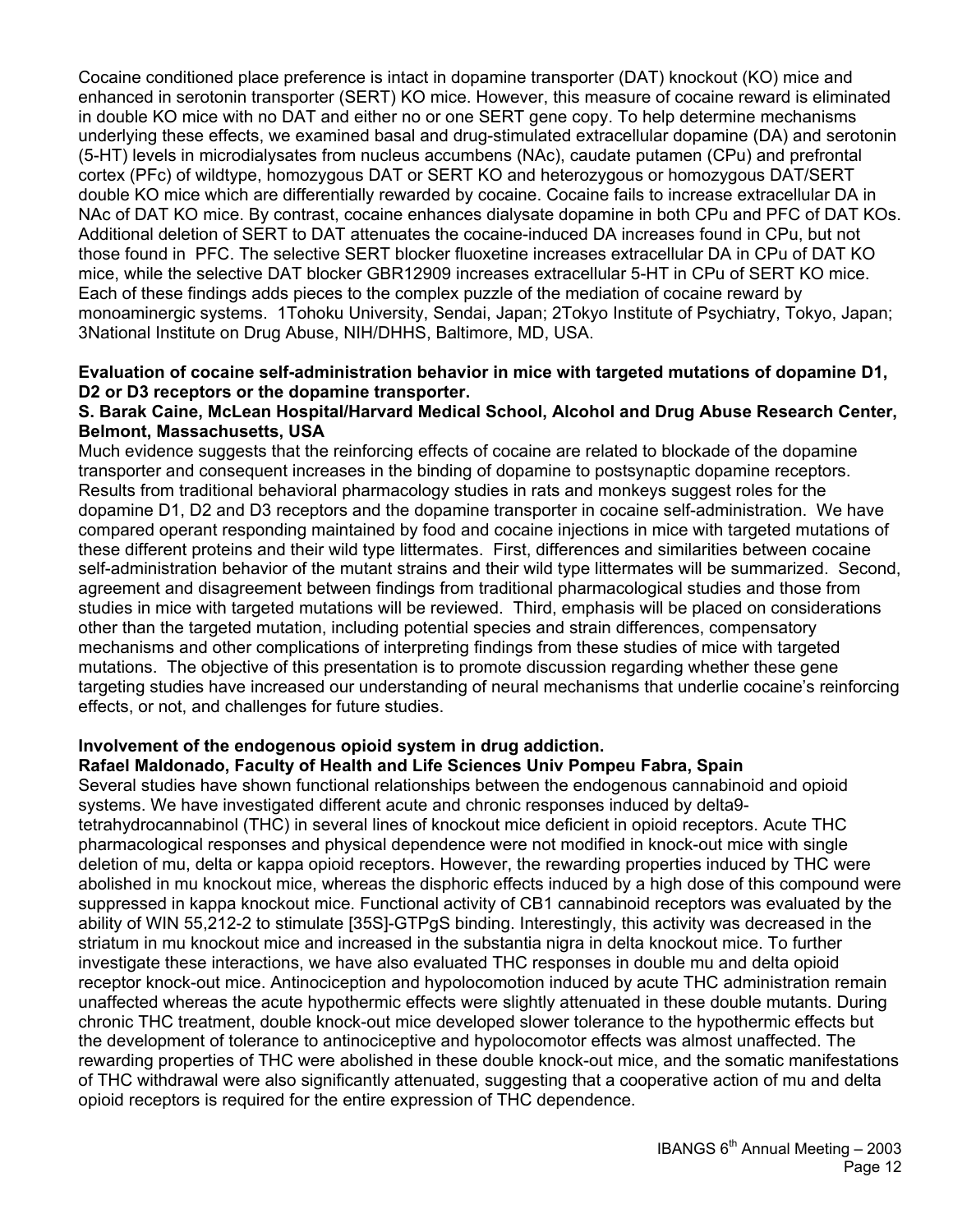# **Symposium Session III: Friday, November 7th, 10:00 a.m.**

#### **Symposium Abstract:**

#### **The multifaceted roles of brain-derived neurotrophic factor in neuronal adaptations.**

#### **Chair & Organizer: Robert Lipsky, Laboratory of Neurogenetics, National Institute on Alcohol Abuse and Alcoholism, NIH, Bethesda, Maryland, USA**

BDNF is a member of the neurotrophin family of trophic factors. Neurotrophins are essential regulators of neuronal development, neuronal function and survival, and structural plasticity. It is released upon neuron activation and signals through its cognate receptor, TrkB, strengthening either excitatory or inhibitory signals. BDNF has been implicated in a number of mood disorders, including major depression and anxiety. Therefore, BDNF is a major candidate for developing neurotrophin-based therapeutics. This symposium focuses on the genetics and phenotypes associated with changes in BDNF expression.

#### **Nucleotide sequence diversity in the 5' terminal exons and flanking sequences of the human brainderived neurotrophic factor gene: Implications for hippocampal function.**

#### **Robert Lipsky, Laboratory of Neurogenetics, National Institute on Alcohol Abuse and Alcoholism, NIH, Bethesda, Maryland, USA**

#### **RH Lipsky, X Jiang\*, AM Marini\*, J Hoberman, E Westly, W Grant, K Xu.**

There is growing interest in the brain-derived neurotrophic factor (BDNF) gene as a candidate for vulnerability to addictions and other psychiatric conditions. Although temporal and spatial patterns of BNDF gene expression during neurodevelopment of mice and rats have been mapped, little is known about transcriptional regulation of the human BDNF gene. Four promoters of the BDNF gene are known. The primary DNA sequences of these promoter regions are highly conserved between rats, mice, and humans and appear to be differentially transcribed in the brain, at least in the rat. The human BDNF gene is composed of four 5' untranslated exons (1-4), clustered on a 21.8 kb region of chromosome 11. Each BDNF transcript is initiated separately within the 5' flanking region from each of these untranslated exons. The primary transcripts are differentially spliced to a single 3' coding region, exon 5, which encodes the entire sequence for the mature polypeptide, located approximately 42 kb downstream of the cluster of untranslated exons. To better understand the complex regulation of BDNF, we used denaturing high performance liquid chromatography (dHPLC) to identify candidate sequence variants in PCR amplified products obtained from a panel of genomic DNAs from 480 unrelated individuals of diverse clinical and ethnic backgrounds. DNA sequence variants were confirmed by direct sequencing of PCR products. Using this approach, we identified two sequence variants in BDNF promoter regions and two variants in the exons 1 and 4. All of the variants were previously unidentified. We also determined the haplotype structure for a cluster of sites, including a functional promoter variant near the extreme 5' end and a missense variant in the 3' end of the gene, covering a physical distance of approximately 70 kb. Genotyping was performed using 5'-exonuclease assays in two populations: a Finnish population ( $N = 754$ ) and a Southwest American Indian population ( $N =$ 505). There was no significant deviation from Hardy Weinberg Equilibrium in either population. D' was computed using the Pairwise program. The programs estimate maximum-likelihood haplotype frequencies from unphased diploid genotypes. On the basis of these haplotype frequencies, the level of linkage disequilibrium (LD) between each pair of sites was assessed using the D' measure of allelic association. LD was high (0.99) across the 3' end of the BDNF gene in each population, indicating that the region was contained in a single haplotype block. In addition, we have produced reporter constructs and are expressing them in neuronal cell lines in order to determine their role in BDNF gene expression. It is likely that these BDNF polymorphisms will exert specific effects on hippocampal function in humans. Section on Molecular Genetics, Laboratory of Neurogenetics, National Institute on Alcohol Abuse and Alcoholism, NIH, Rockville, MD, USA. \*Department of Neurology and Neuroscience, Uniformed Services University of the Health Sciences, Bethesda, MD, USA.

#### **BDNF signaling mediates the effects of dietary restriction on neurogenesis, neuronal survival and peripheral glucose metabolism.**

**Mark P. Mattson, Laboratory of Neurosciences, National Institute on Aging Gerontology Research Center, Baltimore, MD, USA**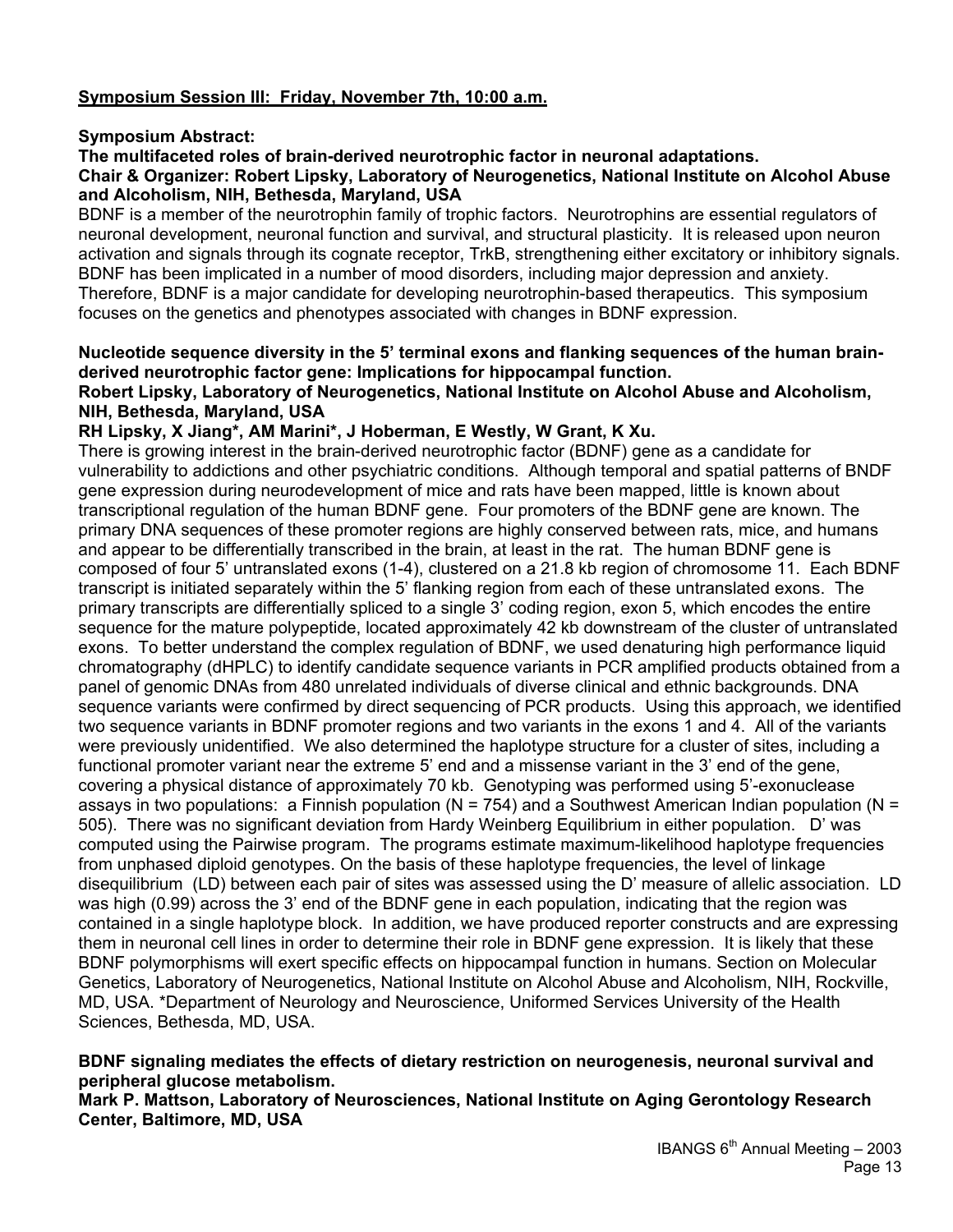MP Mattson, W Duan, R Wan. Studies in this and other laboratories during the past 5 years have provided convincing evidence that dietary restriction (DR; reduced calorie intake or intermittent fasting) increases the resistance of neurons to injury and disease (Physiol. Rev. 82: 637-672.). Rodents maintained on DR regimen exhibit reduced neuronal damage and improved behavioral outcome on models of stroke, Parkinson's, Alzheimer's and Huntington's diseases. In addition, DR stimulates neurogenesis by promoting the survival of newly generated neurons. We have found that DR stimulates the production of brain-derived neurotrophic factor (BDNF) and stress resistance proteins including HSP-70 and GRP-78. Interestingly, our studies of mice with reduced BDNF levels and of huntingtin mutant mice suggest that BDNF signaling in the brain regulates peripheral glucose metabolism, and plays a central role in the abilities of DR to increase insulin sensitivity and protect neurons. We are currently investigating reciprocal interactions between BDNF and serotonin signaling in the brain in regards to their roles in neuronal plasticity and in aging and age-related disease processes. We are also working to develop novel preventative and therapeutic strategies for neurodegenerative disorders based upon dietary and pharmacological interventions that enhance BDNF and/or serotonergic signaling. Laboratory of Neurosciences, National Institute on Aging Gerontology Research Center, Baltimore, MD, USA.

#### **Control of synaptic plasticity and behavior by BDNF: Study of mice with conditional knockouts. Alexei Morozov, Mood and Anxiety Disorders Program, National Institute of Mental Health, NIH, Bethesda, MD, USA**

Brain derived neurotrophic factor (BDNF) is required for neuronal plasticity, but the mechanism of its action and behavioral functions are not completely understood. In the hippocampus BDNF can be released from both pre- and post-synaptic cells, but neither the target, nor the source of BDNF involved in plasticity has been identified. Using Cre-loxP system, we show that the pre-synaptically and not post-synaptically secreted BDNF is required for neuronal plasticity in the hippocampal CA3-CA1. Deletion of BDNF from CA1 did not prevent mice from learning spatial task, but delayed relearning. More widespread deletion of BDNF increased fear-related behaviors.

#### **BDNF bridges the gap between NMDA receptor blockade and dopamine hyperactivity. Pierre Sokoloff, Unité de Neurobiologie et Pharmacologie Moléculaire, INSERM, Paris, France P Sokoloff, L Leriche, J Diaz.**

Schizophrenia is thought to involve hyperactivity of the neurotransmitter dopamine: symptoms are corrected by dopamine receptor blockade and exacerbated by dopamine-releasing agents. However, sustained blockade of glutamate neurotransmission by antagonists at the N-methyl-D-aspartate (NMDA) receptor subtype, such as phencyclidine, produces a range of symptoms remarkably similar to schizophrenia and drugs facilitating this neurotransmission improve symptoms of the disease. The relationships at the molecular level between dopaminergic and glutamatergic systems in schizophrenia are not understood. Here we show that chronic NMDA receptor blockade produces in mice behavioral disturbances related to schizophrenia, including spontaneous hyperactivity, hypersensitivity to psychostimulants and social interaction deficits, as well as neurochemical abnormalities found in patients with schizophrenia, i.e. upregulations of brain-derived neurotrophic factor (BDNF) and dopamine D3 receptor (DrD3), and downregulation of reelin, a factor involved in cortical development. All these abnormalities are corrected by administration of antipsychotic DrD2/DrD3 blockers, such as clozapine, or selective DrD3 blockers, and in DrD3-/- mice. Moreover, chronic antipsychotic treatment normalizes BDNF expression and BDNF hypomorphs are not sensitive to NMDA receptor blockade. Since BDNF is produced by glutamatergic neurons and controls Drd3 expression, this factor may causally relate glutamate to dopamine dysfunctions in schizophrenia and represent a previously unrecognized target of antipsychotic drugs. Unité de Neurobiologie et Pharmacologie Moléculaire, INSERM U 573, Paris, France.

#### **The role of neurotrophins in the CNS drug action.**

#### **Eero Castrén, Neuroscience Center, University of Helsinki, Finland**

Neurotrophins are regulated by neuronal activity and they are key regulators of activity-dependent synaptic stability and plasticity in the CNS. Resent data suggest that neurotrophins may play an essential role in the mechanism of CNS drug action. Antidepressant drugs increase the production and release of BDNF in prefrontal cortex and hippocampus and the activation of BDNF receptor trkB by increase BDNF release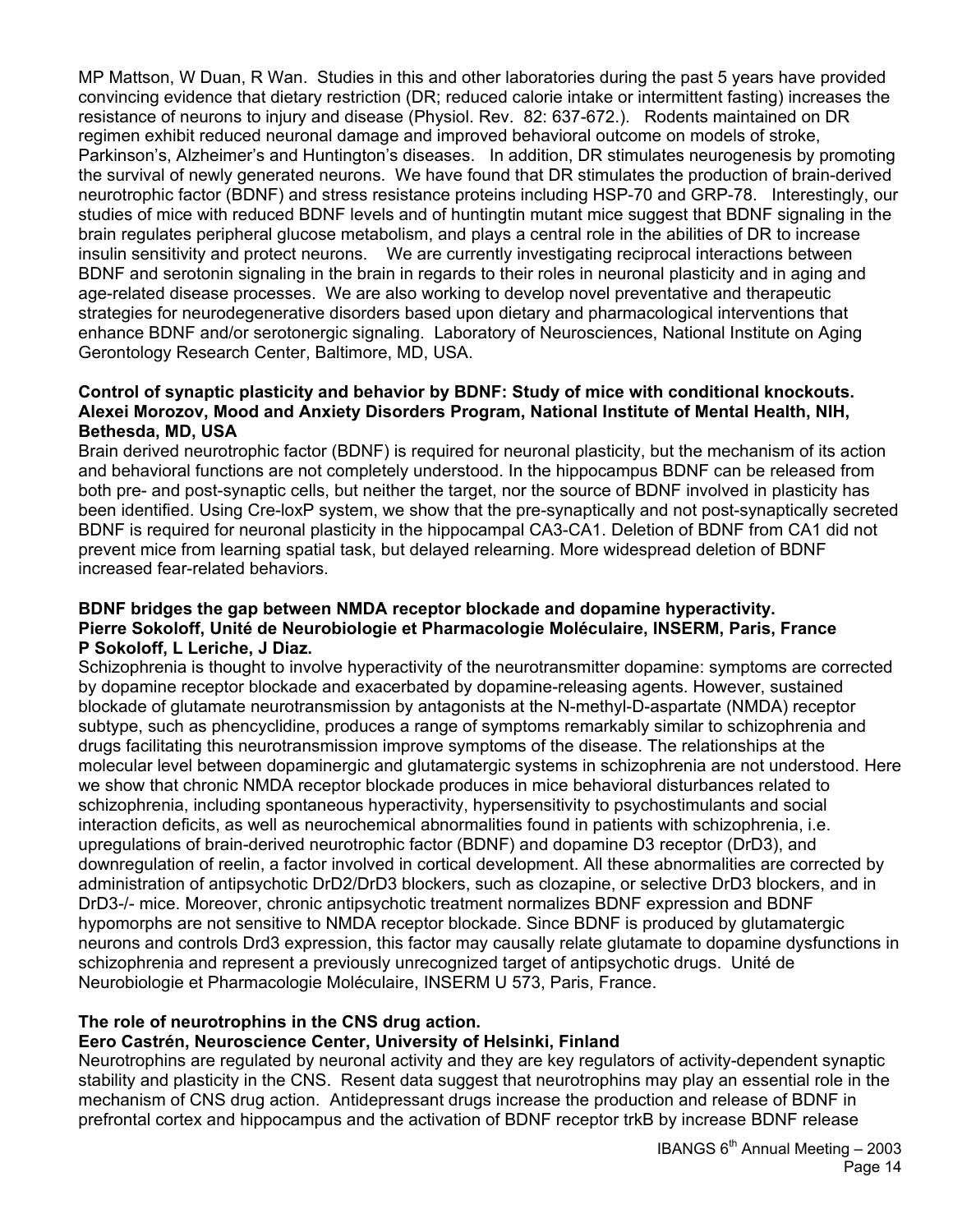appears to be critical for the behavioral actions of antidepressants. Opioids induce the release of NT-4 in the brain stem area and NT-4 contributes to the analgesic action of morphine. Furthermore, certain classes of neuroprotective drugs increase the production or release of neurotrophins and this effect may play a role in their neuroprotective effect. These data suggest that neurotrophin release induced by neuronal activity or CNS drugs may be essential for the selection, maintenance and restoration of functional neuronal networks.

# **Invited Talks – Outstanding Young Investigator Awardees: Friday, November 7th, 1:30 p.m.**

# **Functional variation in vasopressin 1a receptor gene structure within and between vole species predicts behavior.**

#### **Elizabeth Hammock, Center for Behavioral Neuroscience, Emory University, Atlanta, GA, USA E Hammock1,2, M Lim1,2, H Nair1,2, L Young1,2,3.**

Brain vasopressin 1a receptors (V1aR) regulate social behavior in a species- specific manner. The neuroanatomical distribution of V1aR is highly variable across species. A sequence comparison of the V1aR gene of monogamous prairie voles and polygamous montane voles implicates a microsatellite expansion in the 5' region of the prairie vole V1aR gene. The length of this prairie-vole specific microsatellite expansion is variable among individual prairie voles. In cell culture, the prairie vole V1aR microsatellite acts as a repressor of luciferase reporter expression in A7r5 cells (t-test, P<0.05), suggesting that it could act the same way in the brain to regulate V1aR expression. Species-specific lengths of microsatellite exhibit different regulatory abilities (t-test, p<0.05), suggesting that length variations could also affect gene expression. To assess an in vivo role for the microsatellite, 20 male prairie voles were put through several behavioral assays (elevated plus maze, open field test, resident-intruder, juvenile affiliation, paternal care, partner preference), their brains were assayed for V1aR autoradiography and they were genotyped for the length of their microsatellite alleles. Preliminary analysis indicates multiple relationships between genotype and V1aR binding, genotype and behavior, and V1aR binding and behavior. Because microsatellites are known to rapidly expand and contract, these findings suggest an exciting mechanism for the rapid evolution of complex behaviors, as well as a molecular mechanism which could explain some individual differences in behavior.

1Ctr Behav Neurosci, Emory Univ, Atlanta, GA, USA, 2Yerkes National Primate Center, 3Dept Psych & Behav Sci, Emory Univ, Atlanta, GA, USA. NSF STC IBN-9876754, NIH MH67397 to EH, MH56897 & MH64692 to LY, Yerkes Center Grant RR00165.

# **Novelty seeking and dopamine receptor polymorphisms in adolescence.**

#### **Noa Heiman, Institute for Behavioral Genetics, University of Colorado, Boulder, CO, USA N Heiman1, M Larsson2, MC Stallings1, SE Young1, A Smolen1, JK Hewitt1.**

The importance of genetic contributions to personality traits is well established, as indexed by moderate heritability estimates found in twin studies. In addition, several studies have reported associations for a particular variant of the dopamine D4 receptor gene (known as the 'long repeat allele') with the personality trait of novelty seeking. The DRD4 gene has a variable number of tandem repeats (VNTR) in its third exon, which have been shown to affect the function of the D4 receptor efficiency in vitro. However, replication studies have shown mixed results. The aim of our study was to investigate whether such an association replicates in a large adolescent sample. Our sample consisted of 2185 adolescents between the ages of 11 and 18. Adolescents were drawn from the Colorado Twin Registry, the Colorado Adolescent Substance Abuse family study and the Colorado Adoption Project. Novelty seeking was measured using the Tridimensional Personality Questionnaire (TPQ) in adolescents aged 16 and older. For children under age 16 the Junior Temperament and Character Inventory (J-TCI) was used. We found no evidence for an association between novelty seeking and the DRD4 VNTR. Analysis of variance yielded non-significant results both when defining the predisposing allele as having seven or more repeats, and when comparing the presence or absence of seven repeats only. Including covariates such as age, gender, and ethnicity yielded non-significant results as well. A sub-sample composed of one sibling randomly selected from each family yielded a significant association but in the opposite direction than expected. Allele frequencies for both definitions of the predisposing allele were slightly higher in a clinical sample, selected for substance use and conduct disorder, than in the community sample. Additional analyses will investigate potential associations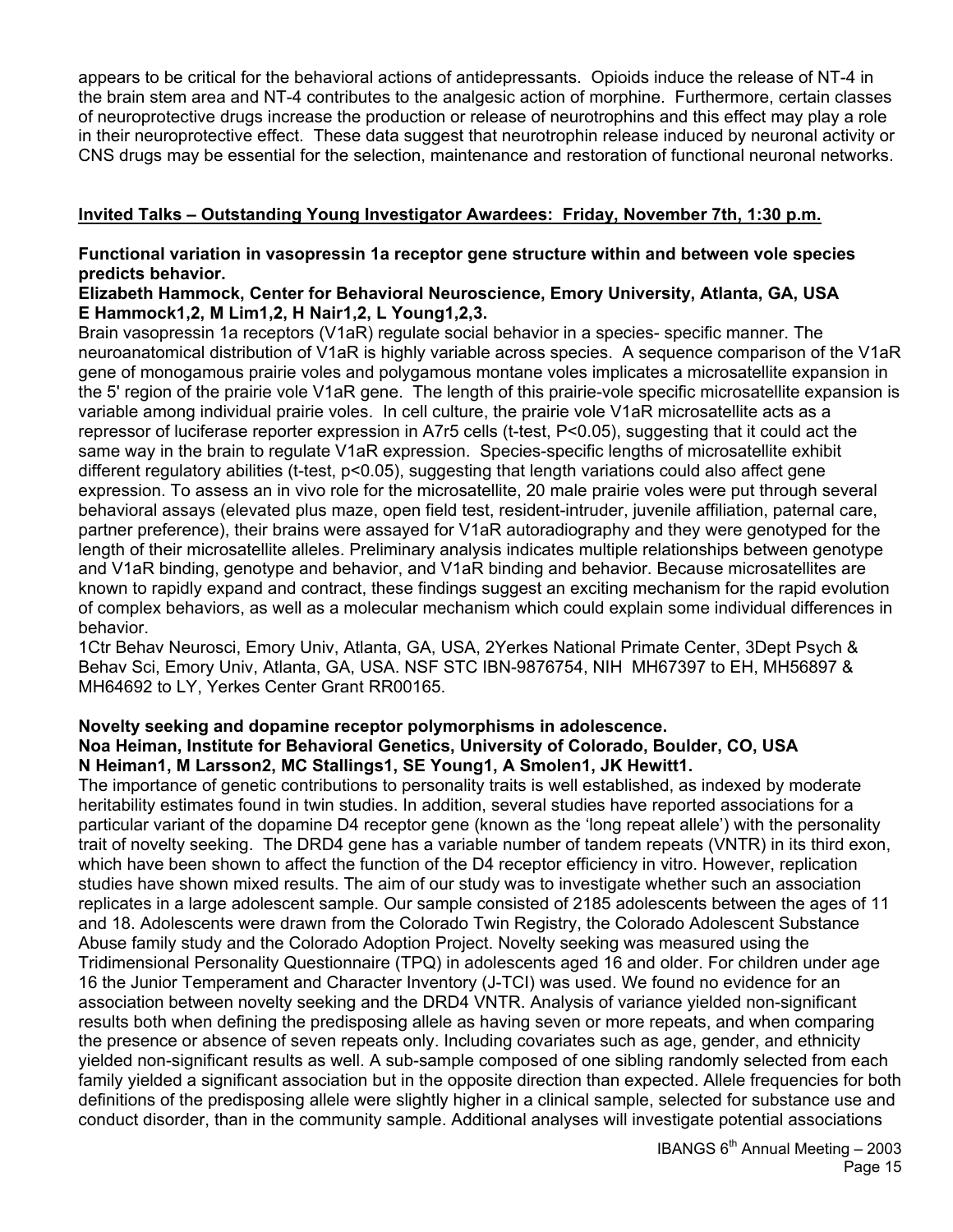between novelty seeking and other polymorphisms in the dopamine system, as well as potential epistatic effects between candidate loci. 1Institute for Behavioral Genetics, University of Colorado, Boulder, CO, USA, 2Center for Developmental Research, Orebro University, Sweden.

#### **Novelty-seeking behaviors and alcohol preference in mice lacking alpha1G T-type Ca2+ channels. Daesoo Kim, National CRI Centre for Calcium and Learning, Korea Institute of Science and Technology, Seoul, Korea**

#### **D Kim, S Choi, J Lee, S Lee, M Sun, J Park, H Sung, H-S Shin.**

Novelty/sensation seeking is the tendency to pursue novel and stimulating experiences, which is often associated with risk-taking behaviors, drug abuse or crimes in humans. Mechanisms underlying this behavior are poorly understood. Mice lacking alpha1G T-type Ca2+ channels showed an increased exploratory behavior in novel environments or to novel objects when compared with wildtype. Mutants showed a shorter latency to the first approach to novel objects, more active engagements with the objects, such as pushing and toying, during the exploration. The mutant showed normal performance in noveltydiscrimination tests, and had an intact capacity for the acquisition of contextual and cued memory in the fear conditioning assays. In contrast to reports on attention-deficit hyperactivity (ADHD) or schizophrenia models, the hyper-response of the mutant was transient and disappeared rapidly as the mouse was acclimated to the novel situations. Those behaviors of the mutant were suppressed to the level of wild type by treatment with a well-known mood stabilizer, lithium chloride. Similar to that has been examined in novelty-seeking personality in human, preference to alcohol was also altered in the mutants. In the two-bottle choice test where water and alcohol is supplied with separated bottles, the mutant showed a significantly higher alcohol preference (65 %) than wild type (35 %), as measured by a percent amount of alcohol consumption in daily total drinking. The present results indicate that alpha1G T-type calcium channels play a role in the control of affective reactions to novelty and in the gain of alcohol preference. These findings shed light on the possible mechanism for affective disorders and drug abuse which are often associated with a novelty-seeking personality. Korea Institute of Science and Technology, Seoul, Korea. Supported by National CRI grants of Korea, Ministry of Science of Technology, Korea.

#### **A glutamatergic basis for impaired ethanol-induced plasticity in Homer2 null mutant mice. Karen Szumlinski, Physiology and Neuroscience, Medical Univ of South Carolina,Charleston, SC, USA**

#### **KK Szumlinski1, CT Smothers1, NP Champtiaux1, S Toda1, LD Middaugh1,2, PF Worley3, PW Kalivas1.**

Constitutive forms of Homer proteins are synaptic scaffolding proteins that regulate multiple aspects of glutamate receptor signaling. Given the importance of glutamate transmission in the development of the acute and long-term behavioural effects of ethanol, a series of experiments were conducted in which wildtype (WT) mice and mice with a homozygous deletion of the Homer2 gene (Homer2 KO) were compared on measures related to the rewarding and motor-activating effects of this drug. Homer2 KO mice exhibited increased ethanol aversion, increased ethanol-induced sedation and a lack of tolerance of ethanol-induced locomotor-inhibition following repeated administration. Although Homer2 deletion did not alter basal extracellular levels of dopamine in the ventral striatum, gene deletion produced an approximately 50% reduction in ventral striatal extracellular levels of glutamate. An acute injection of ethanol (3 g/kg) reduced extracellular levels of both dopamine and glutamate in both genotypes. However, the impaired behavioural tolerance noted for Homer2 KO mice was associated with a lack of glutamate and dopamine sensitization in the ventral striatum following repeated ethanol administration. The genotypic differences in ethanol-induced behavioural plasticity may be related to genotypic differences in mesocorticolimbic mGluR1a receptor function as Homer2 deletion produced a 25% reduction in ventral striatal mGluR1a protein, a blunted capacity of intra-ventral striatal group1 mGluR stimulation to increase motor activity and extracellular glutamate. Although Homer2 deletion produced no observable effects upon ventral striatal NMDA receptor subunit expression, a reduction in whole-cell current through hippocampal NMDA receptors and an increased locomotor response to both non-competitive and competitive NMDA receptor antagonists were observed in Homer2 KO mice. Collectively, these data indicate that Homer2-regulation of mesocorticolimbic mGluR1a and NMDA function is involved in the determination of acute ethanol sensitivity and ethanolinduced neural plasticity, both of which contribute to addiction vulnerability. 1Department of Physiology and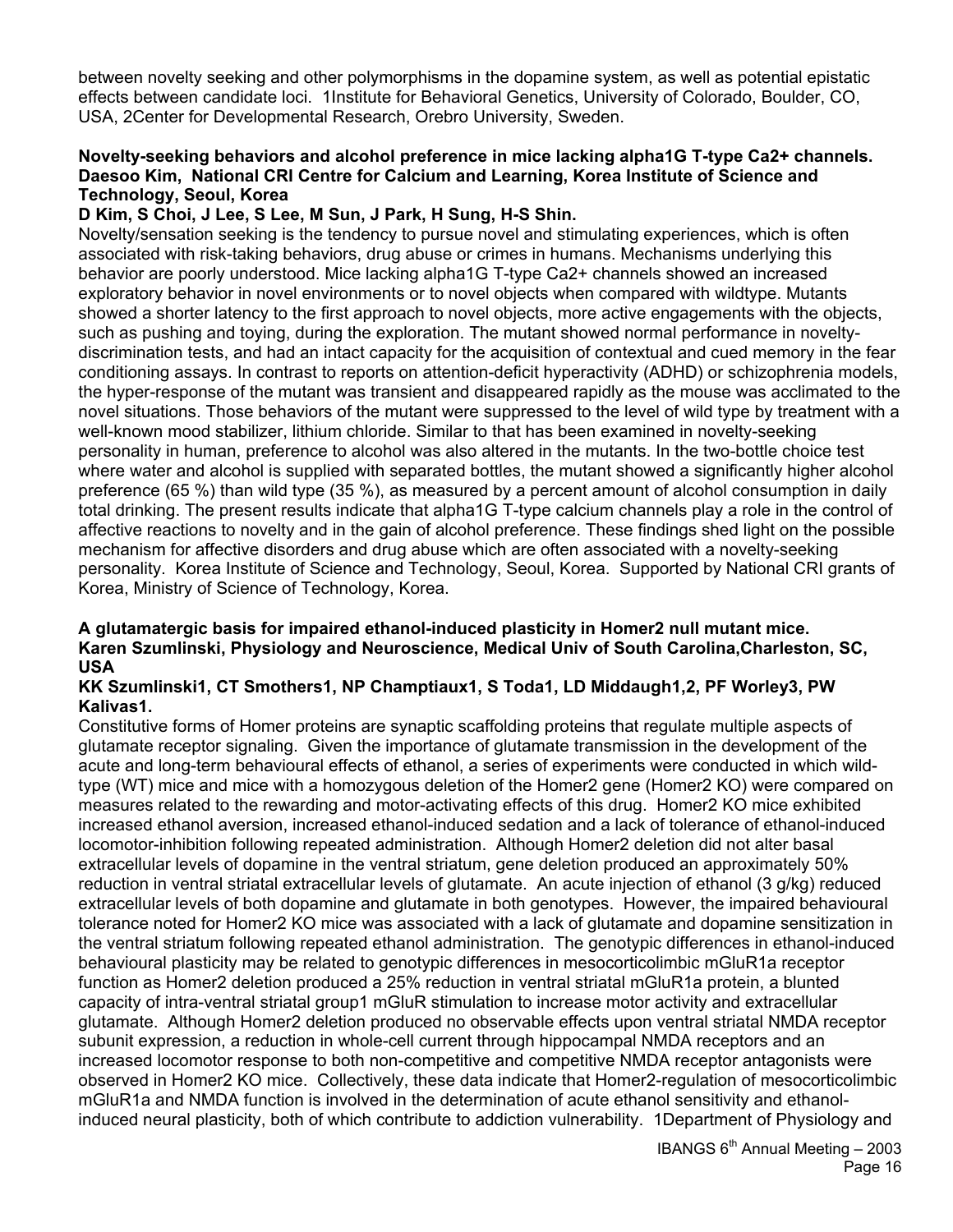Neuroscience1 and 2Psychiatry and Behavioral Sciences, Medical University of South Carolina, Charleston SC, USA; 3Department of Neurosciences, The Johns Hopkins University School of Medicine. Supported, in part, by NIDA grants DA-03906 (PWK), DA-11742 (PFW), NIAAA grants AA09986, AA00238 (JJW), P50- AA10761 (LDM), NIMH grant MH-40817 (PWK) and a postdoctoral fellowship to KKS (CIHR).

#### **Symposium Session IV: Friday, November 7th, 4:00 p.m.**

#### **Symposium Abstract:**

**Genotype-environment interactions in behavioral phenotyping: So what are we supposed to do about them?** 

#### **Chair & Organizer: Neri Kafkafi, Maryland Psychiatric Research Center, University of Maryland, Baltimore, Maryland, USA**

To elucidate pathways from specific genes to complex behaviors, assays of mouse behavior need to be valid, reliable and replicable across laboratories. While better standardization of housing and test parameters remains desirable, recent studies suggest that it is not likely to eliminate the interaction effect. The symposium will focus on several complementary approaches to this problem.

#### **(In)stability of brain size and behavior over decades in different laboratories. Douglas Wahlsten, Dept. of Psychology, University of Alberta, Edmonton, Alberta, Canada D Wahlsten, T Mosher.**

Recent studies of identical behavioral tests of genetically identical mice run simultaneously in more than one lab have demonstrated that relatively subtle variations in the lab environment can have strain-specific consequences. It is also informative to compare measures of standard inbred strains obtained in different labs many years apart, provided the measured phenotypes are essentially the same. Data for brain weight and open field activity from studies reported more than 20 years apart reveal instances of remarkably robust strain differences as well as substantial shifts in strain rank orders. Relevance of these findings for the understanding of genotype x environment interaction and the long-term replicability of experiments in neurobehavioral genetics will be discussed. Dept. of Psychology, University of Alberta, Edmonton, Alberta, Canada.

#### **Identification of laboratory environment factors influencing a behavioral trait via computational analysis of a large data archive.**

#### **Jeffery S. Mogil, Dept. of Psychology, McGill University, Montreal, Quebec, Canada**

Given the renewed interest in the effects of environmental factors on behavior genetic experiments, it behooves us to identify as many of these factors as possible. In general, such factors are investigated one at a time, without consideration of their importance relative to other factors. By analyzing an archive of baseline measurements of thermal nociceptive sensitivity over an 8-year period, we identified and ranked the relative influence of organismic, husbandry and test-specific environmental influences on variability in this trait.

#### **Designing better measures of behavior using a multi-lab database of raw data. Neri Kafkafi, Maryland Psychiatric Research Center, University of Maryland, Baltimore, Maryland, USA**

The ever-improving technologies of automatic tracking, data storage and interactive programming promote a new approach to an old question: what are the proper variables one should use for measuring complex behavior? It is now possible to maintain databases of raw behavioral data gathered from many genotypes, treatment and laboratories, and use them for "in silico" spotting and even designing measures that are more discriminative and more replicable. Examples and results from a database of open field behavior of 8 mouse genotypes across 3 laboratories will be discussed.

# **Is this interaction good or bad? Mixed Model statistical analysis of multi-lab results. Yoav Benjamini, Dept. of Statistics and Operation Research, Tel Aviv University, Tel Aviv, Israel**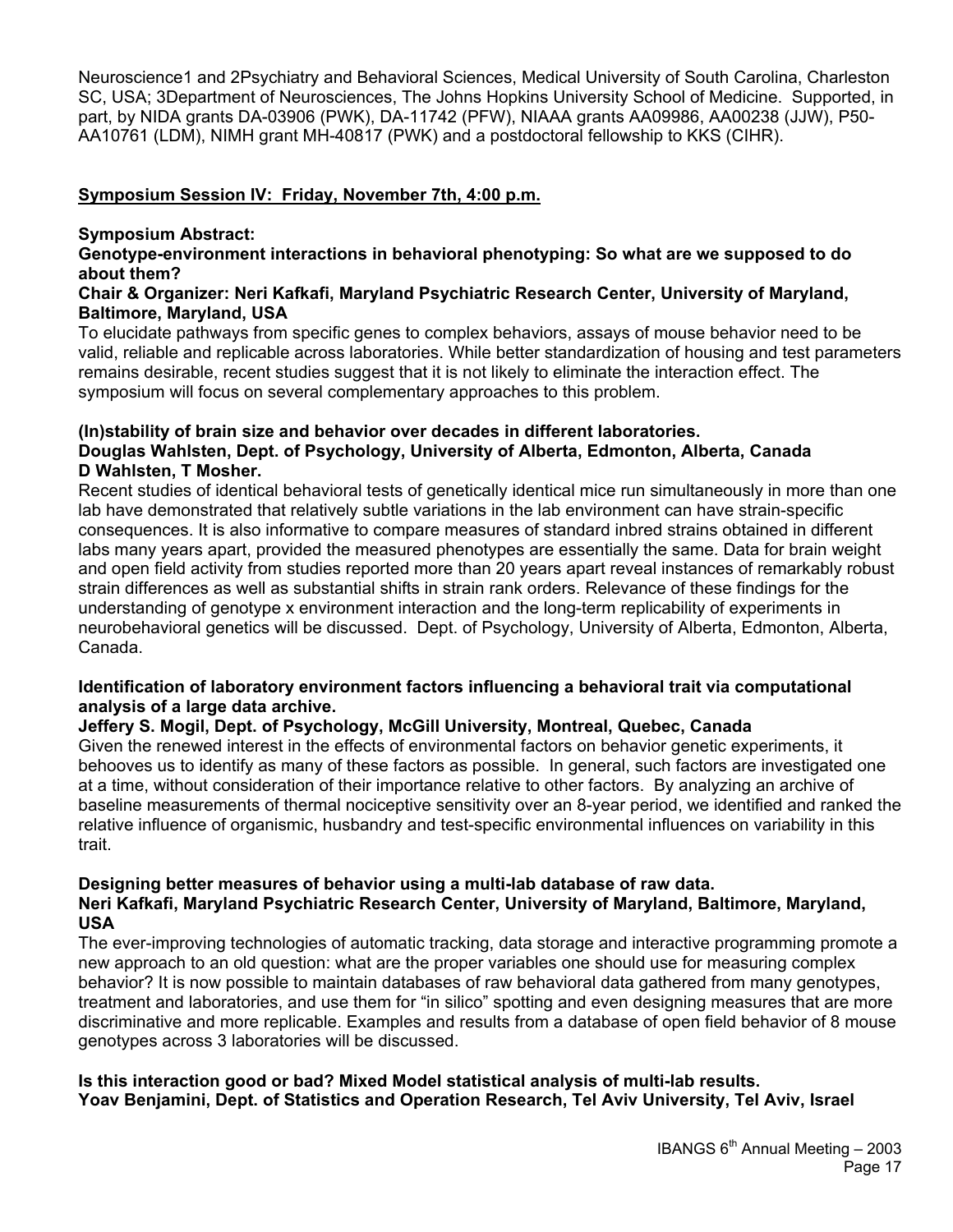A statistical approach using the Linear Mixed Model of two way ANOVA will be described, which recognizes that genotype x laboratory interaction is an inevitable fact of life, and uses it as the yardstick for estimating the genotype effect. The method sets a higher benchmark for showing a genotype effect, but results garnered from 3 laboratories demonstrate that genotype effects in many measures still remain significant. The approach allows for single-lab studies when using tests and measures for which the interaction was estimated in a previous multi-lab study. Implications for QTL and screening studies will be discussed.

# **Poster Session - Thursday, November , 6th, 4:00 p.m.**

# **IBANGS – 01 Paper Session – Oral Presentation**

#### **Overexpression of NTRK3 increases anxiety-like behavior and alters monoaminergic circuits in mice. M Dierssen1, M Gratacòs1, I Sahún1, M Martín2, X Gallego1, A Amador-Arjona1, MM de Lagrán1, P Murtra2, MA Pujana1, R Maldonado2, C Fillat1, X Estivill1,3**

The neurotrophin type 3 receptor(NTRK3) maps to a human chromosome 15 region postulated to be involved in anxiety disorders, and is the only neurotrophin receptor expressed in the locus coeruleus (LC). This genomic region is duplicated in panic patients, and thus a gene dosage effect could be proposed. A possible mechanism would be that increased dosage of NTRK3 would alter synaptic plasticity in the LC by changing local trophic support, and would produce abnormal function of catecholaminergic neurotransmitter systems leading to panic disorder. In order to evaluate this hypothesis, we have developed several lines of transgenic mice that overexpress NTRK3, under the control of the PDGFB promoter. Stereological analysis demonstrates that NTRK3 overexpression causes an increase in the volume of LC and in the number and density of tyrosine hydroxilase (TH) positive neurons in this region. TgNTRK3 mice showed an increased anxiety-like behavior in different tests and an enhancement of panic reaction in the mouse defense test battery (MDTB). Response to the panicogenic agent yohimbine, was paradoxical in TgNTRK3 brains, suggesting 2 adrenoreceptors deregulation. These results raise the possibility that overexpression of NTRK3 would be determinant for the development of panic disorder through the regulation of neural plasticity in specific monoaminergic circuits involved in the pathogenesis of this disorder and suggest a new pathogenetic mechanism via 2 adrenoreceptors deregulation. 1Program in Genes and Disease, Genomic Regulation Center-CRG, Barcelona Biomedical Research Park, E-08003 Barcelona, Catalonia, Spain, 2Unit of Neuropharmacology, Pompeu Fabra University, Barcelona Biomedical Research Park, E-08003 Barcelona, Catalonia, Spain and 3Unit of Genetics, Pompeu Fabra University, Barcelona Biomedical Research Park, E-08003 Barcelona, Spain. 2This work was supported by Spanish Ministry of Science (SAF2001-1231, SAF2002-00799) and Fundació Marató TV3. MML is recipient of a MICYT fellowship.

# **IBANGS – 02 Paper Session – Oral Presentation**

#### **Impairment of APP transgenic mice in spatial and associative learning. C Janus**

Deposition of ß-amyloid peptide in the brain is a major pathological feature of Alzheimer's Disease. Transgenic mice (TgCRND8) encoding a double mutated allele of human APP genes (Swedish; KM670/671NL+Indiana; V717F) develop extracellular amyloid deposits in the hippocampus and forebrain and are impaired in spatial reference and working memory from 12 weeks of age onwards. In this study, 35 week old TgCRND8 mice with abundant amyloid brain pathology and non-transgenic (non-Tg) littermates were given a longitudinally administered battery of cognitive tests including: (a) a visible platform version of Morris water maze (MWM) test, (b) a reference memory MWM test, and (c) conditioned taste aversion (CTA) test (i.e. learning the association between novel taste and induced nausea). The results demonstrated that TgCRND8 mice exhibited greater variability of responses as compared to non-Tg littermates in all tests. In addition, they showed a significant impairment in escaping to cued and hidden escape platforms, as well as impairment in the association between novel taste of saccharine and LiCl-induced (i.p. injection) nausea. There was no significant association between performance in all 3 tests in non-Tg mice. In contrast, in TgCRND8 mice impaired performance in a cued version of MWM was significantly positively correlated with their impaired learning during CTA test. The scores of the two types of associative learning were not correlated with levels of amyloid beta in the brain. However, the impaired performance in the reference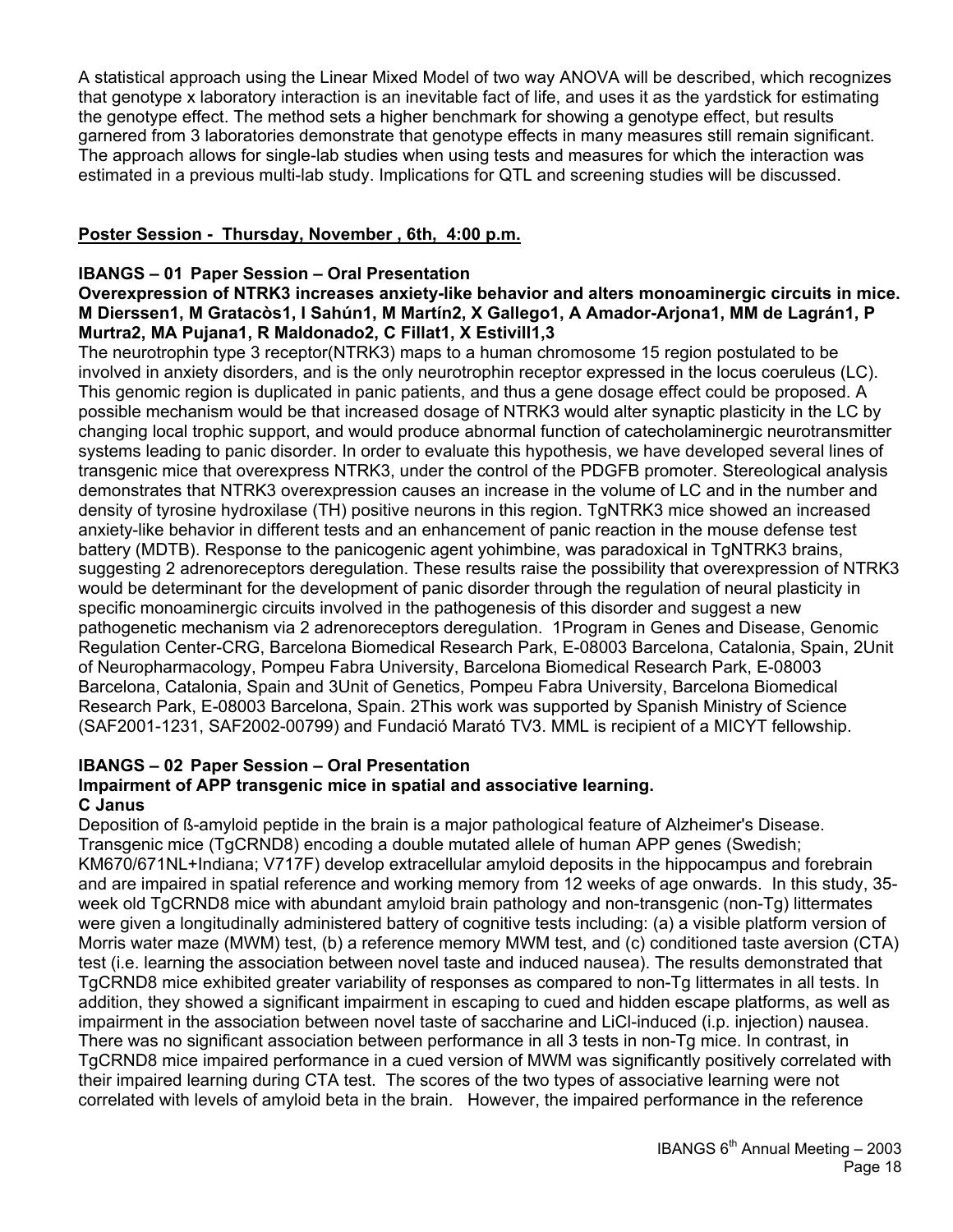memory MWM test was significantly positively correlated with both soluble and insoluble (formic acid extracted) forms of amyloid beta peptide. CRND, Univ. of Toronto, Toronto, Canada.

# **IBANGS – 03 Paper Session – Oral Presentation**

**Identification and quantitation of neurons expressing NR1 transgenes that modifies behavior, from HSV-1vectors injected into the hippocampus.** 

#### **V Cheli1,2, M Adrover1,3, C Blanco1, A Cornea2, G Sánchez1, N Colettis1, M Snitcofsky1, E Martín1, A Epstein3, D Jerusalinsky1**

We have shown that the expression of NR1 and GFP transgenes from HSV-1 derived vectors injected into the dorsal hippocampus of adult Wistar rats, mainly happened into neurons, in a discrete region. The NR1 expression was reduced in primary cultures of neurons, and in the hippocampus of rats injected with a NR1 antisense expressing vector. They suffered an impairment in performance of both, an open field test for habituation to a new environment, and an inhibitory avoidance to a foot-shock; while rats injected with the vector expressing NR1 did not show significant differences compared to naive animals. These results together with evidences previously reported- suggested that the NMDA receptor in the dorsal hippocampus participates in mechanisms leading to habituation, as well as in acquisition and/or consolidation of the inhibitory avoidance, since both tasks suffered serious impairements even after slight changes in the availability of the NR1 subunit. However we knew neither the area nor the identity of cells infected, and presumably responsible for those changes. The animals were injected with vectors expressing both NR1 sequences and GFP; brain slices were immunostained to identify neurons and glia, and the transgenes. The cells were identified and quantitated under confocal microscopy, using an ad hoc software. Our data showed that most of the infected cells are pyramidal or granule neurons in a restricted area under the injection, and that only a few astrocytes expressed GFP. The quantitation suggested that only about 8-10 % of the neurons in that region were affected. Hence, it would mean that a single gene transfer in just a few neurons -and a slight modification in the protein-, is enough to produce those significant alterations in learning and memory. 1IBC&N, Sch. Med., and Dept. Anat., Sch Vet., Univ. of Buenos Aires, Argentina, ONPRC-OHSU, Oregon, USA, 3Ctr. of Mol. & Cell. Genetics, Univ. Claude Bernard, Lyon , France. Supported by Guggenheim Foundation, Fogarty Tech. Assist. Grant (USA); CNRS/CONICET (France-Argentine), ANPCYT and Univ. Bs. As. (Argentine).

#### **IBANGS – 04 Paper Session – Oral Presentation Altered responses to ethanol in mice lacking functional N-type calcium channels. PM Newton1, Orr CJ1, Shin HS2 Messing RO1**

N-type calcium channels are important for neurotransmitter release and are the target of many neuromodulators, including opioids and adenosine. Previous work in our laboratory has shown that acute ethanol treatment inhibits N-type calcium channel function, and that chronic ethanol vapor inhalation treatment increases the density of N-type calcium channels in the frontal cortex and hippocampus of mice. These data suggest that N-type calcium channels may be a molecular target for acute alcohol intoxication, and may also form part of the neuroadaptive changes that occur in response to chronic alcohol exposure. In order to test these hypotheses, we studied alcohol responses in mice lacking the alpha-1B subunit of N-type calcium channels. F1 hybrid (129SvJ x C57/BL6) male alpha-1B knockout mice showed a reduced preference for ethanol, both in two bottle choice and place preference assays. They showed a dramatically decreased sensitivity to ethanol in the loss of righting reflex assay, but a slightly increased sensitivity to ethanol-induced ataxia on the accelerating rotarod. Suprisingly, handling induced convulsion scores following chronic exposure to ethanol vapor were increased in the knockouts. Clearance of ethanol from the blood did not differ between genotypes. These data suggest that N-type calcium channels mediate some of the hypnotic and rewarding effects of ethanol. Upregulation of N-type calcium channels after chronic ethanol exposure may limit manifestations of alcohol dependence. 1Ernest Gallo Research Center, Department of Neurology, University of California San Francisco, Emeryville, CA, 94608 USA. 2National Creative Research Initiatives Center for Calcium and Learning, Korea Institute of Science and Technology, Seoul 136-791, Korea. This work was supported by funds provided by the National Institutes of Health, grant number AA08117.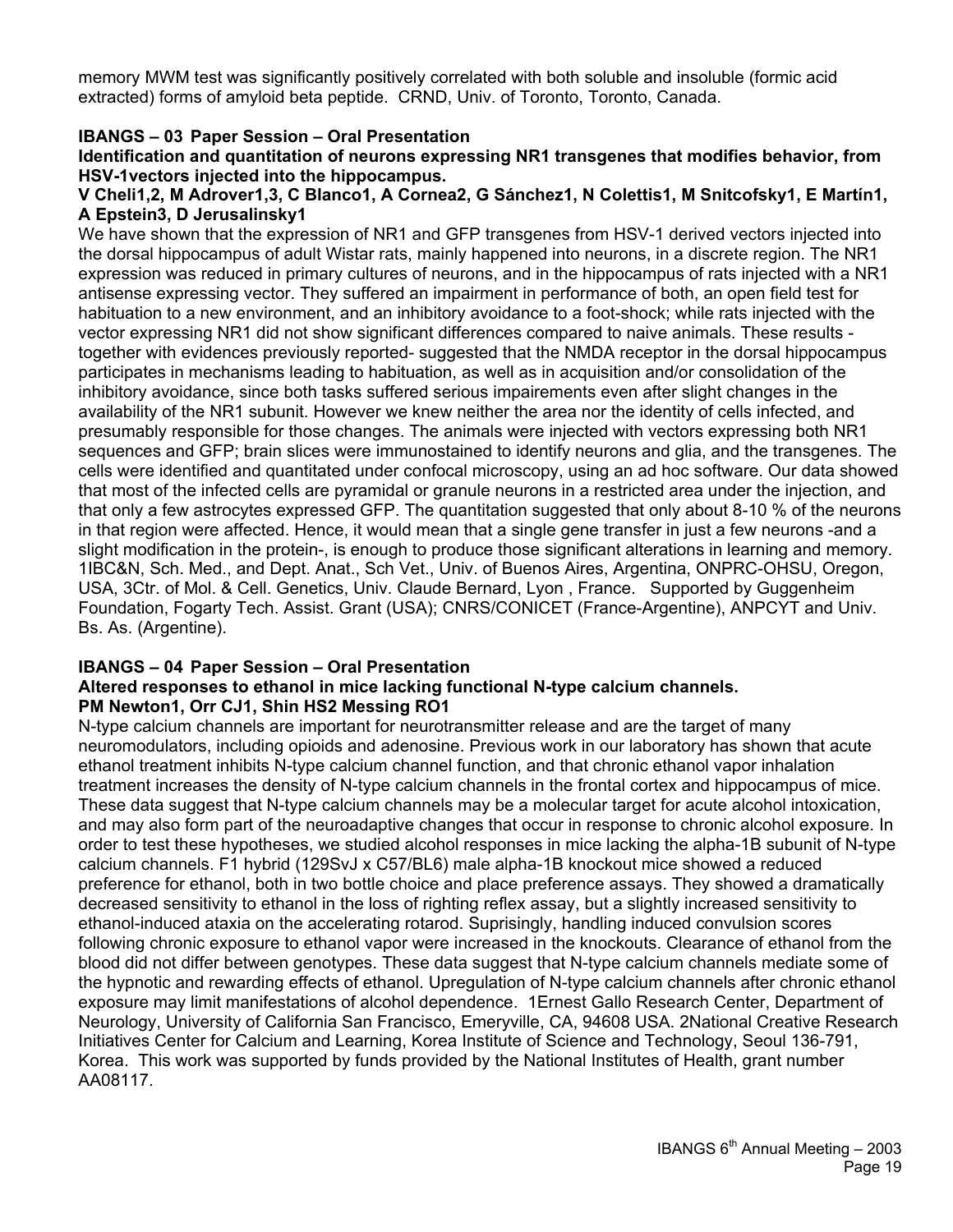#### **IBANGS – 05 Paper Session – Oral Presentation**

#### **Gene expression profiles of GABAA α1 subunit-deficient mice: comparison of two knock-out models. I Ponomarev1, G Schafer1, YA Blednov1, GE Homanics2, RA Harris1**

The α1 subunit of GABAA receptors is a constituent of the major GABAA receptor subtype in the murine brain. Mice lacking this subunit demonstrate a number of physiological and behavioral alterations, including a marked ethanol-induced locomotor stimulation (Blednov et al. JPET 2003 Jan., JPET 2003 Mar.; Kralic et al., JPET 2003). The objective of the present study was to determine whether deletion of this gene in mutant mice produced changes in expression of other genes. Another objective was to compare gene expression profiles of two independently created GABAA α1 KO models. We used cDNA microarrays to examine expression profiles of GABAA α1 knock-out (KO) and wild type (WT) animals. Total RNA was isolated from cerebellum or midbrain region of KO and WT littermates. Genisphere ® 3DNA technology kit was utilized for reverse transcription, labeling and hybridization of the tissue cDNA on a glass slide containing ~16000 elements. Relative expression for each gene was calculated and averaged across 3-9 mice per genotype. Based on a two-sample t-test at p<0.01, about 1% of all detected genes were differentially expressed in two genotypes. Among the most substantial alterations in mutant mice was differential expression of midkine, a growth factor found in senile plaques of Alzheimer's patients. About 6% of all significantly detected genes were similarly regulated for the two KO models. We hypothesize that alteration in expression of some genes, such as GAP-43 and ARPP-21 may influence ethanol-related behaviors in KO mice. 1Waggoner Center, University of Texas, Austin, Texas, USA, 2University of Pittsburgh, Pittsburgh, Pennsylvania, USA. Supported by the NIAAA INIA program (grants: AA13520, AA13518).

# **IBANGS – 06 Paper Session – Oral Presentation Glutamate receptors and long-term memory in C. elegans.**

# **C Rankin, J Rose, S Steidl**

Long-term memory in C. elegans depends on glr-1, a homologue of mammalian non-NMDA glutamate receptors, expressed on the interneurons of a mechanosensory circuit. Both mutations in glr-1 and an AMPA receptor antagonist blocked long-term memory. We used a genetic marker to visualize glr-1 expression in the interneurons of trained and untrained worms and a marker for vesicles to look for changes in the tap sensory neurons. Trained animals had less glr-1 expression than untrained animals; there was no difference in expression of the vesicle marker. Thus, long-term memory in C. elegans is dependent on glr-1 and involves post-synaptic but not pre-synaptic changes in gene expression. avr-14 encodes a a-type subunit of a glutamate-gated chloride channel (GluCls) expressed on the glutamatergic mechanosensory neurons of the tap-withdrawal response that synapse onto the command interneurons. The mutation selectively effects short-term habituation for shorter interstimulus intervals (ISIs; 10s and 30s) while not effecting habituation for long ISIs (45s and 60s). These results provide support for the hypothesis that in C. elegans there are multiple ISI-dependant short-term memory systems. avr-14 worms show long-term memory for habituation training comparable to wild-type controls when given distributed training and testing with a 60s ISI. avr-14 worms, unlike wild-type controls, also show long-term memory when trained and tested with a 10s ISI. Furthermore, long-term memory for this training protocol is protein synthesis dependant, as administering heat shock in between blocks of training blocks the formation of long-term memory. This suggests that in wild-type worms the presence of avr-14 blocks the conversion from short-term to long-term memory following training with short ISIs. Dept of Psychology & Brain Research Centre, Univ. of British Columbia, Vancouver, British Columbia, Canada. Research supported by NSERC, CIHR and BCMCFH-HELP.

#### **IBANGS – 07**

# **Genetic differences in serial reversal learning.**

# **CJ Heyser**

The behavioral differences described among genetically distinct strains of mice can be highly influenced, even dependent, on the methodology employed. For example, we have previously reported differences in active avoidance learning among a variety of mouse strains and, more importantly, that these differences can be accentuated or eliminated by altering the parameters of the task. The current study was conducted to examine whether similar results would be obtained using an appetitive (food motivated) task. Serial reversal learning was examined in Balb/cByJ, DBA/2J, C57BL/6J, and C57BL/6xSJL F1-hybrid mice using a discriminated operant conditioning task. All animals were trained to nosepoke for food on a continuous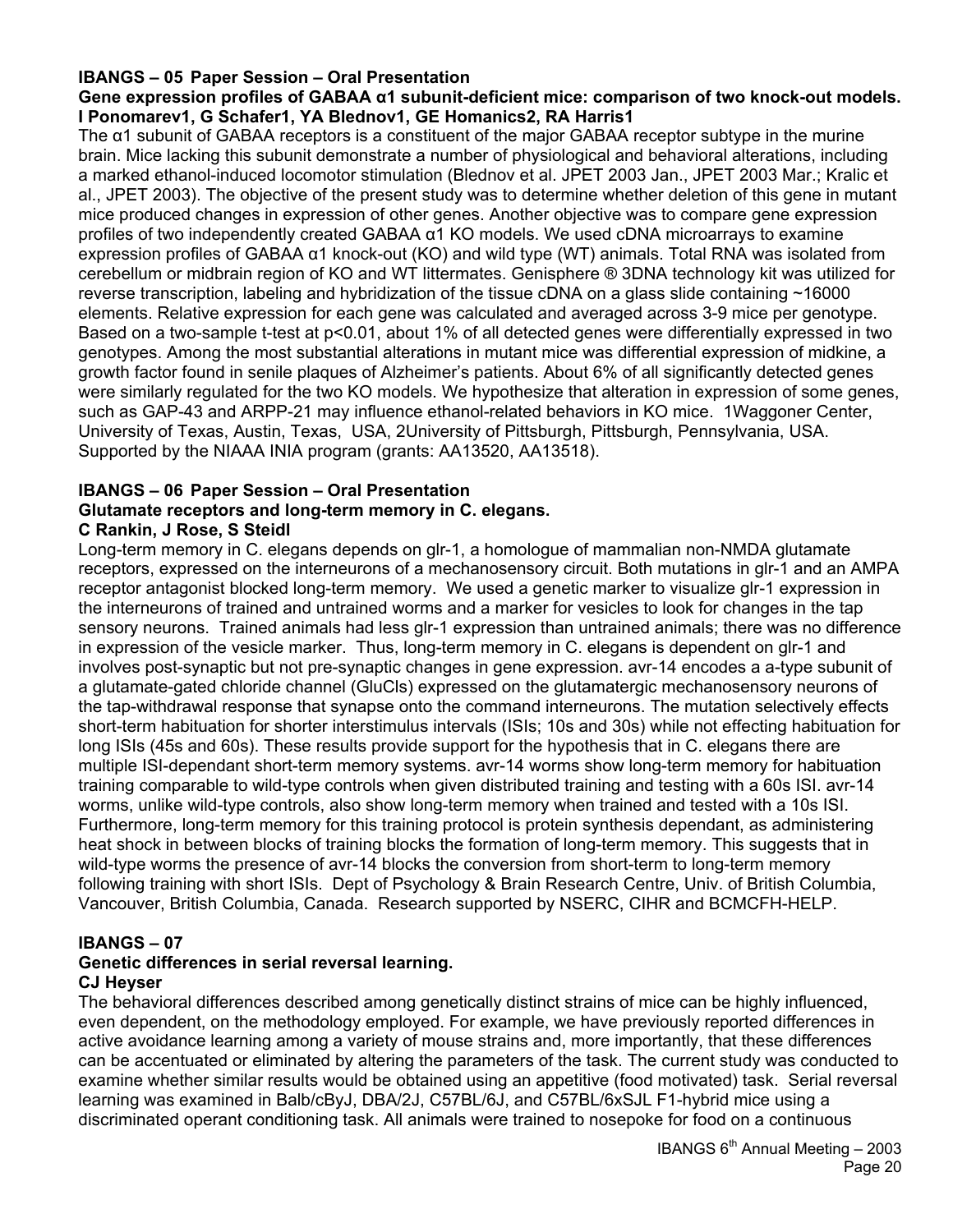reinforcement schedule (FR-1). Mice in Condition-I remained on FR-1, whereas mice in Condition-II had their response requirement increased to FR-10. The significance of the holes was reversed when each animal achieved a discrimination index greater than 80%. In Condition-III, the response requirement was increased to FR-3 and reversal occurred when the animal exhibited a discrimination index greater than 80% for 3 consecutive days. These procedures were repeated until 5 reversals were completed. Balb, C57BL, and C57BL/6xSJL mice acquired the initial phase equivalently, whereas DBA mice required significantly more training to reach reversal criterion when response requirements were low (FR-1 and FR-3). However, all mice reached criterion for the first reversal in the same number of training sessions when the response requirement was higher (FR-10). Differences among the strains were observed during the serial reversal phase and these interacted with the parameters of the task. Therefore, acquisition of a discriminated operant task and flexibility in learning, as assessed by a serial reversal procedure, is influenced by the parameters of the task and the genetic background of the organism. Dept. of Psychology, Franklin & Marshall College, Lancaster, PA, USA.

#### **IBANGS – 08**

#### **Genetic influences on mouse models of novelty seeking. CL Kliethermes, JC Crabbe**

Novelty seeking is a normal personality trait, and increased novelty seeking has been correlated with the expression of alcohol and drug abuse. Multiple mouse models of novelty seeking exist, each of which could be influenced to varying degrees by the genotype of the mouse. These models are based on either the extent to which novel stimuli are explored, or the relative preference for novel over familiar stimuli. We tested eight inbred and one F1 hybrid strains of mice in six mouse models of novelty seeking in order to obtain broad-sense heritability estimates for each model. The models tested included the locomotor response to novelty, preference for a novel environment, head dipping on a hole board, preference for objects, preference for a novel object, and spontaneous alternation. Strain differences were observed for all models, although the extent of the differences varied depending on the particular model. The locomotor response to novelty and head dipping on a hole board appeared to be highly heritable (h2 = 0.81 and 0.69, respectively), while preference for a novel object resulted in a lesser estimate of 0.21. Locomotor activity in all models was highly genetically correlated with the locomotor response to novelty, but fewer correlations were found among the other variables. These results support the notion that novelty seeking is a complex trait influenced by genetic factors, and suggest caution in extending the results obtained from any single model of novelty seeking. Portland Alcohol Research Center, Behavioral Neuroscience, OHSU, Portland, OR, USA, Dept. of Veterans Affairs Medical Center, Portland, OR, USA. This research was supported by AA10760, the Department of Veterans Affairs, and 5T32DA07262.

#### **IBANGS – 09**

#### **Behavioral assessment of visual discrimination in seven strains of mice. AA Wong, RE Brown**

Based on the procedure of Prusky et al. (2000, Vision Research, 40, 2201-2209), we used a computerbased, two-alternative swim task to evaluate visual discrimination, pattern discrimination and visual acuity in seven strains of mice (BALB/cByJ, C3H/HeSnJ, C57BL/6J, DBA/2J, FVB/NJ, MOLF/Ei and SJL/J). Each mouse was tested for 8 trials/day for 8 days on each of the three tests. There was a significant strain difference in visual ability in all three tests. Mice with normal vision (C57BL/6J and DBA/2J) performed very well in these tasks. Mice with poor vision (BALB/cByJ) took longer to learn the tasks than mice with normal vision and mice with retinal degeneration (C3H/HeSnJ, FVB/NJ, MOLF/Ei and SJL/J) performed only at chance levels. Because this task provides a quantitative measurement of visual ability and is sensitive enough to detect small differences between strains, we suggest that this task should be used as a preliminary investigation of visual ability before mice are tested on visio-spatial tasks. Psychology Department, Dalhousie University, Halifax, N.S. Canada B3H 4J1. Supported by grants from NSERC of Canada and the March of Dimes.

#### **IBANGS – 10**

**Comparison of C57/BL6, DBA/2J, FVB/NJ on social behaviors relevant to autism. JJ Nadler1, A Perez2, NB Young2, RP Barbaro1, SS Moy2, TR Magnuson1, JN Crawley3**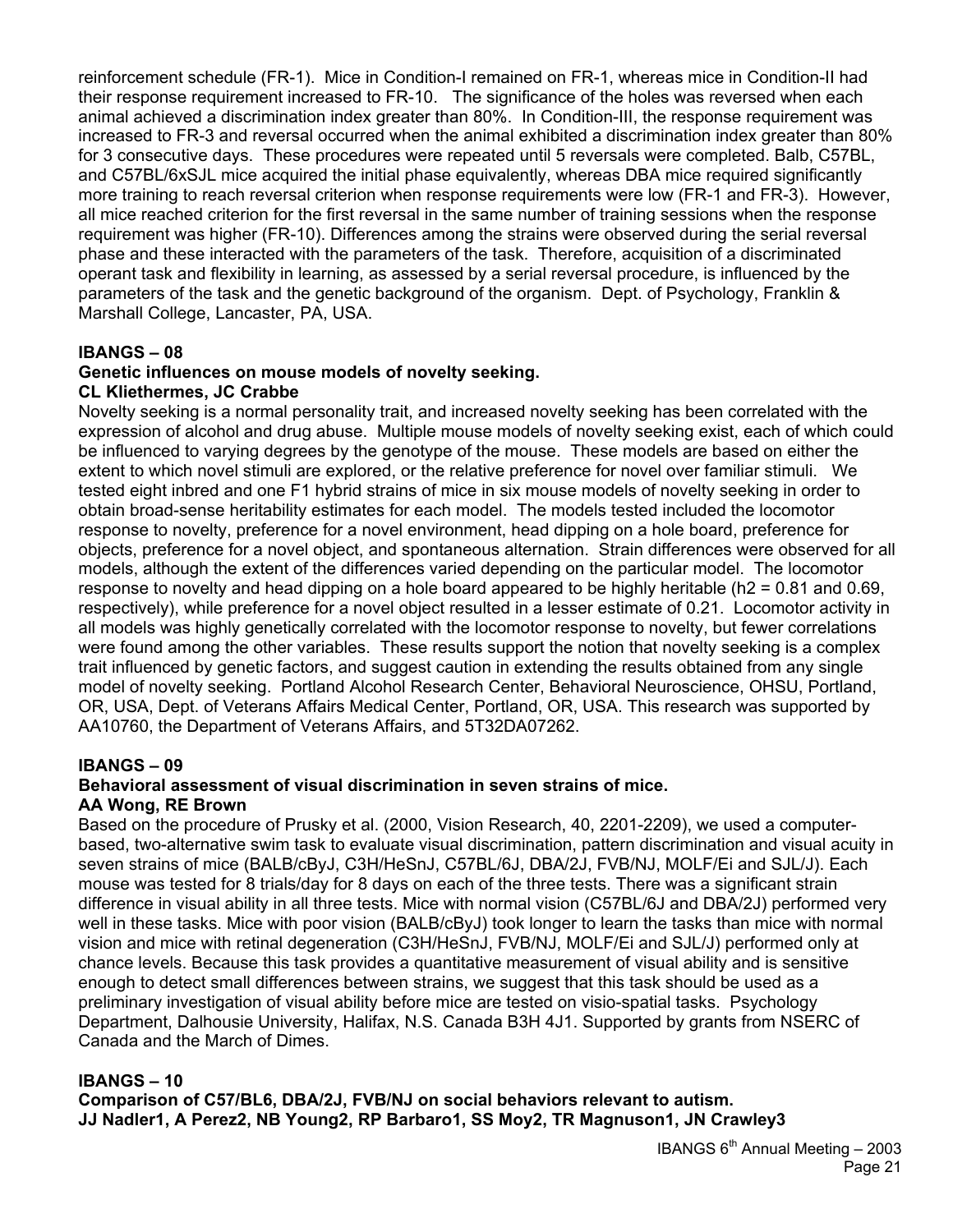Autism is a neurodevelopmental disorder characterized by social deficits, abnormalities in communication and stereotypic ritualized behaviors. The severity of these behaviors varies widely from patient to patient and can even be found to some extent in unaffected family members. In order to investigate the genetics of autistic behaviors, we are examining multiple inbred strains of mice for social and cognitive function describing a range of phenotypes from normal to autism-like. The specific functions tested are social interaction with a social preference test, cognitive flexibility by T-maze and Morris water maze, and social communication through monitoring of ultrasonic vocalization of pups. 1Department of Genetics, 2Neurodevelopmental Disorders Research Center, University of North Carolina, Chapel Hill, NC, USA; 3Laboratory of Behavioral Neuroscience, IRP, National Institute of Health, Bethesda, MD, USA.

#### **IBANGS – 11**

#### **Characterization of a procedure to assess ethanol-induced ataxia. HM Kamens1, TJ Phillips1, D Wahlsten2, JC Crabbe1**

Ataxia, or impairment of motor coordination, presents itself as one of the earliest effects of alcohol ingestion in humans and animal models. Many procedures to assess this in rodents are currently in use, but evidence from our lab suggests that these tasks measure different components of this trait. We have characterized the parallel rod floor apparatus to quantify ethanol-induced ataxia. First, genetically heterogeneous mice were used to evaluate the influence of rod diameter and inter-rod distance on ethanol-induced ataxia for the purpose of selecting parameters that optimize ataxia measurements. We then used the DBA/2J and C57BL/6J inbred strains of mice to examine the effect of serially testing mice on multiple floor types at a single ethanol dose. Finally, we tested eight inbred strains of mice on 4 floor types to examine strain sensitivity patterns to 2-g/kg ethanol, and determine the best testing parameters to maximize strain effect size. Repeated-measures ANOVAs revealed differences in the amount of ataxia seen on the floor types, and identified strain differences in amount of ataxia after ethanol (p's<0.05). When data from strain 129S1/SvlmJ were removed from the analyses, significant strain differences were found for only one floor type. The greatest strain effect size was observed during the first ten minutes of testing after 2-g/kg ethanol. These findings suggest that the parallel rod floor task provides a useful task for examining ethanol-induced ataxia in mice, but that specific characteristics of the floor are important. 1Portland Alcohol Research Center, Behavioral Neuroscience, Oregon Health & Science University and VA Medical Center, Portland, Oregon, USA, 2Psychology and Centre for Neuroscience, University of Alberta, Edmonton, Alberta, Canada. Supported by: Department of Veterans Affairs and NIH Grants P50 AA10760, R01 AA12714, and T32 AA07468.

#### **IBANGS – 12**

#### **Phenotyping the rat: Efficiency of strain identification with a simple operant test. GM Harrington**

Diagnosis consists of obtaining a battery of test results, comparing the results with normed data, and assigning the subject to a group on the basis of the test profile. It was the intent of the author's rat phenotyping program to model a behavioral diagnostic system with genetic controls. The criterion for selection of the species, of the strains, and of the tests was frequency of representation in research publications. (This differs somewhat from the more recent Mouse Phenome Project objectives and criteria.) Maze tests showed significant strain by test item (maze pattern) interactions. The number of genetic factors for this effect was greater than 6 but no greater than 50. Recognition that a large part of the genome is regulatory and emerging evidence of the importance of synchronization and ultradian rhythms suggest extending examination of physical maze behavior to a temporal maze (operant conditioning). Time samples were taken from the phenotyping operant test raw data for 407 animals from 12 of the Har strains: ACI, A990, A35322, F344, INR,IR, MNR, MNRA, MR, TS1, TS3, and WAG. For a century, behavioral studies have relied on data reduction methods to render data manageable through creation of more limited sets of "as if" variables or constructs, e.g., "factors", "QTL's". The reduced variable number typically is more than an order of magnitude smaller than the number of variables comprising the biological substrate. Modern computing makes it possible to manage higher dimensional analysis at an order closer to the number of genes actually affecting the behavior. Maximum likelihood estimation data reduction yielded 22 variates with eigenvalues greater than one, 35 variates for high efficiency of strain identification, and 105-110 variates to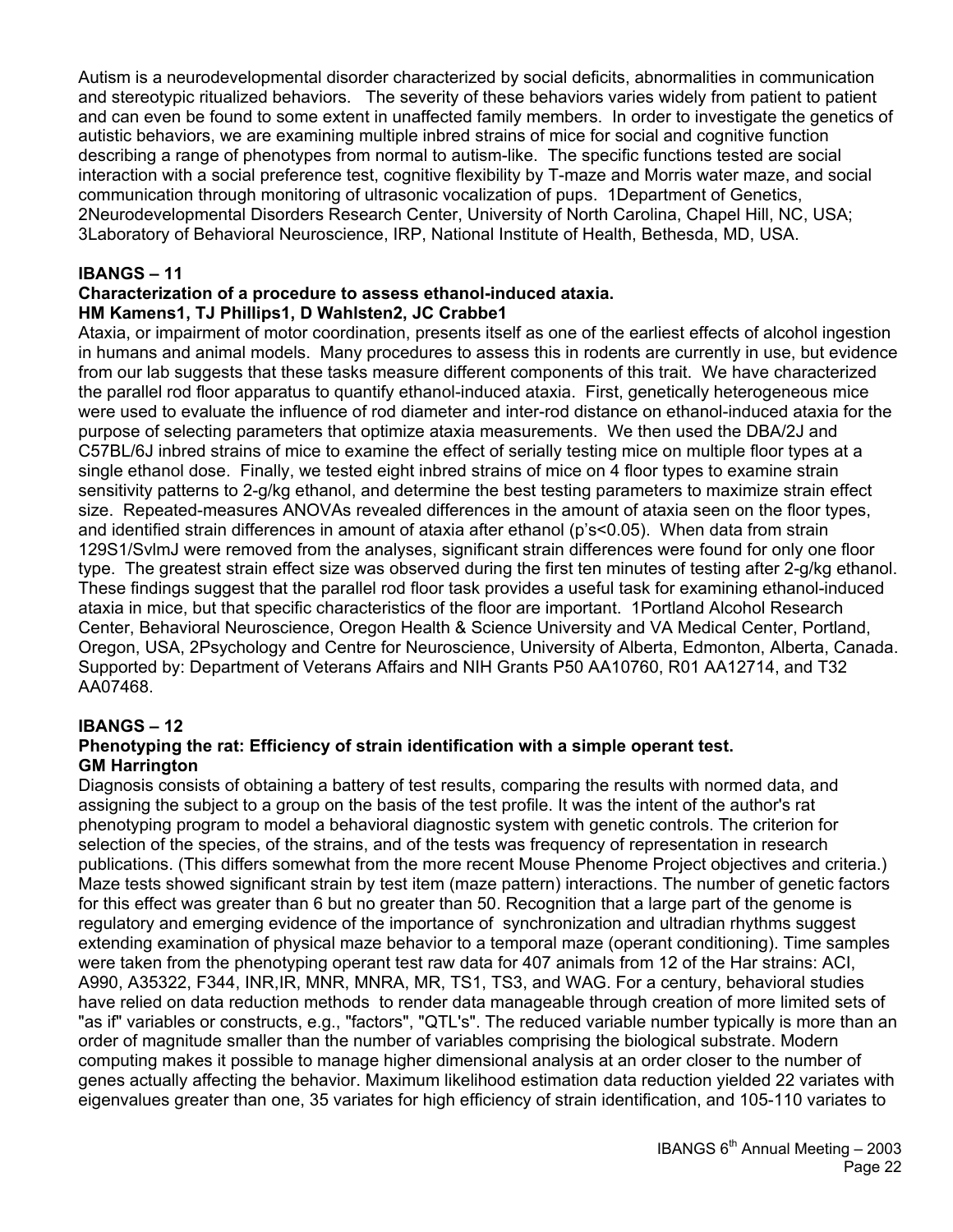meet Fisher's standard that a genetic model should predict the correlation matrix. Department of Psychology, University of Northern Iowa, Cedar Falls, Iowa, USA.

#### **IBANGS – 13**

#### **Short-term memory impairment is related to hippocampal c-Fos expression in an animal model of Fetal Alcohol Syndrome.**

#### **K Clements1, T Girard2, C Ellard1, P Wainwright2**

Previous work in our laboratory has shown that exposure to ethanol during the brain growth spurt impairs short-term memory (STM) in rats assessed using a spatial delayed matching-to-place (DMP) version of the Morris water maze. The main objectives of this study were to ascertain whether the STM impairment in ethanol-exposed (EE) rats could be related to 1) length of encoding time and 2) hippocampal c-Fos expression. Using an artificial rearing model, rats were fed 6.5g/Kg/day of ethanol from postnatal days 6 -9, with controls fed an isocaloric amount of maltose dextrin. As adults the rats were trained on one of two tasks, either the DMP task, which consisted of an initial search trial and subsequent recall trials, or a random platform version which incorporated the same performance requirements as the DMP task. As expected EE rats took longer to learn the DMP task but attained the level of performance of controls by the end of training. EE rats also had longer search trials during training due to their use of a different search strategy involving thigmotaxis. Increasing the delay between the search and recall trials impaired performance in EE but not control rats. However, varying the length of the encoding time did not affect their performance. Brain c-Fos expression was increased in both visual and prefrontal cortex in rats trained on the DMP compared to the random task. In the DMP-trained animals, brain c-Fos expression in EE rats was lower in hippocampus, but not other brain areas. Hippocampal c-Fos expression also correlated significantly with the distance swum on the search trial. These results indicate that 1) the ability of EE rats to benefit from manipulation of encoding time is limited and 2) the STM impairment seen in EE rats is related to a decrease in c-Fos expression in the hippocampus. 1Department of Psychology and 2Department of Health Studies and Gerontology, University of Waterloo, Ontario, Canada. This work was supported by a Natural Sciences and Engineering Research Council of Canada grant to P. Wainwright.

#### **IBANGS – 14**

# **Assessment of ethanol consumption in dopamine transporter (DAT) and vesicular monoamine transporter 2 (VMAT2) knockout mice in a limited access paradigm.**

#### **FS Hall1, CP Mills1, I Sora2, GR Uhl1**

Several lines of evidence suggest that monoaminergic systems, especially dopaminergic and serotoninergic systems, modulate ethanol consumption. Humans display significant differences in expression of the vesicular and plasma membrane monoamine transporters important for monoaminergic functions, including the vesicular monoamine transporter (VMAT2, SLC18A2) and dopamine transporter (DAT; SLC6A3). We have previously shown that ethanol consumption was affected by these gene knockouts using a two-bottle home cage testing procedure (Hall et al, Neuropsychopharmacology 2003). Here we now report a further assessment in these mice of ethanol consumption using a limited access paradigm. In this paradigm mice were placed each day for 15 minutes in a testing cage, identical to the home cage, containing two fluid sources, water and ethanol. Ethanol concentrations were assessed in order of ascending concentration (2%, 4%, 8%, 16%, 32%) for 5 days each. VMAT2 gene knockout reduced ethanol consumption at higher ethanol concentrations while DAT gene knockout increased ethanol consumption at higher concentrations. There was no effect of either gene knockout on water consumption. These data provide further support a role for monoaminergic systems in modulation of ethanol consumption, and for monoaminergic genes in the determination of sensitivity to the rewarding effects of ethanol. 1Mol. Neurobiol. Br., NIDA/IRP, NIH/DHHS, Baltimore, MD, USA, 2Tohoku Univ. Sch. Med., Dept. Neurosci., Sendai, Japan. 1Supported by intramural funding from NIDA/NIH/DHHS.

#### **IBANGS – 15**

#### **Evaluation of a simple model of ethanol drinking in C57BL/6J mice. JS Rhodes, JC Crabbe**

When using mice as a model organism to study the pharmacogenetics of alcoholism it is often necessary to develop paradigms where mice voluntarily drink alcohol. Although this sounds obvious, the problem is that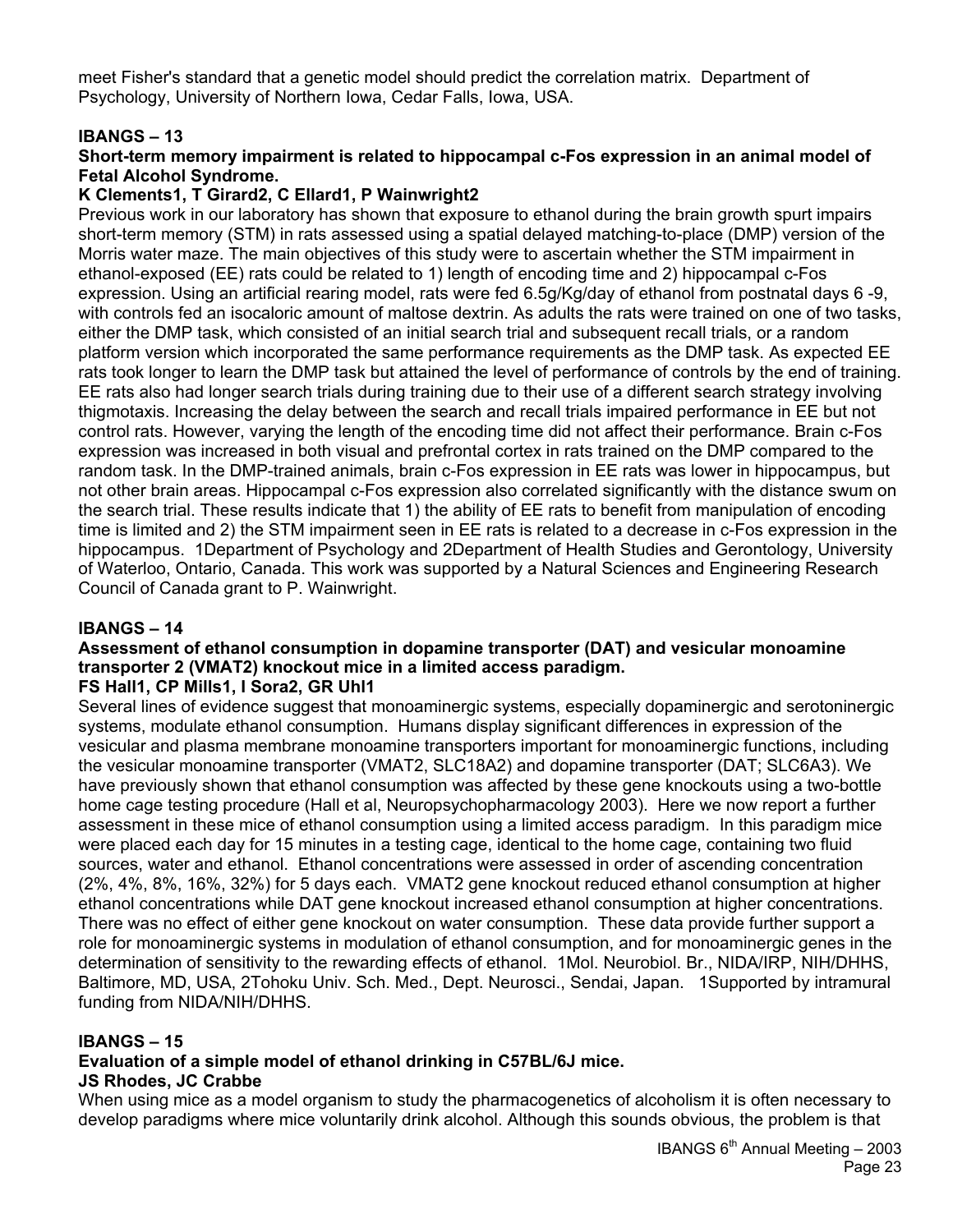many genotypes of mice do not drink alcohol unless they are water restricted, or are exposed to a complicated sucrose fading procedure. The aim of this study is to identify the optimal parameters and evaluate the reliability of a very simple procedure, taking advantage of a genotype (C57BL/6J) that is known to drink large quantities of alcohol. The simple procedure is to switch the water bottle with a solution containing 20% ethanol (in tap water) for a limited period and monitor ethanol consumption and bloodethanol concentration (BEC). Here we evaluate the effect of varying the the duration of ethanol exposure (2 or 4 hours), the time when water is switched to ethanol (starting at 0,1,2 or 3 hours after lights off), and the number of days the procedure is repeated (4 or 15). We found that mice drank to pharmacologically significant levels under all conditions, but the highest BECs occurred when the water-to-ethanol switch occurred 2 or more hours into the dark cycle, and for the longer durations of ethanol access. Consumption of ethanol was consistent across days but only when considering the sum consumed over the entire 2 or 4 hour periods not for 30 min or 1 hour increments. Mice tended to drink sporadically which may have contributed to the large variation in BEC at any given timepoint. We discuss limitations of the model relative to the two-bottle choice test, and the utility of C57BL/6J as a mouse model of high alcohol drinking. Portland Alcohol Research Center, Behavioral Neuroscience, OHSU, Portland, OR, USA, Dept. of Veterans Affairs Medical Center, Portland, OR, USA. Support Contributed By: AA10760, AA113519, DA07262, & the Dept. of Veterans Affairs.

# **IBANGS – 16**

#### **Characterization of mice selectively bred for high and low rapid tolerance to ethanol. NR Rustay, JC Crabbe**

Ethanol tolerance, an important characteristic for the diagnosis of alcoholism, is often defined as a decrease in response to ethanol after repeated exposures to the drug. In rodents, rapid tolerance to a second injection develops within 24 hours of an initial ethanol exposure. Using genetically heterogeneous mice (HS/Npt), we artificially selected mice for high and low rapid tolerance to the incoordinating effects of ethanol using the accelerating rotarod. Mice were trained on the accelerating rotarod (2.5 in dia. rod at 20 rpm/min), followed by two consecutive days of testing under the influence of ethanol. For all tests, the latency to fall from the rod was recorded as the index of performance. The "tolerance score" (Day2-Day1 latency to fall after ethanol) was used as the selection index. Significant divergence between the high (HRT) and low (LRT) lines was seen after 3 generations of artificial selection. Realized heritabilities were .25 and .06 for HRT and LRT mice, respectively after 4 generations. These lines were tested for rapid and chronic (5 day) tolerance to 4 doses of ethanol (2.25, 2.5, 2.75, and 3.0 g/kg) to examine the relationship between rapid and chronic tolerance. Results indicated that HRT mice developed greater chronic tolerance, while LRT mice developed no significant chronic tolerance across the 5 days of testing. These results suggest that rapid and chronic tolerance development may be mediated by similar mechanisms. Past research has suggested a role for the NMDA receptor system in the development of rapid tolerance to ethanol's ataxic effects. HRT and LRT mice will be examined to see if artificial selection has affected NMDA receptor density and sensitivity to NMDA receptor drugs. Portland Alcohol Research Center, Behavioral Neuroscience, OHSU, Portland, OR, USA, Dept. of Veterans Affairs Medical Center, Portland, OR, USA. This work was supported by NIH grants AA12714, AA10760, AA13463, the N.L. Tartar Trust, and a grant from the Department of Veterans Affairs.

#### **IBANGS – 17**

#### **Acquisition of Tolerance to the motor incoordinating effects of ethanol during a restricted access paradigm.**

#### **K Cronise, DA Finn, JC Crabbe**

This lab demonstrated that a fluid restriction paradigm produced excessive alcohol consumption and intoxication. Alcohol consumption may be influenced by the acquisition of tolerance. This study assessed if tolerance develops to alcohol-induced motor incoordination during consumption in mice predisposed to high alcohol consumption. Female C57BL/6J mice were allowed 3 hours of fluid daily with free access to food for 28 days. On day 1, mice received 3 hours of water. On day 2, mice received 30 minutes ethanol access (5% w/v) followed by 2.5 hours water access. Ethanol access was repeated every 2nd day, for 14 pairings. The controls had access to water only. Alcohol consumption was  $\sim$  2.5 g/kg and blood ethanol concentrations (BEC) were ~1.5 mg/ml. Separate groups were tested for tolerance on the fixed speed rotarod (RR) @ 6.5 & 10 RPM immediately after ethanol or water access on days 2, 4, 6, 8, 10, 12, 14 and 16. Latencies to fall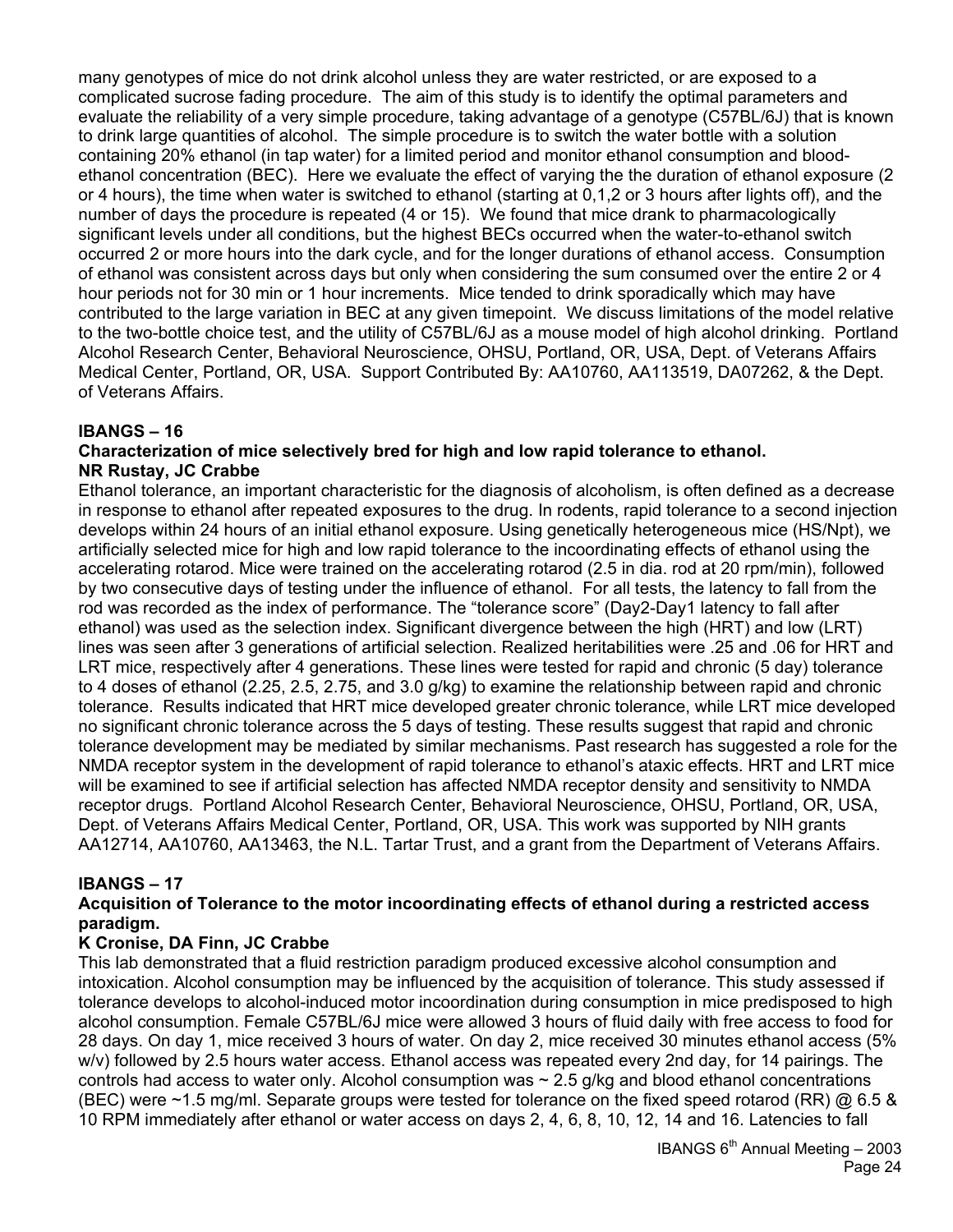across the 8 days were averaged to derive a baseline performance score. On day 17, all groups were injected with 2 g/kg ethanol and tested on the RR. Test day performance was expressed as a percent change from the baseline performance. The ethanol-experienced mice showed enhanced or stable performance while the ethanol-na ve group was impaired. BEC's did not differ (~1.5 g/kg). The results suggest: 1) C57BL/6J mice self-administer sufficient ethanol to produce tolerance in this paradigm; and, 2) this paradigm may assess the role of tolerance acquisition in alcohol consumption. Portland Alcohol Research Center, Behavioral Neuroscience, OHSU, Portland, OR, USA, Dept. of Veterans Affairs Medical Center, Portland, OR, USA. Support by: AA13478, AA10760, AA07468, & the Dept. of Veterans Affairs.

# **IBANGS – 18**

#### **A single injection of estradiol valerate alters ethanol- and saline-induced locomotion in selectively bred FAST and SLOW mice.**

# **PJ Meyer1,2, M O'Connor1, TJ Phillips1,2,3**

A single injection of the steroid estradiol valerate (EV) has been shown to cause long-term alterations of ethanol-induced locomotion as well as ethanol drinking patterns. This experiment examined the effect of EV on ethanol's locomotor effects in mice selectivity bred for increased (FAST mice), or decreased (SLOW mice) activity after an ethanol injection (2 g/kg). Female mice (5 weeks old) from each of two replicates of FAST (FAST-1 and FAST-2) and SLOW (SLOW-1 and SLOW-2) mice were injected subcutaneously with 100 mg/kg EV or sesame oil vehicle. Four weeks later, these mice were injected with either 2 g/kg ethanol or saline. In both replicates of SLOW mice, EV treatment potentiated ethanol's locomotor depressant effects, while ethanol's stimulant effect in FAST-1 mice was blocked. However, EV-treated mice, regardless of genotype, displayed less activity after a saline injection, compared to vehicle treated mice. While these findings suggest that EV treatment alters ethanol's locomotor effects, its effects were inconsistent in that it blocked ethanol stimulation in only one replicate line, and were non-specific in that EV treatment also reduced saline-induced activity. 1Department of Behavioral Neuroscience, Oregon Health and Science University, 2Portland Alcohol Research Center, 3Department of Veterans Affairs, Portland, OR, USA. Supported by the Department of Veterans Affairs, NIAAA Training Grant 5T32AA07468, Portland Alcohol Research Center Grant P50AA10760, and by an NIAAA Fellowship 1F31AA14070-01.

#### **IBANGS – 19**

#### **Anxious-like profile is not associated with higher ethanol self-administration in two pairs of rat lines used as genetic models of anxiety.**

#### **G.E. da Silva1, R.N. Takahashi1, A. Ramos2**

Clinical evidence points to a positive relationship between anxiety and alcohol abuse. Such an association is supported by some but not all pre-clinical studies. The aim of the present study was to determine whether two pairs of rat lines displaying contrasting levels of experimental anxiety would also differ in their ethanol consumption. Males and females of the Floripa H and L rat lines, selectively bred for high and low central locomotion in the open field, respectively, and the Lewis and SHR inbred rat strains, also known to differ in relation to this and other indices of anxiety/emotionality, were tested in a paradigm of ethanol self administration. Two bottles containing either increasing concentrations of ethanol solution (2% in days 1-4 and 4% in days 5-8) or water were continuously available as a free choice to the animals, with consumption being measured daily. No differences were observed between the Floripa H and L lines for either ethanol intake (g/kg/day) or preference (%), but significant effects (P<0.05) of gender (female>male) and day were found within these groups. Lewis rats, on the other hand, in spite of being more anxious-like, were found to consume and prefer less alcohol than their SHR counterparts (P<0.05). In these groups, gender (female>male) and day effects were also significant for ethanol intake. The expected association between anxiety and ethanol intake/preference was not found within our genetic models, which suggests that at least some genes that affect one trait may not affect the other. 1Departamento de Farmacologia and 2Departamento de Biologia Celular, Embriologia e Genética, Universidade Federal de Santa Catarina, Florianopolis, SC, Brazil. This work was supported by CNPq, Brazil.

#### **IBANGS – 20**

**Some common genes underlie GBR-12935 and ethanol sensitivity. C Reed1, C McKinnon1, S Burkhart-Kasch1, M Huson1, T Phillips1,2**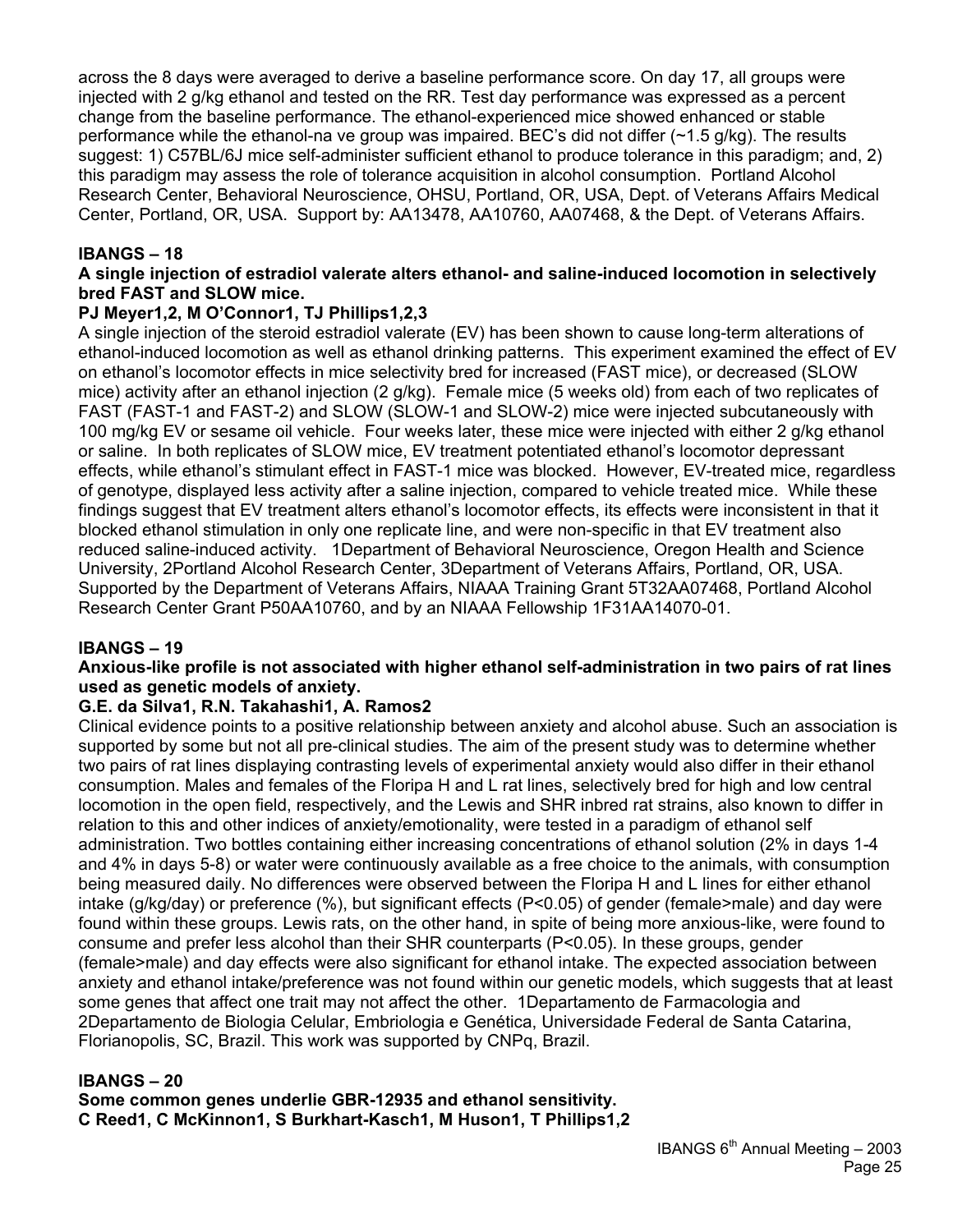GBR-12935 is a high affinity dopamine reuptake inhibitor that has similar locomotor stimulant properties to ethanol. This experiment tested the hypothesis that sensitivity to the locomotor stimulant effects of GBR-12935 and ethanol is influenced by some common genes. In this experiment, 24 of the BXD recombinant inbred (RI) strains of mice were given saline or GBR-12935 (5 mg/kg or 20 mg/kg) and locomotor activity was monitored. Strain means from this study were then correlated with means from other ethanol-related phenotypes that were collected previously in our laboratory in several (n=21-26) of the same BXD RI mouse strains. Quantitative trait locus (QTL) analysis was performed to provisionally identify loci influencing sensitivity to GBR-12935. These QTL results were compared to those for ethanol-related traits. The QTL analysis identified regions on 12 different chromosomes that were significantly associated with percent change from baseline of locomotor activity after administration of GBR-12935. Several of these QTL locations were common to both GBR-12935 and ethanol-induced locomotor stimulation or ataxia including areas on chromosomes 1, 6, 9, 10, and 11. Previous data from our laboratory have shown a genetic correlation between allopregnanalone sensitivity and ethanol-stimulated activity, as well as common QTL underlying these phenotypes in the BXD RI panel. Thus, both GABAergic and dopaminergic mechanisms appear to influence sensitivity to ethanol's effects on locomotor activity. 1Portland Alcohol Research Center and Department of Behavioral Neuroscience, Oregon Health & Science University, and 2VA Medical Center, Portland, OR USA. This work was supported by: The Department of Veterans Affairs and NIAAA (P50 AA10760).

# **IBANGS – 21**

# **Methodology for assessing the reinforcing effects of cocaine in mouse strains: comparison of C57Bl/6J and 129 substrains under various schedules of reinforcement.**

# **M Thomsen1,2, SB Caine1**

Comparisons among mouse strains including inbred lines and mice with targeted gene mutations may shed light on genes involved in cocaine abuse. However, differences in operant performance rather than in the reinforcing effects of cocaine may contribute to observed differences in cocaine self-administration behavior between genotypes. In addition, strain differences may complicate interpretation of studies of targeted gene mutations created on a mixed background. One objective of the present study is to compare mouse strains commonly used as parental lines for gene targeting, including C57BL/6J and 129 substrains, assessing both food- and cocaine-maintained responding (Caine et al., Psychopharmacology 147:22, 1999). Results of ongoing studies suggest differences between strains in food-maintained responding across a range of liquid food concentrations (peak number of reinforcers per session: C57BL/6J, 98±2, n=12; 129X1/SvJ, 81±6, n=12; 129S6/SvEv, 52±4, n=24). These differences notwithstanding, both C57BL/6J and 129X1/SvJ mice acquiredcocaine self-administration (C57BL/6J, 6 of 6 mice meeting criteria for 1.0 mg/kg/injection; 129X1/SvJ, 11 of 12 mice). In addition, the peak number of cocaine injections (0.1-1.0 mg/kg/injection) earned per session was comparable between groups (43±11, n=6; 48±11, n=9). Ongoing studies will determine whether the dose-effect functions for cocaine self-administration differ between genotypes. Another objective is to further develop techniques for assessing differences in the reinforcing effects of cocaine between mouse strains. First, we are currently evaluating behavior after <sup>3</sup>reversal<sup>2</sup> of the active and inactive manipulanda for cocaine reinforcement. Second, we have optimized a progressive ratio schedule for comparison of operant behaviors in mice. 1Harvard Medical School/McLean Hospital, Belmont, MA, USA and 2Department of Pharmacology, University of Copenhagen, Copenhagen, DK. Supported by NIH/NIDA DA12142, The Lundbeck Foundation and the Zaffaroni Foundation.

# **IBANGS – 22**

#### **QTL analysis of inbred mouse strain differences in a measure of morphine dependence liability. D McDonough1, C Knowles2, J Bartlet2, E Bilsky2**

Morphine has long been a clinically important analgesic but a strong dependence liability limits the situations in which it can be safely used. 129S6/SvEv and C57BL/6J mice show marked differences in both stereotypical locomotor response to morphine and in vertical jumping behavior when morphine withdrawal is precipitated by naloxone despite displaying a similar antinociceptive response to morphine. These differing drug effects indicate that crosses between129S6/SvEv and C57BL/6J may be useful in identifying genes involved in dependence liability but not in antinociception. While morphine produces a robust antinociceptive response in both 129S6/SvEv and C57BL/6J mice, A90 doses of morphine fail to stimulate stereotypic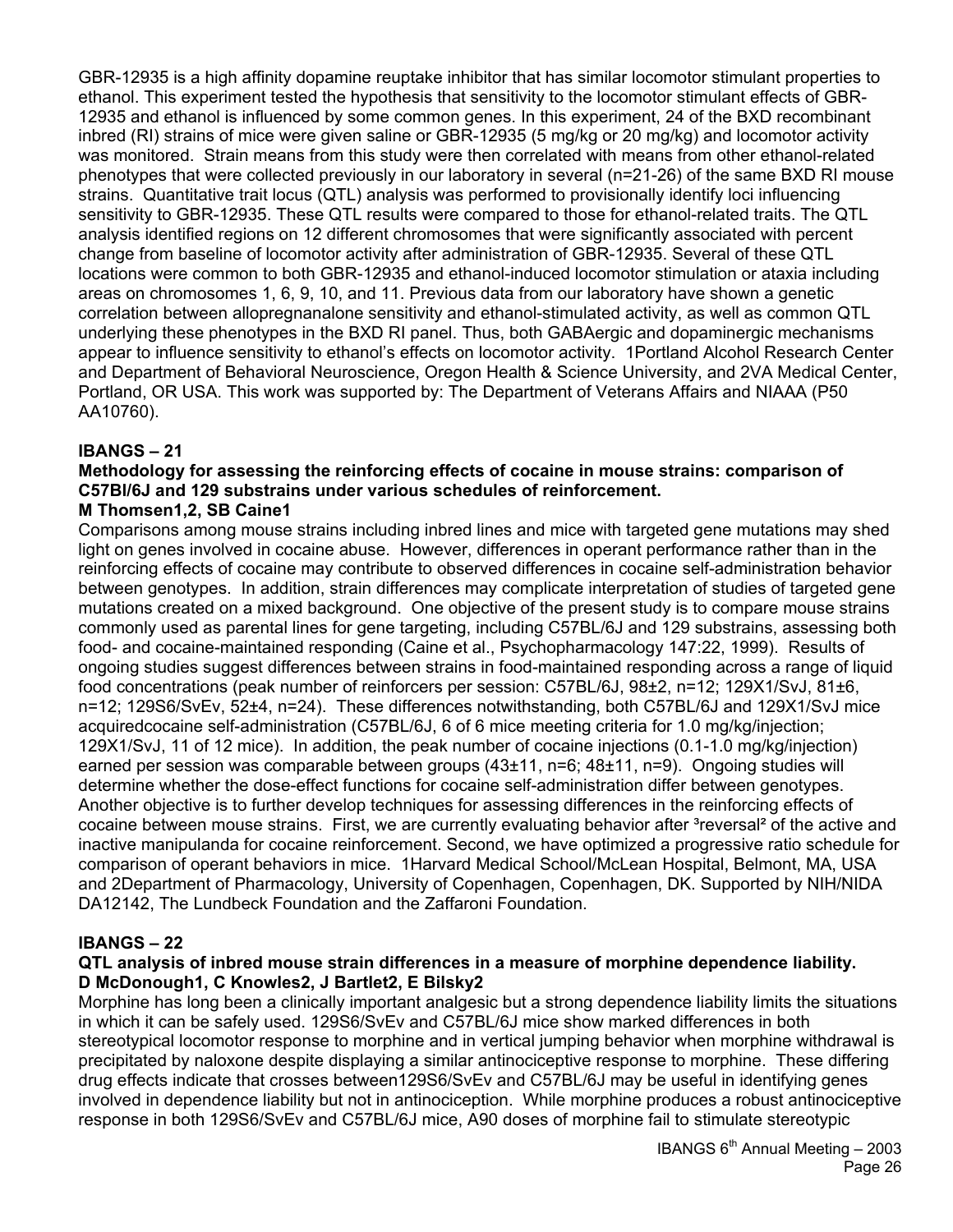locomotor activity in inbred strain 129S6/SvEv and even supramaximal doses of morphine produced only very weak increases in locomotor activity in these animals. In contrast, C57BL/6J mice exhibit increasing locomotor activity with increasing dose of morphine on a curve similar to other inbred strains (such as BALB/c) and the ICR outbred strain. Upon naloxone precipitated withdrawal, vertical jumping is far more common in C57BL/6J animals than in 129S6/SvEv animals. We have crossed the 129S6/SvEv and C57BL/6J inbred strains and find that the locomotor response of the F1 animals falls intermediate between the two parental strains. Locomotor response of F2 animals shows a normal distribution indicating that strain differences in locomotor response to morphine should be amenable to QTL analysis in this cross and have begun genotyping F2 animals. The F2 distribution for vertical jumping is heavily skewed towards the non-responding 129S6/SvEv parental phenotype so QTL analysis of this measure will not be pursued. 1Department of Biological Sciences, College of Arts and Sciences and 2Department of Pharmacology, College of Medicine, University of New England, Biddeford, Maine, USA.

# **IBANGS – 23**

#### **A QTL influencing corpus callosum size is located on the X chromosome. G Kusek, D Wahlsten, L Flaherty**

The corpus callosum is the largest fiber tract in the brain that connects the left and right cerebral hemispheres. Corpus callosum size is a complex quantitative trait showing a continuous range of values and is likely influenced by interactions between multiple genes and environmental effects. Reciprocal crosses between BTBR T/+ tf/tf (BTBR) (lacking a corpus callosum) and BALB/cByJ (BALB) (having a corpus callosum) indicate the presence of a gene (or genes) on the X chromosome affecting corpus callosum size. Midsagittal corpus callosum areas were measured in male and female F1 offspring from reciprocal crosses between BTBR and BALB mice. These values were corrected for brain weight. There were significant differences in the size of the corpus callosum between (BTBR x BALB)F1 and (BALB x BTBR)F1 male mice (p=.0001), while there was no difference between reciprocal females (p=.62). Specifically, the presence of the X chromosome derived from BTBR was associated with a decrease in the mean size of the corpus callosum. In this regard, the X chromosome derived from BTBR appeared to be dominant over the X chromosome derived from BALB. Genomics Institute, Wadsworth Center, 465 Jordan Road, Troy, NY 12180, USA and Dept. of Psychology, BioSci P461, Univ. of Alberta, Edmonton AB Canada T6G 2E9.

#### **IBANGS – 24**

#### **The role of a1H T-type Ca2+ channels in multi-modal nociception.**

#### **S Choi1, C Chen2, S Lee1, J Lee1, H Seong1, D Kim1, H Lee1, K Campbell2, H Shin1**

T-type Ca2+ currents have been implicated in boosting pain signals at the peripheral nervous system and in the spinal cord, but the isotype responsible for the function has not been defined. Here, we examined the behavioral pain responses in mice lacking a1H subunits of T-type Ca2+ channels to diverse noxious stimuli. The mutant mice displayed a significant reduction in pain responses to thermal, (67, 68, and 71 % of wildtype in hot plate, paw withdrawal, and tail flick test, respectively) and mechanical stimuli, (44 % of wildtype in tail clip test), consistent findings with the results of previous studies using T-type blockers. In addition, the mutant showed less pain responses than wildtype in assays both for visceral pain induced by an intraperitoneal injection of acetic acids or MgSO4 and for chronic inflammatory pain induced by a focal injection of formalin (65% of wildtype) in the palm skin. The present study revealed that a1H subunits play a critical role in the multimodal nociception for both somatic and visceral pain, and for chronic pain. These results support the idea that a1H T-type Ca2+ currents contribute to facilitating pain signals at the periphery and in the spinal cord. The modulation of this channel will be a useful strategy for controlling multiple pain responses at the same time. 1National CRI Centre for Calcium & Learning, KIST, Seoul, Korea; and 2Howard Hughes Medical Institute, College of Medicine, University of Iowa, Iowa City, USA.

#### **IBANGS – 25**

# **Aggression, impulsivity, and the dopamine D4 receptor in the canine model.**

#### **GJ Golden1, BS Kwon1, KA Houpt2, TA Houpt1**

Based on human genetic studies, it has been suggested that impulsivity and aggression is correlated with the presence of polymorphisms in the dopamine D4 receptor (DRD4) gene. Dogs are an appealing model to test this hypothesis because 1) unlike rodents, they possess an exon III repeat polymorphism homologous to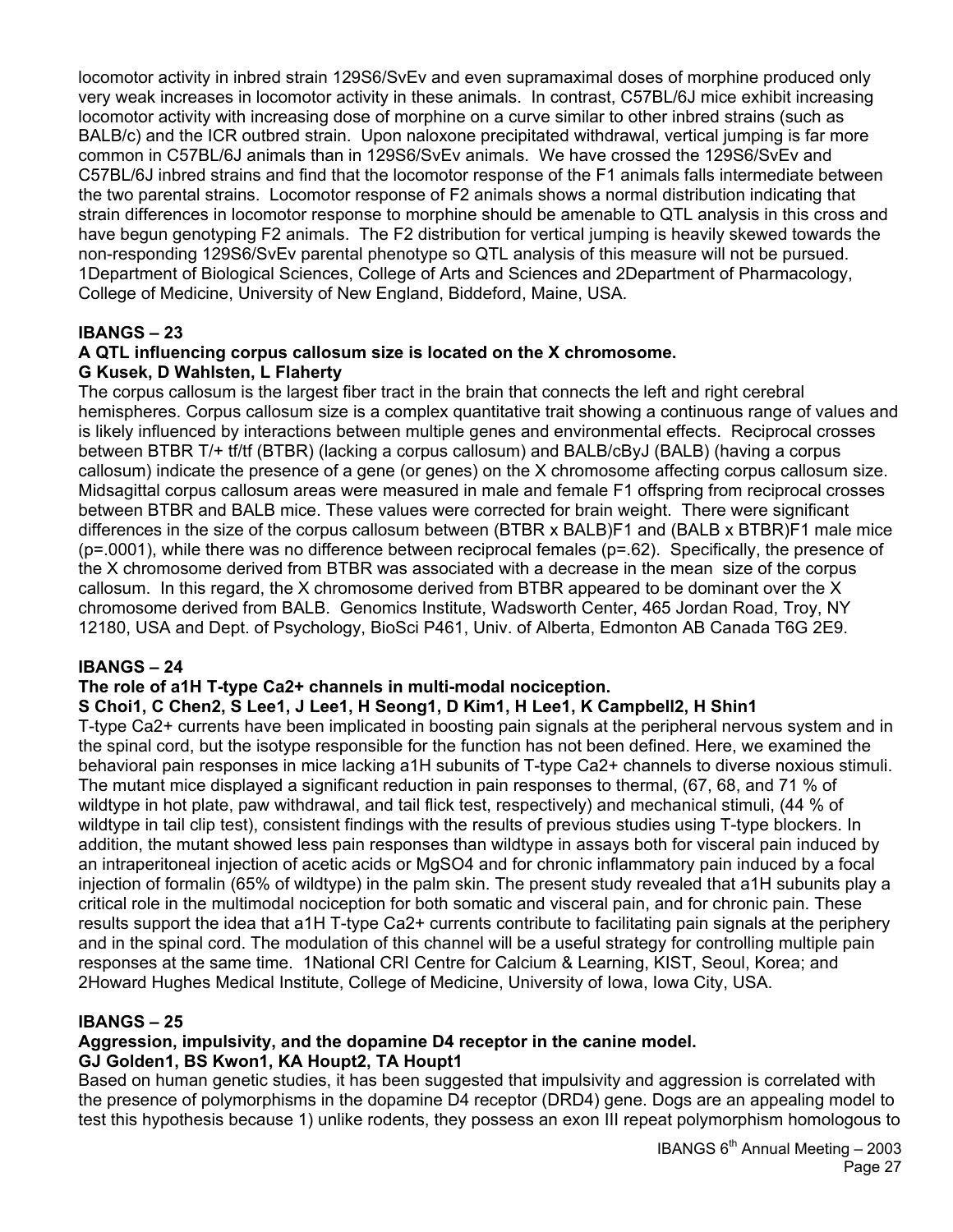humans and 2) they present for idiopathic aggression. Therefore, we are screening aggressive dogs for DRD4 polymorphisms, and cloning the canine DRD4 gene.To establish clinical correlations, we are genotyping aggressive dogs presenting for behavior problems at the Cornell Animal Behavior Clinic and nonaggressive dogs presented for annual check-ups. DNA was extracted from whole blood using phenolchloroform extraction. Using primers that flank the repeat polymorphism, a section of the DRD4 gene was amplified (HotStarTaq Master M! ix!, Qiagen). Across 45 dogs, three PCR products (273, 285, and 285) were found that correspond to the alleles A, B and C of Niimi et al., 1999. Genotyping is ongoing and the work is currently inconclusive. In order to clone the canine DRD4, DNA was extracted from Golden Retriever liver. Using primers based on the human sequence (Van Tol et al., 1991), an 1851 bp fragment from exon I to exon III including two introns (corresponding to the human DRD4 bases 141 to 2816) was amplified, cloned, and sequenced. Analysis of the exon III-IV fragment is ongoing. There is a 92-98% identity of exons I-III to the human exonic sequence with no similarity between the canine and human introns. From the genomic sequence we will be able to establish chromosomal markers for use in the analysis of aggressive pedigrees. 1Neuroscience Program, Florida State University, Tallahassee, FL 32306, USA. 2College of Veterinary Medicine, Cornell University, Ithaca, NY 14850, USA.

#### **IBANGS – 26**

#### **Changes in gene expression of serotonin receptors in a mouse model of aggression. S Chiavegatto1,2, T Bibancos1, I Aneas2, HP Vallada1**

We are now investigating the gene expression profile of multiple brain regions in groups of male adult C57BL/6J mice that differ in their responsiveness to an intruder in their home cages. It is known that the level of aggressiveness in mice is enhanced after repeated exposures to the resident-intruder paradigm. In our model, there is a remarkable increase in the aggressive behavior of the isolated resident mice after 4 exposures of 15 min to an intruder in a 3-day interval between each exposure (p<0.05). We then selected 2 groups of animals based on aggression indices (e.g., number of attacks, latency): the highly aggressive (A) and the non-aggressive residents (NA; p<0.001). Mice from both groups were sacrificed about 3 h after the last exposure to the intruder and the RNA immediately isolated from the hippocampus, hypothalamus, frontal cortex and cerebellum. The differential expression of several genes in these brain areas was revealed by cDNA and oligo microarrays and is currently being validated by an independent technique. The serotonin system is widely involved in aggressive behavior. Since microarrays have reduced sensitivity to less abundant genes and to small alterations in gene expression that frequently occur in the brain, we are investigating the serotonin receptors 5-HT1A, 5-HT1B, 5-HT2A and 5-HT2C in these mice by RealTime RT-PCR. While no alterations are found in the cerebellum, a region not directly implicated with aggressive behavior, changes in the expression of some 5-HT receptors are observed in the hippocampus. 1Institute of Psychiatry and 2Heart Institute (InCor), School of Medicine, University of Sao Paulo, SP, Brazil. Supported by FAPESP (01/01637-5 and 01/09079-1) to SC.

#### **IBANGS – 27**

# **Searching for genes in the flanking regions of knockout/congenic strains.**

#### **VJ Bolivar, L Flaherty**

Knockout mice are usually generated from 129 embryonic stem cells. The resulting progeny are then often backcrossed to B6 for a number of generations, resulting in a knockout/congenic strain. Although most background genes are derived from B6, the region flanking the target gene remains 129 in origin. Thus, these knockout/congenic strains represent a potential resource for mapping genes surrounding the target locus, as long as there are phenotypic and genotypic differences between B6 and 129. Our laboratory is currently using these strains to look for genes involved in complex behaviors. We recently completed a survey of knockout/congenic mouse strains. Mice were evaluated in two behavioral assays, open field behavior and fear conditioning. Twenty-four males of each strain were tested. Several knockout/congenic strains performed differently from B6 in one or both of these behavioral assays and are being investigated further. One strain of interest is Il7r, a B6-congenic strain where the proximal end of Chromosome 15, an area rich in behavioral QTLs, is derived from 129. We are currently conducting studies to determine whether the behavioral effects seen in this strain are due to the flanking region or the target gene itself. We are also examining a pair of knockout/congenic strains developed by two different laboratories, both targeting the Cd4 gene (Chromosome 6). We found behavioral differences between these two strains and are currently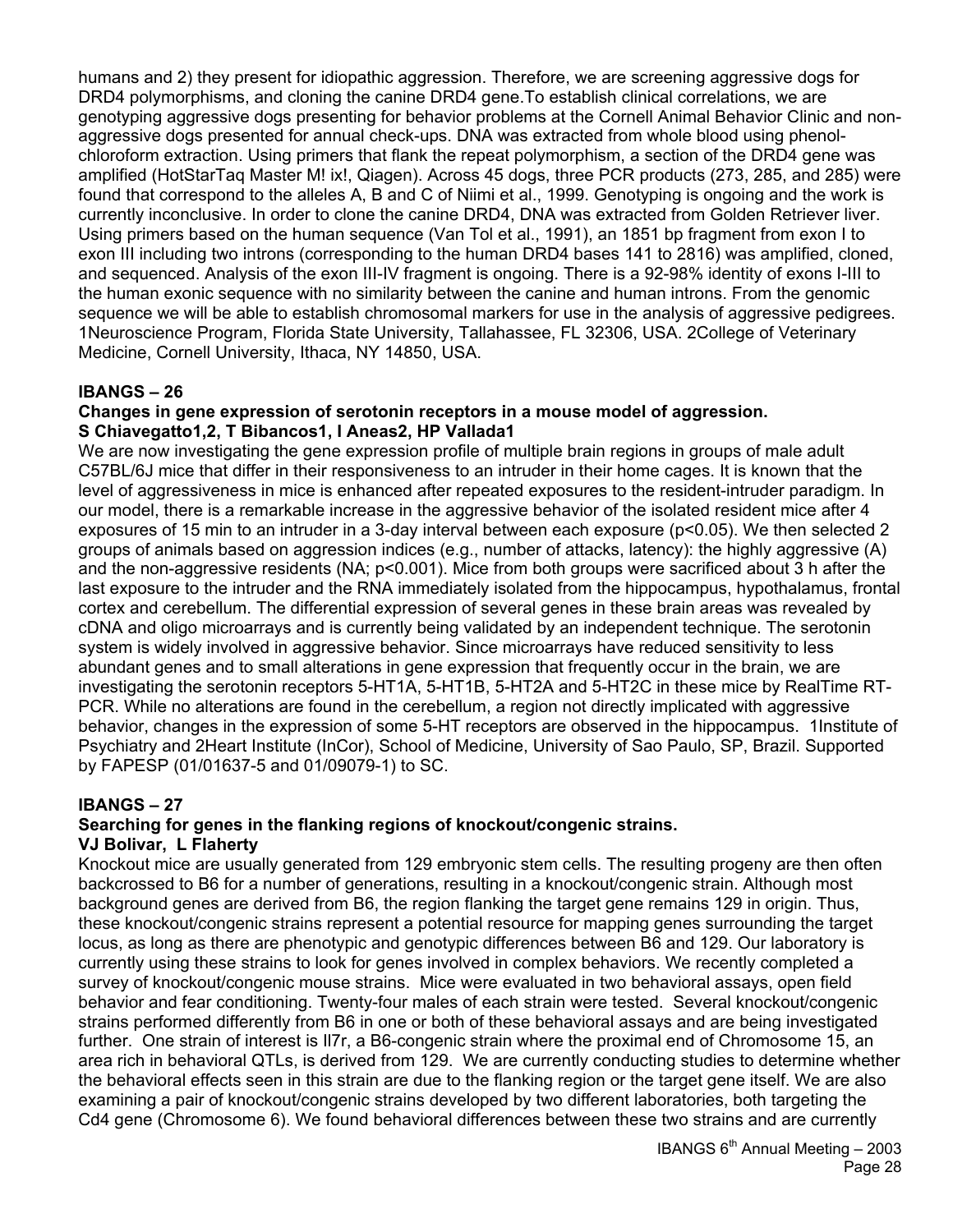determining the size of the flanking regions. Genomics Institute, Wadsworth Center, Troy, NY, USA. This research was supported by the National Institutes of Health.

# **IBANGS – 28**

#### **Antidepressant actions of citalopram and milnacipran in C57BL/6J and 129S6/SvEv inbred strains of mice.**

#### **T Marks1, ZJ Trzaska1, N Dube1, CJ Knowles1, S Rao2, and EJ Bilsky1**

Selective transport inhibitors and transgenic and knockout (KO) rodent models for the serotonin and norepinephrine transporters (5-HTT and NET, espectively) have provided key insight into the molecular mechanisms of antidepressants. A recent paper was able to differentiate the importance of the 5-HTT and NET in mediating the antidepressant effects of fluoxetine, desipramine and imipramine in mice (Holmes et al., Neuropsychopharmacology, 27:914-23, 2002). The paper also highlighted the influence of background strains of mice in the behavioral phenotyping of KO animals. We report here on the antidepressant actions of citalopram (5-HTT>>NET) and milnacipran (NET>5-HTT) in C57BL/6 and 129S6/SvEv, two inbred strains commonly used to generate knockout animals. Milnacipran dose-relatedly decreased immobility in the mouse forced-swim test (FST) in both strains, though it was less potent in the 129S6/SvEv strain. In contrast, citalopram potently increased immobility time in the 129S6/SvEv strain without having a major effect on locomotor activity. These results support and extend previous findings in 5-HTT KO mice that were backcrossed onto the 129S6/SvEv background. The data also continue to highlight the very interesting 129S6/SvEv genotype and phenotype, especially to the field of neuropharmacology. 1Department of Pharmacology, University of New England College of Osteopathic Medicine, Biddeford, ME, USA, 2Cypress Bioscience Inc., San Diego, CA, USA. This research was supported in part through funds provided by Cypress Bioscience Inc.

#### **IBANGS – 29**

#### **The behavioral actions of alcohol exhibit GABAA receptor subunit specificity: Evidence from α2 and α5 null mutant mice.**

**SL Boehm II1, AW Jennings1, P Whiting2, T Rosahl2, E Garrett2, YA Blednov1, RA Harris1**  GABAA receptors are pentameric ligand-gated ion channels thought to mediate several behavioral actions of alcohol. Currently, seven different receptor subunit classes have been discovered (α1-6, β1-3, γ1-3, ρ1-3, δ, ε, σ), and the presence of certain subunits have profound effects on receptor pharmacology. Indeed, pharmacological data suggest that α5 subunits mediate alcohol's reinforcing properties (June et al., 2001). Moreover, whereas the behavioral actions of alcohol have not yet been studied, α2-receptor subunits may mediate the anxiolytic effects of benzodiazepines (Low et al., 2000). We examined sensitivity to several of alcohol's behavioral actions in GABAA α2- and α5-receptor subunit null mutant mice. We predicted that deletion of the α2 gene would reduce sensitivity to alcohol's anxiolytic effects, whereas null mutation of the α5 gene would reduce sensitivity to alcohol's reinforcing properties. Deletion of the α5 subunit gene resulted in reduced alcohol preference drinking in a two-bottle choice paradigm, whereas deletion of the α2 subunit gene did not. Moreover, α2 null mutants exhibited enhanced sensitivity to alcohol's sedative hypnotic effects (loss of righting reflex). In contrast, α5 null mutants did not differ in sensitivity to this behavioral effect of alcohol. Studies investigating the reinforcing properties of alcohol using conditioned place preference, and the anxiolytic effects of alcohol using the elevated plus maze, are underway. Thus, considered along with other published data on alcohol sensitivity in GABAA α1- and β2-receptor subunit null mutant mice (Blednov et al., 2002), the current studies suggest that different behavioral actions of alcohol are mediated by specific GABAA receptors subunits. 1Waggoner Center for Alcohol and Addiction Research, University of Texas at Austin, Austin TX, USA. 2Merck Sharp and Dohme, Harlow, UK. These studies are supported by NIAAA grants AA07471, AA13520, AA06399.

#### **IBANGS – 30**

#### **Haplotypic block on mouse Chromosome 7 associated with modifications in the pharmacology of benzodiazepines.**

#### **L Prut1, G Chapouthier2, AM Le Guisquet1, S Marouillat3, C Andres3, C Belzung1**

Benzodiazepines are widely prescribed drugs. They induce a large number of effects, including anxiolytics, myorelaxant, sedative, anticonvulsivant and amnestic ones. In the past years, some of these effects have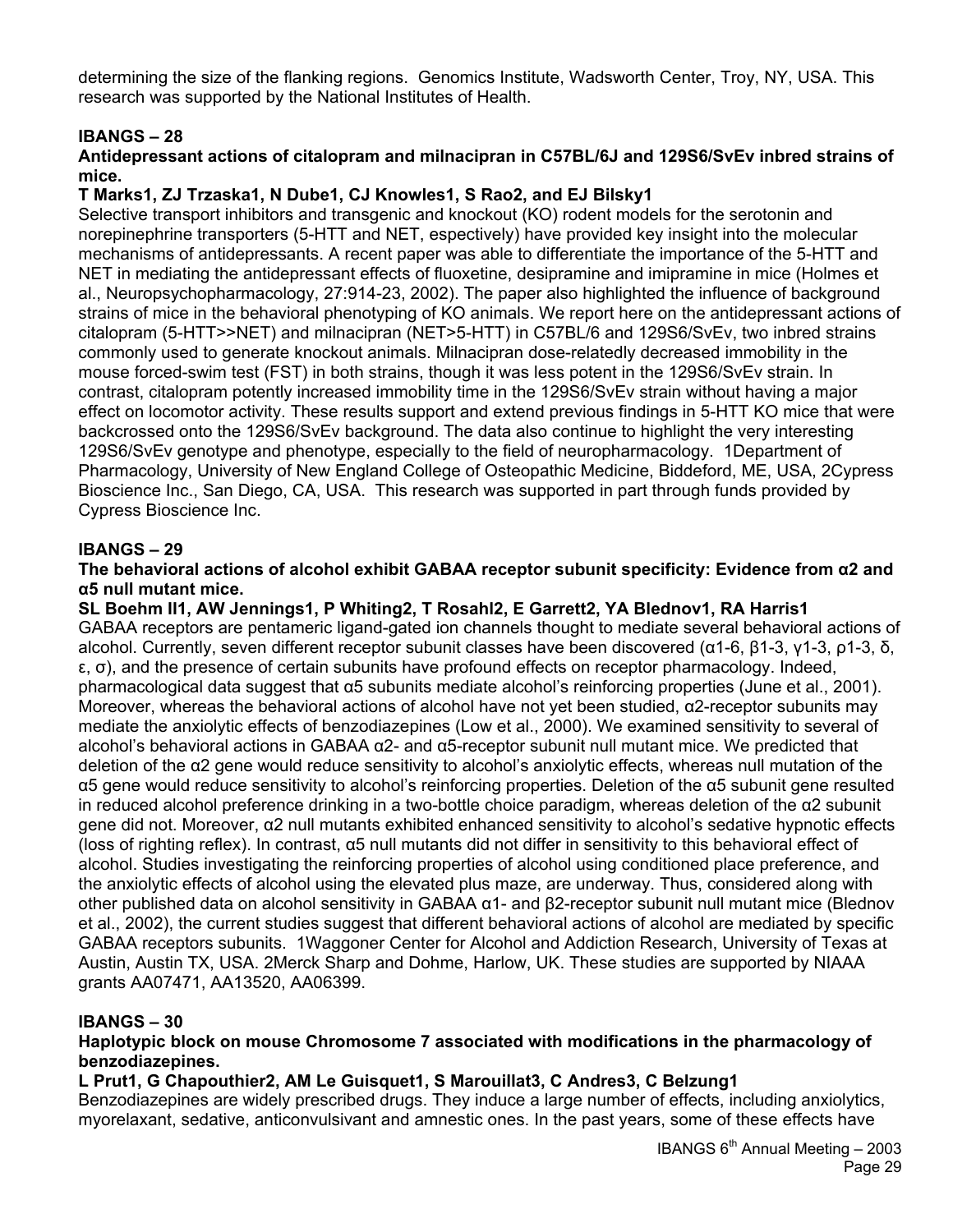been associated with some precise sub-units of the GABA-A pentamer, particularly with the a-subunits. ABP/le is an inbred strain of mice carrying various markers; the presence of these markers can be easily detected because they induce the expression of some morphological features. One of these markers is the pink-eyed dilution gene (p); that corresponds to a gene located on the mouse chromosome 7, at 0.5cM of the Gabra5 gene encoding for the a5-subunit of the GABA-A receptor. When crossing mice from the ABP strain with mice from the C57BL/6 strain, one can obtain pp mice in the F2 generation that express the p marker and not the other markers of the ABP/le strain. In the present study we compared the effects of chlordiazepoxide in WT and pp mice confronted to two tasks: the radial arm maze in order to test for the chlordiazepoxide amnestic effects and the rotarod that enabled to assess the myorelaxant properties of the benzodiazepine. Results show that, when compared to WT animals, pp mice are not sensitive to the amnestic and myorelaxant effects of chlordiazepoxide. This modification is associated with 9 polymorphism on the Gabra5 gene. Even if the mutations do not induce any modification of the a5-subunit protein, one may argue that an haplotypic block on mouse chromosome 7 may be associated with modifications in the pharmacology of benzodiazepines. 1) EA3248, Tours, France, 2) UMR 7593, Paris, France, 3) U316, Tours, France.

# **IBANGS – 31**

#### **A phenotypic and molecular characterization of the fmr1-tm1Cgr Fragile X Mouse. QJ Yan1, PK Asafo-Adjei1, HM Arnold3, RE Brown2, RP Bauchwitz1**

Fragile X Syndrome is the most common form of inherited mental retardation. Fragile X Syndrome is also known for having a substantial behavioral morbidity, including autistic features. It is almost always caused in humans by inactivation of the X-linked FMR1 gene. A single knockout mouse model, fmr1-tm1Cgr, exists. In this report we further characterize the cognitive and behavioral phenotype of the fmr1-tm1Cgr Fragile X mouse through the use of F1 hybrid mice derived from two inbred strains. Use of F1 hybrids allows focus on the effects of the fmr1-tm1Cgr allele without undue influence of recessive alleles present in the parental inbred strains. We find that the cognitive phenotype of fmr1-tm1Cgr mice, including measures of working memory and learning set formation which are known to be seriously impacted in humans with Fragile X Syndrome, are essentially normal. Further testing of inbred strains supports this conclusion. Thus, any fmr1 tm1Cgr cognitive deficit is surprisingly mild or absent. There is, however, clear support presented for a robust audiogenic seizure phenotype in all strains tested, as well as open field behavior which may reflect other aspects of hyperarousal. Finally, a molecular examination of the fmr1-tm1Cgr mouse shows that, contrary to common belief, it is not a molecular null. Implications of this finding for interpretation of the phenotype are discussed. 1Department of Neurology, St. Luke's-Roosevelt Institute of Health Sciences, Columbia University, New York, NY, USA, 2Department of Psychology, Dalhousie University, Halifax, Nova Scotia, Canada, 3Behavioral Neuropharmacology, Sention, Inc., Providence, RI, USA. Funded by the FRAXA Research Foundation.

#### **IBANGS – 32**

# **Acquisition of an operant go-no go task in transgenic mice overexpressing galanin. CC Wrenn, MC Saavedra, JN Crawley**

Galanin is a neuropeptide that is overexpressed in the nucleus basalis of Alzheimer's disease patients. This overexpression of galanin may contribute to the cognitive deficits of Alzheimer's disease. Support for this hypothesis has come from the consistent body of literature showing that central microinjection of galanin produces cognitive deficits in rats. Further, transgenic mice that overexpress galanin (GAL-tg mice) show performance deficits in spatial, olfactory, and fear conditioning learning and memory tasks. In the present study, we tested the ability of GAL-tg mice to acquire a simple go-no go operant task. In this task, mice were trained to nose poke for an Ensure liquid diet food reward when the nose-poke hole was illuminated (go task). After acquisition of this contingency, attentional function was assessed by decreasing the duration of illumination. Finally, attention and impulsivity were assessed by training the mice to withhold responding whenever a tone was presented simultaneously with the illumination of the hole (no go task). GAL-tg mice did not differ from wildtype littermate controls in the acquisition of the go task, performance when illumination duration was decreased, or in the acquisition of the no go task. These data show that GAL-tg mice can acquire simple operant tasks. Laboratory of Behavioral Neuroscience, National Institute of Mental Health, Bethesda, MD, USA.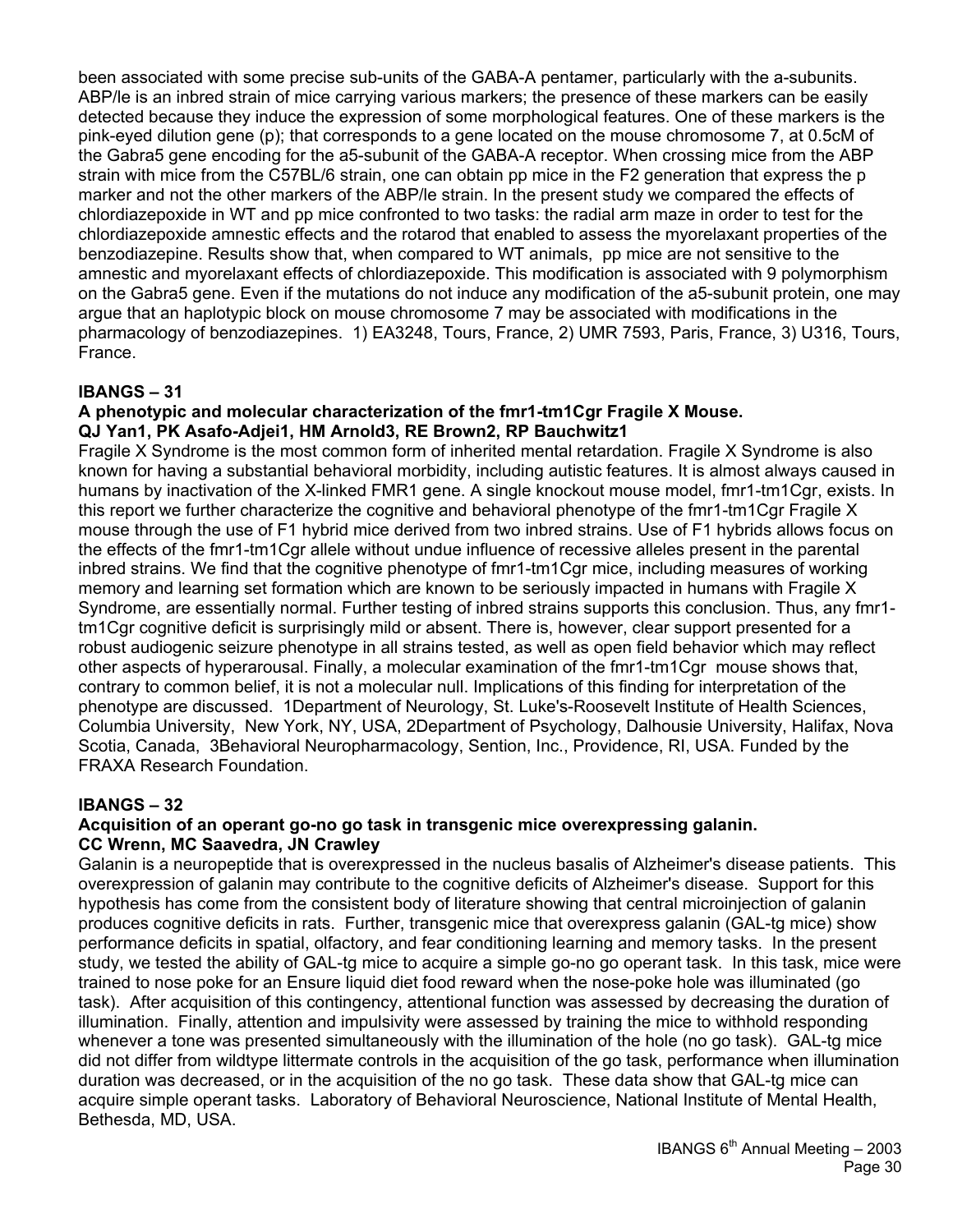# **IBANGS – 33**

**Histidine-decarboxylase knockout mice show deficient non-reinfoced episodic object memory, improved negatively reinforced water-maze performance and increased neo- and ventro-striatal dopamine turnover.** 

**E Dere1,3, MA de Souza-Silva1,3, B Topic1,3, RE Spieler4, HL Haas2,3, JP Huston1,3** 

The brain's histaminergic system has been implicated in hippocampal synaptic plasticity, learning and memory as well as brain reward and reinforcement. Our past pharmacological and lesion studies suggested that the brain's histamine system exerts inhibitory effects on the brain's reinforcement respective reward system reciprocal to mesolimbic dopamine systems, thereby modulating learning and memory performance. Given the close functional relationship between brain reinforcement and memory processes, the total depletion of brain histamine via genetic inactivation of its synthetisizing enzyme histidine decarboxylase (HDC) in the mouse might have differential effects on learning dependent on the task-inherent reinforcement contingencies. Here, we investigated the effects of a HDC gene-inactivation in the mouse in a non-reinforced object exploration task and a negatively reinforced water-maze task as well as on neo- and ventro-striatal dopamine systems known to be involved in brain reward and reinforcement. HDC-KO mice had a higher DOPAC concentration and higher DOPAC/DA ratio in the neostriatum. In the ventral striatum the DOPAC/DA and 3-MT/DA ratio was higher in HDC-KO mice. Furthermore, the HDC-KO mice showed improved water-maze performance during both hidden and cued platform tasks, but deficient object discrimination based on temporal relationships. Our data suggest that depletion of brain histamine can have both memory promoting and suppressive effects via distinct and independent mechanisms and further suggest that these opposed effects are related to the task-inherent reinforcement contingencies. Supported by the Deutsche Forschungsgemeinschaft. 1Institute of Physiological Psychology, and 2Institute of Neurophysiology, 3Center for Biological and Medical Research, University of Düsseldorf, D-40225 Düsseldorf, Germany. 4Oceanographic Center, Nova Southeastern University, Dania, FL, USA.

#### **IBANGS – 34**

# **Gene targeting reveals a new role of GDNF in memory.**

#### **R Gerlai**

Gene targeting has been frequently used to investigate the potential contribution of genes to different aspects of brain function. However, the technology has been heavily criticized. The issues center around two main problems: the "flanking allele" problem and compensatory mechanisms. A study is presented here in which the first issue is resolved and the interpretive problems due to compensatory mechanisms are discussed. Heterozygous knockout mice carrying one null allele of the gene encoding the glial cell linederived neurotrophic factor (GDNF) are analyzed. GDNF was known to exert survival-promoting effects on dopaminergic neurons, however, a role of endogenous GDNF in brain function and behavior has not been established. Behavioral and neurochemical tests sensitive to deficits in either nigrostriatal or hippocampal function are conducted. Surprisingly, both neurochemical and behavioral measures suggest that mutant mice possess an intact nigrostriatal dopaminergic system. However, mutant mice exhibit a significant and selective impairment in the spatial version of the Morris water maze, a cognitive task sensitive to hippocampal dysfunction. These results imply that endogenous GDNF plays an important role in mammalian brain function and/or development affecting cognition. In conclusion, the study demonstrates that when the technical and principal problems of gene targeting are considered appropriately, this technology allows the investigator to reveal fundamentally new pieces of information about the role particular genes play in higher brain function. Univ of Hawaii, Honolulu, Hawaii, USA.

#### **IBANGS – 35**

#### **Enhanced learning and memory in mice lacking Na+/Ca2+ exchanger 2.**

**D Jeon1, H Lee1, Y-M Yang2, M-J Jeong1, KD Philipson3, H Rhim2, H-S Shin1, 4** 

The plasma membrane Na+/Ca2+ exchanger (NCX) plays a role in regulation of intracellular Ca2+ concentration via the forward mode (Ca2+ efflux) or the reverse mode (Ca2+ influx). To define the physiological function of the exchanger in vivo, we generated mice deficient for NCX2, the major isoform in the brain. Mutant hippocampal neurons exhibited a significantly delayed clearance of elevated Ca2+ following depolarization. The frequency threshold for LTP and LTD in the hippocampal CA1 region was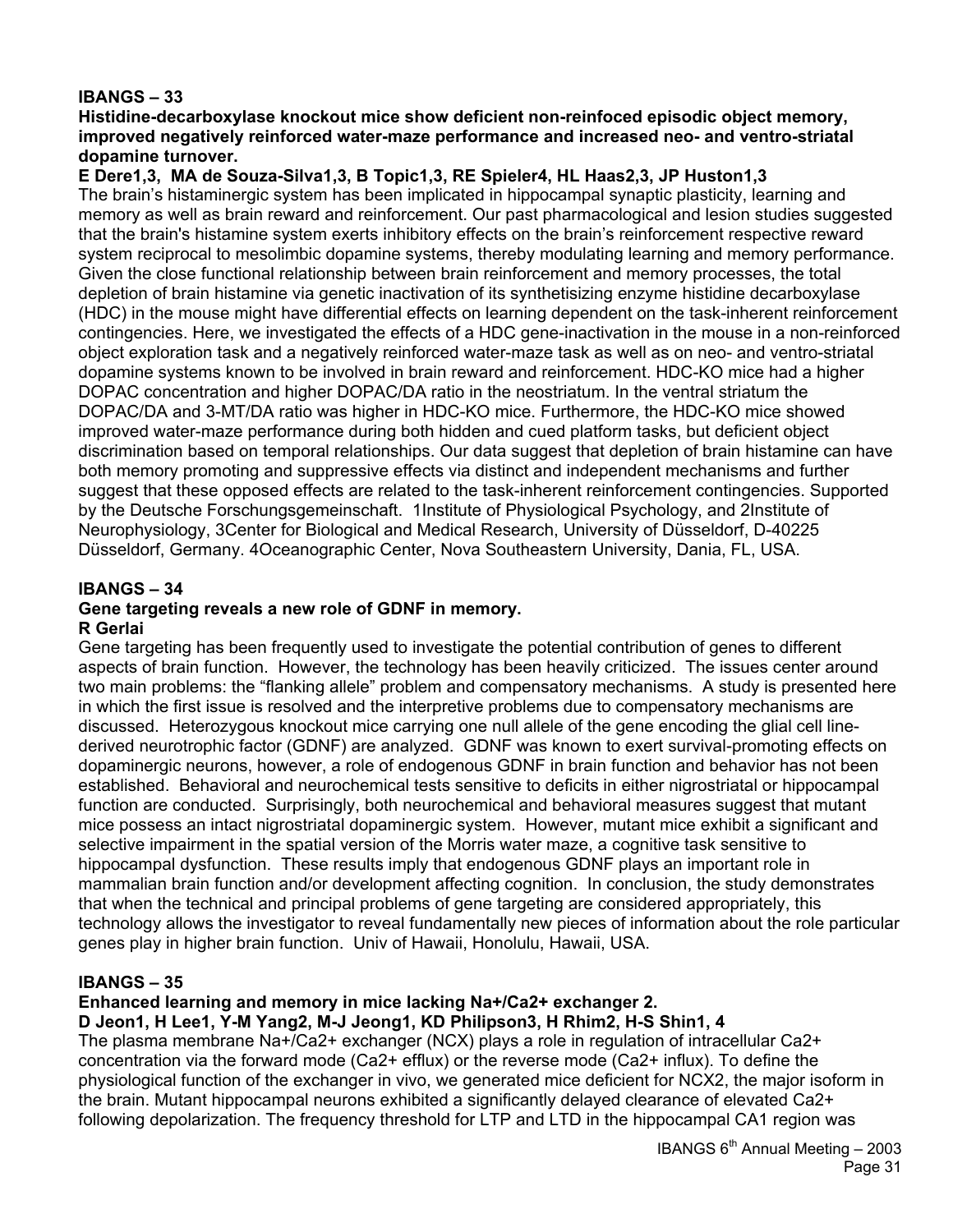shifted to a lowered frequency in the mutant mice thereby favoring LTP. Behaviorally, the mutant mice exhibited enhanced performance in several hippocampus-dependent learning and memory tasks. These results demonstrate that NCX2 can be a temporal regulator of Ca2+ homeostasis and as such is essential for the control of synaptic plasticity and cognition. 1National Creative Research Initiative Center for Calcium & Learning, and 2Center for Medical Science Research, Korea Institute of Science and Technology, Seoul, Korea. 3Cardiovascular Research Laboratories, UCLA School of Medicine, Los Angeles, CA, USA 4Correspondence to: Hee-Sup Shin, MD, PhD.

#### **IBANGS – 36**

#### **Improved spatial learning on a modified Morris water maze is genotype dependent. D Wahlsten1,2, SF Cooper1, JC Crabbe3,4**

The circular water maze with a submerged platform is a widely used method for assessing spatial memory deficits in mice. Because mice adapt to this task in varied ways, sophisticated videotracking and path analysis are needed to decipher the message in the swim path, and nonspatial tendencies can sometimes obscure the memory factor. A recent study observed that CREB knockout mice were deficient in learning the maze because they were more likely to hug the walls of the water tank. Whether mice that hug the walls of the tank also have deficient spatial memory thus cannot be assessed with the standard Morris maze. We have evaluated more than a dozen variants of the submerged platform task and compared them with the conventional Morris maze. We present here a simple alternative to the Morris task, a 4-arm maze, which reveals competent spatial learning even in wall-hugging strains. Moreover, the 4-arm maze does not require probe trials, and can easily be scored by an observer without the use of complex videotracking equipment. 1Dept of Psychology and 2Centre for Neuroscience, University of Alberta, Edmonton AB Canada, 3Dept of Behavioral Neuroscience, Oregon Health & Science University, and 4Portland Alcohol Research Center, VA Medical Center, Portland OR USA. Supported by NIH grants R01 AA10760 and AA12714, NSERC grant 45825, and a grant from the Department of Veterans Affairs.

# **IBANGS – 37**

#### **Survival of hippocampally lesioned mice in outdoor pens: equal magnitude of lesion and genotype effects.**

#### **DP Wolfer1, R Deacon2, JNP Rawlins2, MG Pleskacheva3 AL Vyssotski1, I Amrein1, P D'Adamo1, H-P Lipp1**

In order to study the effects of hippocampal lesions on the ability of survival under semi-naturalistic conditions, 23 female mice received either sham surgery or bilateral cytotoxic lesions of the entire hippocampus by means of multiple slow injections of NMDA into the hippocampus. Stereotaxic injections were done in a field station in western Russia. 14 mice (6 controls, 8 hippocampals) were of pure C57BL/6 background , while 9 mice were selected from a randomly bred stock derived from a diallel cross between strains C57BL/6, DBA/2, NZB and C3H. After recovery, mice were tagged with passive transponders permitting electronic identification and released into an outdoor pen of 10x10 m containing two shelters of 2x2 m for protection. Inside the pen, 8 transponder antennae recorded mice visiting these locations. Food was placed first at two locations within the shelters, and then at various antenna sites outdoors. A computer system monitored visits over a period of 39 days. Hippocampal mice appeared rapidly at the within-shelter feeding sites, but were significantly slower to appear at the first outdoor feeding places. The most surprising finding resulted from a Kaplan-Meyer analysis of survival: as expected, mice with hippocampal lesions disappeared earlier from the pen (p < 0.05). However, the genotype of the lesioned mice played a remarkable role. Lesioned mice with a C57 background disappeared most rapidly, but the survival of C57 control mice was not better than survival of lesioned mice with a mixed genetic background. These findings underline the importance of hybrid vigor in survival ability and imply that being a C57BL/6 mouse in an outdoor pen is about equally risky as being a mouse with mixed genetic background yet lacking both hippocampi. 1Division of Neuroanatomy and Behavior, Institute of Anatomy, University of Zurich, Switzerland. 2Department of Psychology, University of Oxford, UK. 3Laboratory of Physiology & Genetics of Behavior, Moscow State University, Russia. This work was supported by Swiss National Foundation and the NCCR "Neural Plasticity and Repair".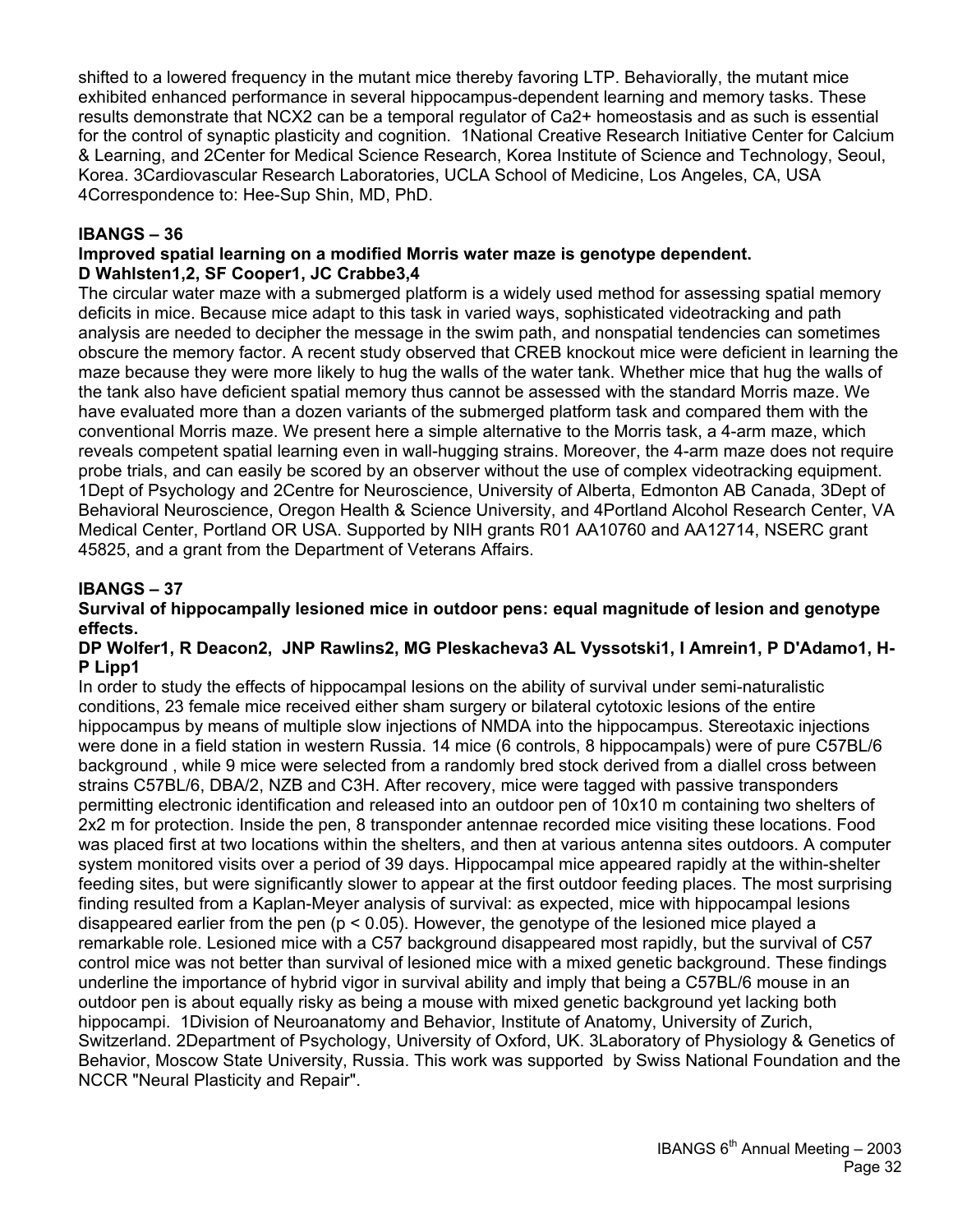# **IBANGS – 38**

#### **The structure and heritability of cross-arena traits in cognitive and exploratory batteries for mice. MJ Galsworthy, R Madani, JL Paya-Cano, L Liu, C Fernandes, LC Schalkwyk, R Plomin, H-P Lipp, DP Wolfer**

This report presents analyses of cross-task individual differences in two separate studies; firstly, analyses of cognitive tasks from the London laboratory, and secondly, a meta-analysis of exploratory tasks from the Zurich laboratory. In the first study, 84 male sibling pairs (total N=168) from a population of heterogeneous stock (HS) mice were run on seven different cognitive arenas: T-maze, Morris maze, water plus maze, Hebb-Williams maze, two puzzle boxes, and an object exploration task. Measures from these diverse arenas all loaded positively on the first factor in principal component factor analysis, nominating the presence of a general cognitive ability in mice. This g-factor accounted for approximately 24% of the variance, similar to our previous study of 84 HS mice. A robustness analysis showed this factor structure to be very stable to permutations of the battery and sibling correlations indicated a 'crude heritability' of 42% for the g-factor derived from the battery. In the second study, >4,200 mice of inbred, hybrid, mutant and outbred genotypes ran one or more of five exploration tasks. Of the 1,966 individuals that ran more than one procedure, 764 ran the open field, null maze and light-dark box, 1285 ran the emergence test and novel object test, and 367 ran all five tests. In this last group, individual consistency in exploratory movement type across all arenas was examined. Proportion of time engaged in scanning movement correlated positively amongst the arenas (first factor accounting for 32% of variance), similarly for resting (53%) and progressing (63%) measures. Other analyses to be also presented. Conclusions centre on the reliabilities of mouse behaviour and the use of factor analysis in a confirmatory context to clarify cross-arena traits and the measures that best inform on these traits. Social, Genetic and Developmental Psychiatry Research Centre, Institute of Psychiatry, King's College London, UK, and Division of Neuroanatomy and Behavior, Institute of Anatomy, University of Zurich, Switzerland. This work was supported in part by the Swiss National Foundation and NCCR "Neural Plasticity and Repair".

# **IBANGS – 39**

#### **Interpretation of results of learning and memory test batteries in mice: Is it intelligence, or anxiety, locomotion, body weight, visual acuity, deafness that we are measuring? RE Brown, L Standford, M Williamson, AA Wong, M Arnold**

We have tested 16 strains of mice in a battery of tests for anxiety, locomotion, and exploration (elevated plus maze, light-dark box, open field), spatial memory (water maze, Barnes maze), motor learning (rotarod), object recognition memory and olfactory memory. Our aim is to examine the factor structure of the memory tests. However, we have found that the results of some tests are influenced by non-cognitive factors such as body weight, visual acuity, hearing ability, anxiety, exploratory behaviour and locomotion. How many of the results of mouse learning and memory tests are artifacts of sensori-motor differences and how do we determine the true measure of cognitive performance in mice? In this presentation, we discuss our struggle to answer the question of how these non-cognitive factors affect our measures of learning and memory and how to develop measures of mouse intelligence which are unaffected by body weight, blindness, deafness and other sensori-motor deficits. Psychology Department, Dalhousie University, Halifax, NS, Canada B3H 4J1. Supported by grants from NSERC of Canada, the March of Dimes and the JAX Phenome project.

#### **IBANGS – 40**

#### **Retinoic acid (Accutane) affects hippocampal dependent learning and neurogenesis in mice. YS Mineur, D Prasol, P McCaffery, JE Crandall, WE Crusio**

Numerous clinical studies have associated the use of the oral acne drug Accutane (Isoretinoin, 13-cis retinoic acid, RA) with broad and variable side-effects on behavior that include headache and depression. Since RA enters the CNS and can act as a potent transcriptional activator for many genes, it is quite plausible that RA influences brain function and structure. Indeed, in a different experiment we found that chronic exposure to RA influenced proliferation in the hippocampus. In the first set of behavioral experiments we injected male CD1 mice i.p. with 13 cis RA at 1 mg/kg (the standard dose for oral Accutane treatment) daily for 28 days and tested them for levels of anxiety in a light-dark box, aggression in a resident-intruder test, learning in a spatial radial maze, and in two paradigms that are sensitive to antidepressant drugs: the tail-suspension and startle reflex tests. Results showed a dramatic decrease in learning capabilities in the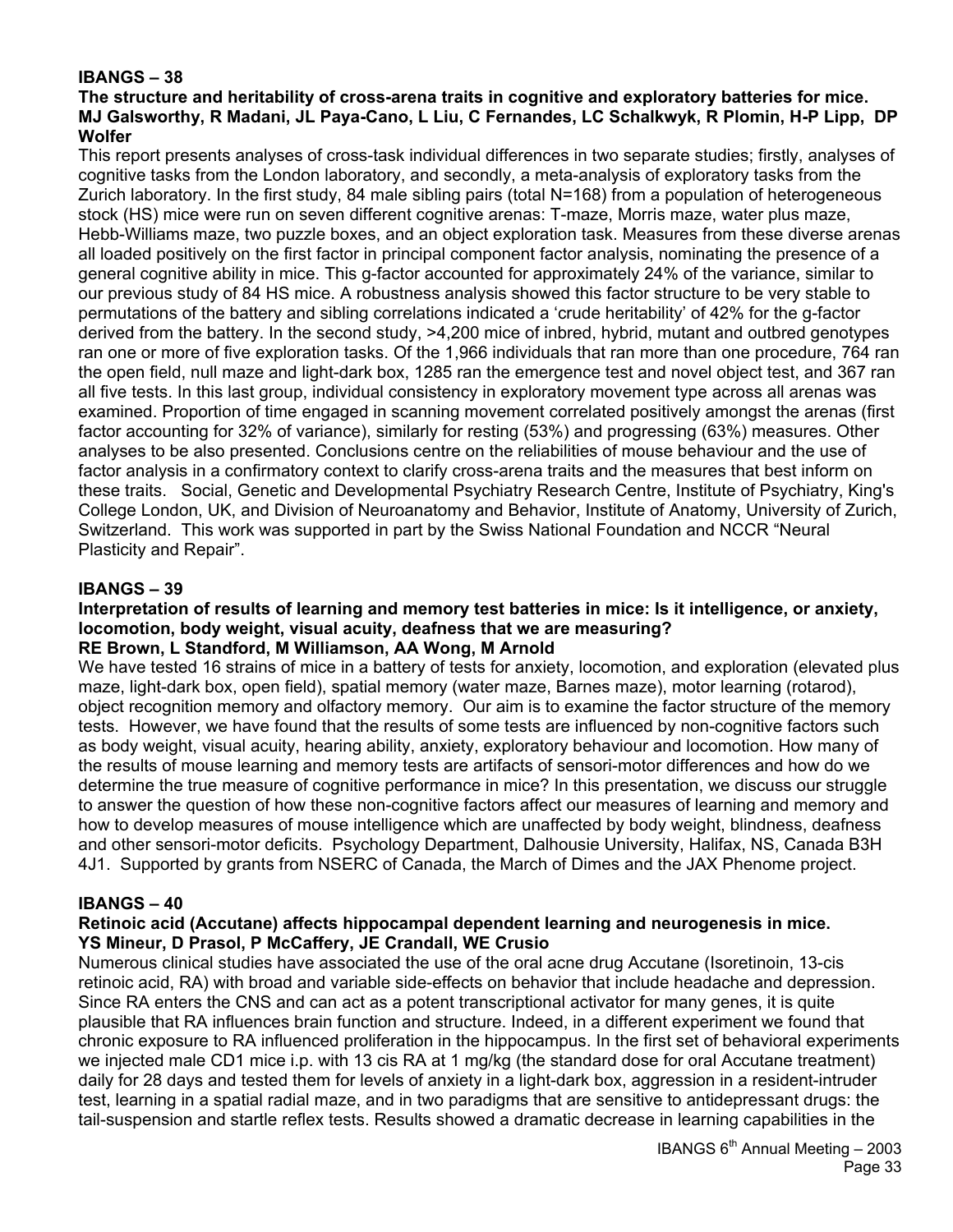radial maze test, but no significant effects in any other behavioral assay. In a second set of experiments, we treated male mice from the inbred strains C57BL/6J and DBA/2J with the same dose of RA for the same length of time and tested them for levels of anxiety in a plus maze, learning in a cued and contextual fear conditioning test, and in three tests for depression: the tail suspension test, the Porsolt test, and the startle reflex test. Large significant strain differences were found for all behaviors tested. The only treatment-related effect was a trend towards a decrease in hippocampus-dependent contextual fear conditioning. These data imply that chronic RA exposure selectively affects hippocampal dependent learning, which could potentially be related to the change in cell proliferation in the adult hippocampus. Brudnick Neuropsychiatric Research Institute, University of Massachusetts Medical School, Worchester, MA, USA. Supported by NIH grant MH66037.

# **IBANGS – 41**

#### **Inhibitory processing of startle responses to acoustic and tactile stimuli mediated by T-type calcium channels.**

#### **J Lee1, S Choi1, D Kim1. S Oh2, H Shin1**

Three a1 subunits of T-type Ca+2 channels, G, H, and I, are differentially expressed in the pathways for the sensory transduction including peripheral sensory neurons, the spinal cord, and the thalamus. Previously, we showed that a1G T-type Ca+2 channels play a critical role in the generation of burst firing in the thalamus and thereby contribute to inhibitory processing of noxious signals originated from the viscera, causing enhanced pain behavior in a1G knockout mice. However, their contribution to other sensory modalities remains unknown. To address this, we examined startle response of a1G knockout mice to acoustic or tactile stimulus. To increasing intensities of sound delivered, wild type mice showed the first startle response at 100 dB and the amplitude of startle increased up to 120 dB. Mutants had a similar threshold of startle response at 100 dB, but they showed significantly higher amplitude than that observed in the wild type at the same intensities of the sound delivered. Such difference between genotypes, however, was not observed in the auditory brainstem response evoked by "click" sound within the amplitude varying from -20dB to 90dB, indicating no alteration in the primary sensory pathway in mutants. In response to tactile stimulus elicited by air-puffing on 12 psi, mutants also showed enhanced startle. The present results suggest T-type Ca+2 channels play an inhibitory role in the startle response to tactile and acoustic stimuli. Along with the findings of the enhanced visceral nociception, these results suggest that T-type Ca+2 channels contribute to the multi-modal sensory processing independently from the peripheral mechanism. 1National CRI Centre for Calcium & Learning, KIST, 2Department of Otorhinolaryngology-Head and Neck Surgery, College of Medicine, Seoul National University, South Korea.

#### **IBANGS – 42**

#### **Acoustic habituation and tactile habituation of the startle response are independent processes. CF Plappert, PKD Pilz**

One of the simplest forms of learning is habituation, defined as response decrease to repeated stimulation. Habituation of the startle response can be evoked by acoustic and tactile stimuli. The underlying pathways of the acoustic (ASR) and the tactile startle response (TSR) consist of a common central element, the PnC (nucleus reticularis pontis caudalis), where afferent projections from both sensory branches terminate. The efferent motor branch from the PnC is shared in both, ASR and TSR. The present study sought to inspect whether habituation occurs in the sensory afferents or the common efferent part of the startle pathway. Therefore, ASR and TSR were habituated, and it was tested whether habituation generalizes from one modality to the other. A) TSR habituation, ASR test: 12 C57BL/6J male mice were given 100 tactile stimuli (air puffs, 0.091 psi, 100 dB background noise to mask the acoustic component of the air puff), followed by 50 acoustic stimuli (14 kHz, 115 dB, ISI 15 sec, 45 dB background noise); control: ASR test was preceded by the TSR-condition without tactile stimuli. B) ASR habituation, TSR test: 100 acoustic stimuli (control: respective pause) were followed by 50 tactile stimuli. Similar tests were conducted with BALB/cAN and DBA/2N mice. The course of startle amplitude was identical with and without prior habituation by the respective different modality, for both ASR and TSR, and for all three strains. Thus, no generalization of habituation occurred across the modalities. This means that the habituation of the startle response obviously occurs in the sensory afferents to the PnC. Animal Physiology, University of Tuebingen, Morgenstelle 28,